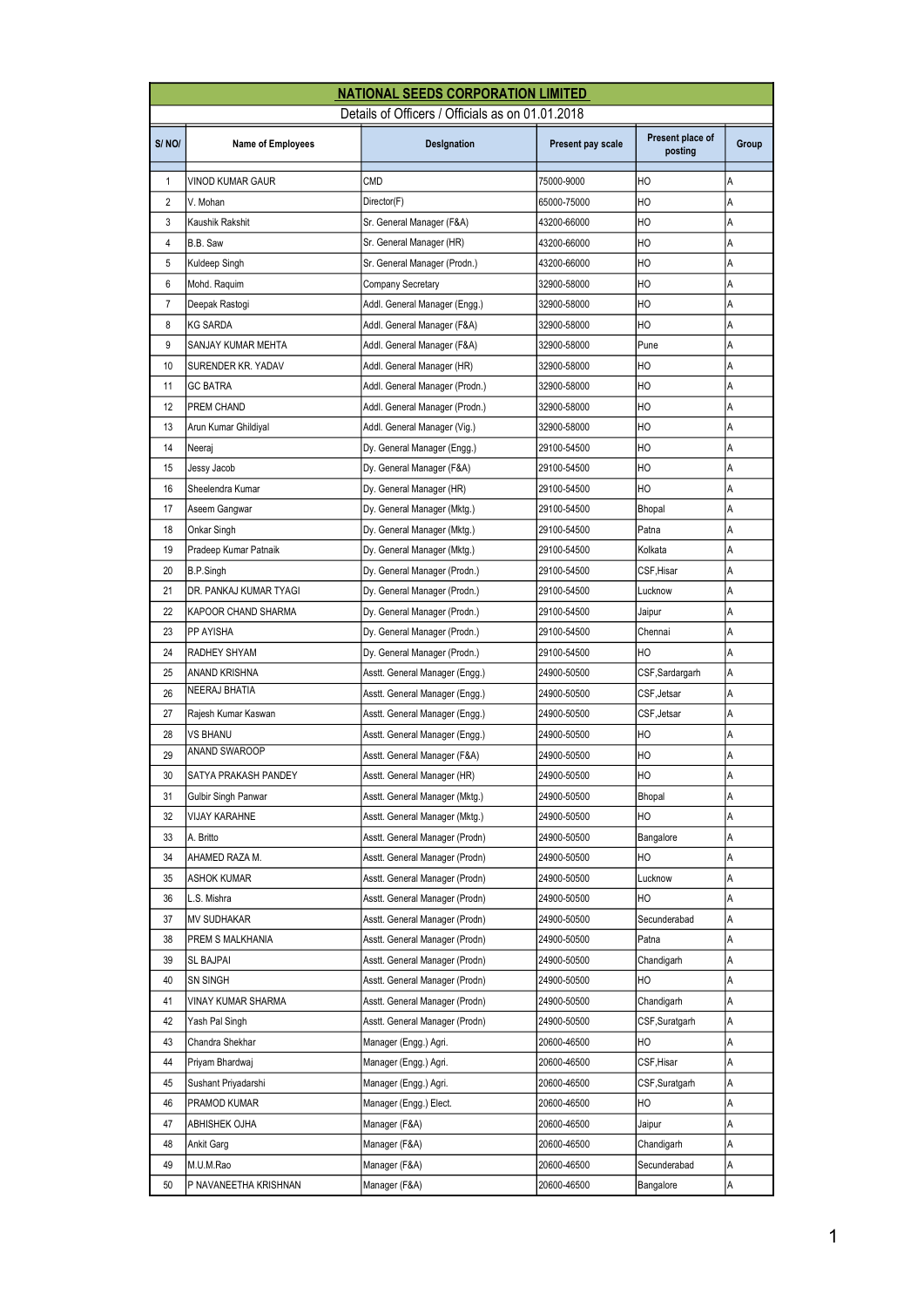|       |                               | <b>NATIONAL SEEDS CORPORATION LIMITED</b>        |                   |                             |       |
|-------|-------------------------------|--------------------------------------------------|-------------------|-----------------------------|-------|
|       |                               | Details of Officers / Officials as on 01.01.2018 |                   |                             |       |
| S/NO/ | <b>Name of Employees</b>      | Designation                                      | Present pay scale | Present place of<br>posting | Group |
| 51    | PIJUSH BORDHAN                | Manager (F&A)                                    | 20600-46500       | Patna                       | A     |
| 52    | SUNIL KUMAR SINGH             | Manager (F&A)                                    | 20600-46500       | Bhopal                      | A     |
| 53    | UMESH MISHRA                  | Manager (F&A)                                    | 20600-46500       | CSF, Jetsar                 | A     |
| 54    | SANJEET KUMAR SINHA           | Manager (Legal)                                  | 20600-46500       | CSF,Suratgarh               | А     |
| 55    | MUKESH KUMAR JAT              | Manager (Mktg.)                                  | 20600-46500       | Bhopal                      | Α     |
| 56    | A SIVARASAN                   | Manager (Prodn.)                                 | 20600-46500       | Secunderabad                | A     |
| 57    | <b>AWADHESH KRISHNA</b>       | Manager (Prodn.)                                 | 20600-46500       | Jaipur                      | A     |
| 58    | <b>BH PALVE</b>               | Manager (Prodn.)                                 | 20600-46500       | Pune                        | Α     |
| 59    | CHANCHAL SHAH                 | Manager (Prodn.)                                 | 20600-46500       | Lucknow                     | Α     |
| 60    | <b>DK KOUL</b>                | Manager (Prodn.)                                 | 20600-46500       | HO                          | Α     |
| 61    | Dr.Sanjeev Kumar              | Manager (Prodn.)                                 | 20600-46500       | CSF, Jetsar                 | A     |
| 62    | Gajanand Singh                | Manager (Prodn.)                                 | 20600-46500       | CSF,Suratgarh               | А     |
| 63    | HEMANT CHAMPAT RAO CHIRMURKAR | Manager (Prodn.)                                 | 20600-46500       | Pune                        | A     |
| 64    | Jaipal Singh                  | Manager (Prodn.)                                 | 20600-46500       | Jaipur                      | Α     |
| 65    | KRISHAN KR.MALKANI            | Manager (Prodn.)                                 | 20600-46500       | Lucknow                     | Α     |
| 66    | LAKHAN SINGH                  | Manager (Prodn.)                                 | 20600-46500       | Lucknow                     | A     |
| 67    | LR SINGH                      | Manager (Prodn.)                                 | 20600-46500       | Kolkata                     | А     |
| 68    | <b>M VENKATESH</b>            | Manager (Prodn.)                                 | 20600-46500       | Chennai                     | Α     |
| 69    | <b>ML SHARMA</b>              | Manager (Prodn.)                                 | 20600-46500       | Patna                       | А     |
| 70    | <b>ML VERMA</b>               | Manager (Prodn.)                                 | 20600-46500       | Lucknow                     | Α     |
| 71    | Murlidhar                     | Manager (Prodn.)                                 | 20600-46500       | CSF, Jetsar                 | A     |
| 72    | N VENKETGOWDA                 | Manager (Prodn.)                                 | 20600-46500       | HO                          | А     |
| 73    | NANU RAM YADAV                | Manager (Prodn.)                                 | 20600-46500       | Kolkata                     | A     |
| 74    | PM SHIVAPPA                   | Manager (Prodn.)                                 | 20600-46500       | Chennai                     | А     |
| 75    | Prabesh Kumar                 | Manager (Prodn.)                                 | 20600-46500       | Jaipur                      | Α     |
| 76    | RABINDRA KUMAR                | Manager (Prodn.)                                 | 20600-46500       | Patna                       | Α     |
| 77    | RAJ KUMAR                     | Manager (Prodn.)                                 | 20600-46500       | HO                          | А     |
| 78    | RAJ PAL SINGH                 | Manager (Prodn.)                                 | 20600-46500       | Chandigarh                  | A     |
| 79    | RAJESH KUMAR DADHICH          | Manager (Prodn.)                                 | 20600-46500       | CSF,Sardargarh              | А     |
| 80    | Ram Niwash Yadav              | Manager (Prodn.)                                 | 20600-46500       | CSF, Suratgarh              | Α     |
| 81    | Ramesh Chandra                | Manager (Prodn.)                                 | 20600-46500       | CSF, Hisar                  | Α     |
| 82    | RAMESH SINGH CHANDEL          | Manager (Prodn.)                                 | 20600-46500       | Patna                       | Α     |
| 83    | RK DHAR                       | Manager (Prodn.)                                 | 20600-46500       | Kolkata                     | Α     |
| 84    | SHIV PAL SINGH                | Manager (Prodn.)                                 | 20600-46500       | CSF, Raichur                | Α     |
| 85    | Shyam Babu                    | Manager (Prodn.)                                 | 20600-46500       | Kolkata                     | Α     |
| 86    | SK SOOD                       | Manager (Prodn.)                                 | 20600-46500       | CSF, Hisar                  | Α     |
| 87    | SK YERAWAR                    | Manager (Prodn.)                                 | 16400-40500       | Pune                        | Α     |
| 88    | SN YELIGAR                    | Manager (Prodn.)                                 | 20600-46500       | Bangalore                   | Α     |
| 89    | SS CHOUDHARY                  | Manager (Prodn.)                                 | 20600-46500       | Lucknow                     | Α     |
| 90    | SURENDRA SINGH                | Manager (Prodn.)                                 | 20600-46500       | Patna                       | Α     |
| 91    | VIJAY SHANKAR PANDEY          | Manager (Prodn.)                                 | 20600-46500       | HO                          | А     |
| 92    | YOGESH KUMAR SINGH            | Manager (Prodn.)                                 | 20600-46500       | Bhopal                      | А     |
| 93    | Dharmendra Kumar              | Manager(HR)                                      | 20600-46500       | HO                          | А     |
| 94    | Nand Lal Kushwaha             | Asstt. Manager (Engg.) Agri.                     | 16400-40500       | CSF,Sardargarh              | Α     |
| 95    | Rajesh Nautiyal               | Asstt. Manager (Engg.) Agri.                     | 16400-40500       | HO                          | А     |
| 96    | Vinay Kumar Kalikar           | Asstt. Manager (Engg.) Agri.                     | 16400-40500       | CSF, Raichur                | А     |
| 97    | Devender Singh                | Asstt. Manager (F&A)                             | 16400-40500       | CSF, Raichur                | А     |
| 98    | HEMA RAHTORE                  | Asstt. Manager (F&A)                             | 16400-40500       | HО                          | Α     |
| 99    | Randhir Singh                 | Asstt. Manager (F&A)                             | 16400-40500       | HO                          | Α     |
| 100   | SK ARORA                      | Asstt. Manager (F&A)                             | 16400-40500       | HO                          | А     |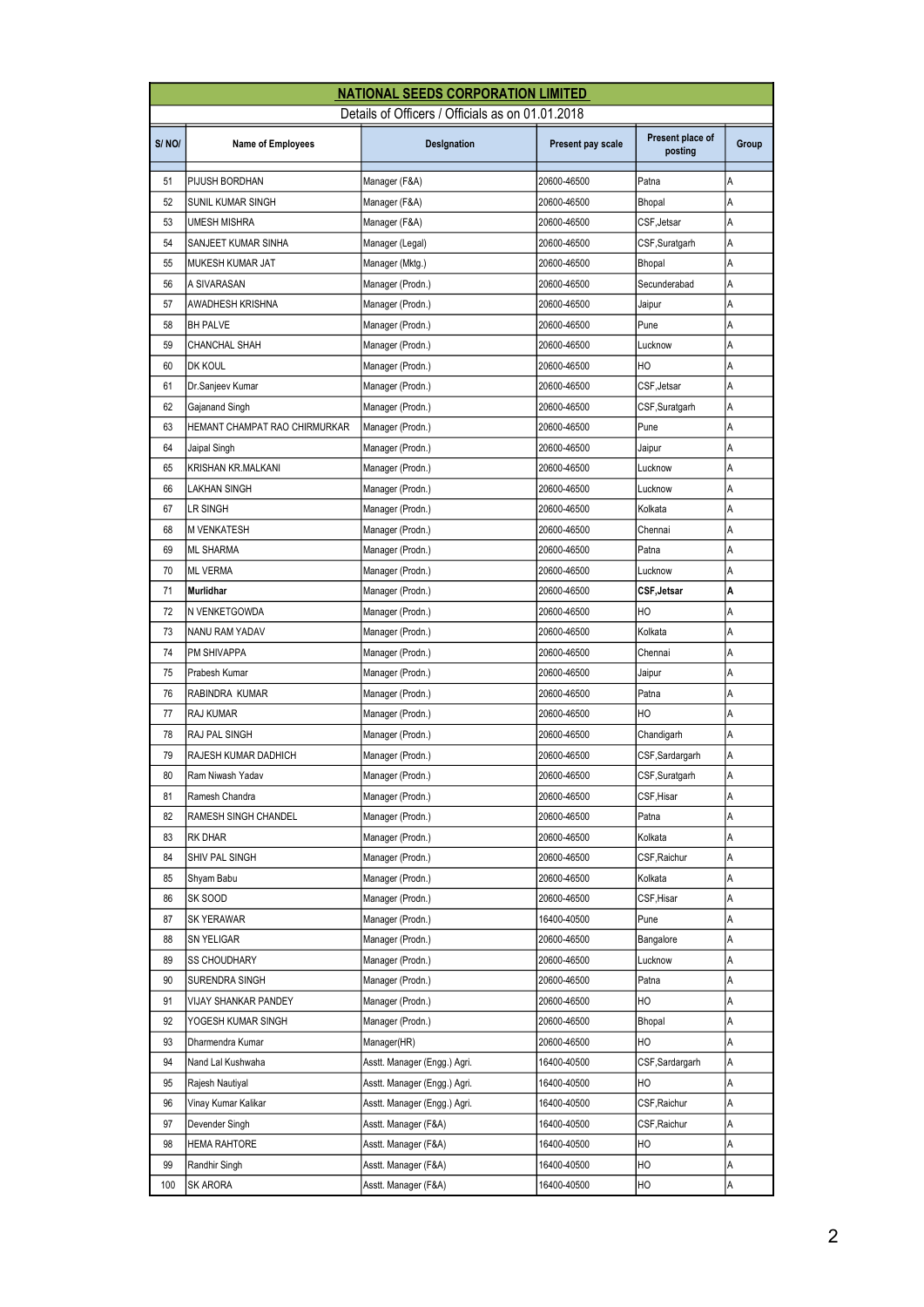|       |                              | <b>NATIONAL SEEDS CORPORATION LIMITED</b>        |                   |                             |       |
|-------|------------------------------|--------------------------------------------------|-------------------|-----------------------------|-------|
|       |                              | Details of Officers / Officials as on 01.01.2018 |                   |                             |       |
| S/NO/ | <b>Name of Employees</b>     | Designation                                      | Present pay scale | Present place of<br>posting | Group |
| 101   | A SARKAR                     | Asstt. Manager (HR)                              | 16400-40500       | НO                          | А     |
| 102   | SHANKAR LAL VAISHNAV         | Asstt. Manager (HR)                              | 16400-40500       | H <sub>O</sub>              | A     |
| 103   | J. Selvandran                | Asstt. Manager (Mktg.)                           | 16400-40500       | Chennai                     | Α     |
| 104   | Jai Prakash                  | Asstt. Manager (Mktg.)                           | 16400-40500       | Lucknow                     | Α     |
| 105   | Mukesh Kumar                 | Asstt. Manager (Mktg.)                           | 16400-40500       | Kolkata                     | Α     |
| 106   | Prashant Sharma              | Asstt. Manager (Mktg.)                           | 16400-40500       | Patna                       | A     |
| 107   | AJAB SINGH                   | Asstt. Manager (Prodn.)                          | 16400-40500       | Chandigarh                  | Α     |
| 108   | Akshat Yadav                 | Asstt. Manager (Prodn.)                          | 16400-40500       | CSF,Hisar                   | Α     |
| 109   | AMANDEEP CHOUDHRY            | Asstt. Manager (Prodn.)                          | 16400-40500       | Lucknow                     | Α     |
| 110   | ARVIND KUMAR                 | Asstt. Manager (Prodn.)                          | 16400-40500       | Lucknow                     | A     |
| 111   | <b>BABITA SHARMA</b>         | Asstt. Manager (Prodn.)                          | 16400-40500       | HO                          | A     |
| 112   | <b>BABU LAL TAKAR</b>        | Asstt. Manager (Prodn.)                          | 16400-40500       | Bhopal                      | Α     |
| 113   | <b>BK DHIMAN</b>             | Asstt. Manager (Prodn.)                          | 16400-40500       | Chandigarh                  | Α     |
| 114   | <b>BRUJESH SINGH</b>         | Asstt. Manager (Prodn.)                          | 16400-40500       | Pune                        | Α     |
| 115   | DD SAHARAN                   | Asstt. Manager (Prodn.)                          | 16400-40500       | Lucknow                     | Α     |
| 116   | <b>G SUBRAMANIYAM</b>        | Asstt. Manager (Prodn.)                          | 16400-40500       | Bangalore                   | Α     |
| 117   | <b>GN SHINDE</b>             | Asstt. Manager (Prodn.)                          | 16400-40500       | Pune                        | Α     |
| 118   | <b>GULAB SINGH OLLA</b>      | Asstt. Manager (Prodn.)                          | 16400-40500       | Kolkata                     | Α     |
| 119   | <b>HEMRAJ YADAV</b>          | Asstt. Manager (Prodn.)                          | 16400-40500       | Bhopal                      | Α     |
| 120   | ISHWAR DAYAL SINGH           | Asstt. Manager (Prodn.)                          | 16400-40500       | Pune                        | A     |
| 121   | Jogendra Singh               | Asstt. Manager (Prodn.)                          | 20600-46500(M)    | CSF,Hisar                   | A     |
| 122   | KN JAYANNA                   | Asstt. Manager (Prodn.)                          | 16400-40500       | Pune                        | Α     |
| 123   | LAXMI PRASAD BINJHARE        | Asstt. Manager (Prodn.)                          | 16400-40500       | Pune                        | Α     |
| 124   | MAHENDRA KUMAR               | Asstt. Manager (Prodn.)                          | 16400-40500       | <b>Bhopal</b>               | Α     |
| 125   | <b>MANU MALIK</b>            | Asstt. Manager (Prodn.)                          | 16400-40500       | HO                          | Α     |
| 126   | <b>MC RUHELA</b>             | Asstt. Manager (Prodn.)                          | 16400-40500       | Chandigarh                  | A     |
| 127   | <b>MITHILESH KUMAR</b>       | Asstt. Manager (Prodn.)                          | 16400-40500       | Kolkata                     | Α     |
| 128   | <b>MOUSHUMI SARKAR KUNDU</b> | Asstt. Manager (Prodn.)                          | 16400-40500       | HO                          | Α     |
| 129   | <b>MS RAWAT</b>              | Asstt. Manager (Prodn.)                          | 16400-40500       | Lucknow                     | Α     |
| 130   | Mukesh Kumar Verma           | Asstt. Manager (Prodn.)                          | 16400-40500       | Bhopal                      | Α     |
| 131   | P ESWARDU                    | Asstt. Manager (Prodn.)                          | 16400-40500       | Secunderabad                | А     |
| 132   | PRADEEP KUMAR BILUNG         | Asstt. Manager (Prodn.)                          | 16400-40500       | Chennai                     | А     |
| 133   | Pritam Om Prakash Bhutada    | Asstt. Manager (Prodn.)                          | 16400-40500       | CSF,Raichur                 | Α     |
| 134   | RAGHU RAJ SINGH              | Asstt. Manager (Prodn.)                          | 16400-40500       | Patna                       | Α     |
| 135   | RAJENDRA SINGH               | Asstt. Manager (Prodn.)                          | 16400-40500       | Jaipur                      | Α     |
| 136   | RAM GOPAL                    | Asstt. Manager (Prodn.)                          | 16400-40500       | Bhopal                      | Α     |
| 137   | RAM KISHAN                   | Asstt. Manager (Prodn.)                          | 16400-40500       | ΗО                          | Α     |
| 138   | ROOP SINGH                   | Asstt. Manager (Prodn.)                          | 16400-40500       | Bhopal                      | Α     |
| 139   | RP PANDEY                    | Asstt. Manager (Prodn.)                          | 16400-40500       | Patna                       | Α     |
| 140   | SACHIN PANWAR                | Asstt. Manager (Prodn.)                          | 16400-40500       | Bhopal                      | А     |
| 141   | SAT PAL SINGH                | Asstt. Manager (Prodn.)                          | 16400-40500       | Jaipur                      | Α     |
| 142   | SHYORAJ HADA                 | Asstt. Manager (Prodn.)                          | 16400-40500       | Pune                        | А     |
| 143   | sk tomar                     | Asstt. Manager (Prodn.)                          | 16400-40500       | Bhopal                      | Α     |
| 144   | SS SRIVASTAVA                | Asstt. Manager (Prodn.)                          | 16400-40500       | Bhopal                      | Α     |
| 145   | SUBHASH GUPTA                | Asstt. Manager (Prodn.)                          | 16400-40500       | Lucknow                     | А     |
| 146   | SUDHIR KUMAR GUPTA           | Asstt. Manager (Prodn.)                          | 16400-40500       | Jaipur                      | Α     |
| 147   | TA GOVINDA RAJU              | Asstt. Manager (Prodn.)                          | 16400-40500       | Bangalore                   | Α     |
| 148   | TEJOO RAM                    | Asstt. Manager (Prodn.)                          | 16400-40500       | Lucknow                     | Α     |
| 149   | Vijay Singh Mitharwal        | Asstt. Manager (Prodn.)                          | 16400-40500       | CSF,Jetsar                  | А     |
| 150   | VINOD KUMAR R                | Asstt. Manager (Prodn.)                          | 16400-40500       | Secunderabad                | Α     |
| 151   | vk tiwari                    | Asstt. Manager (Prodn.)                          | 16400-40500       | Lucknow                     | Α     |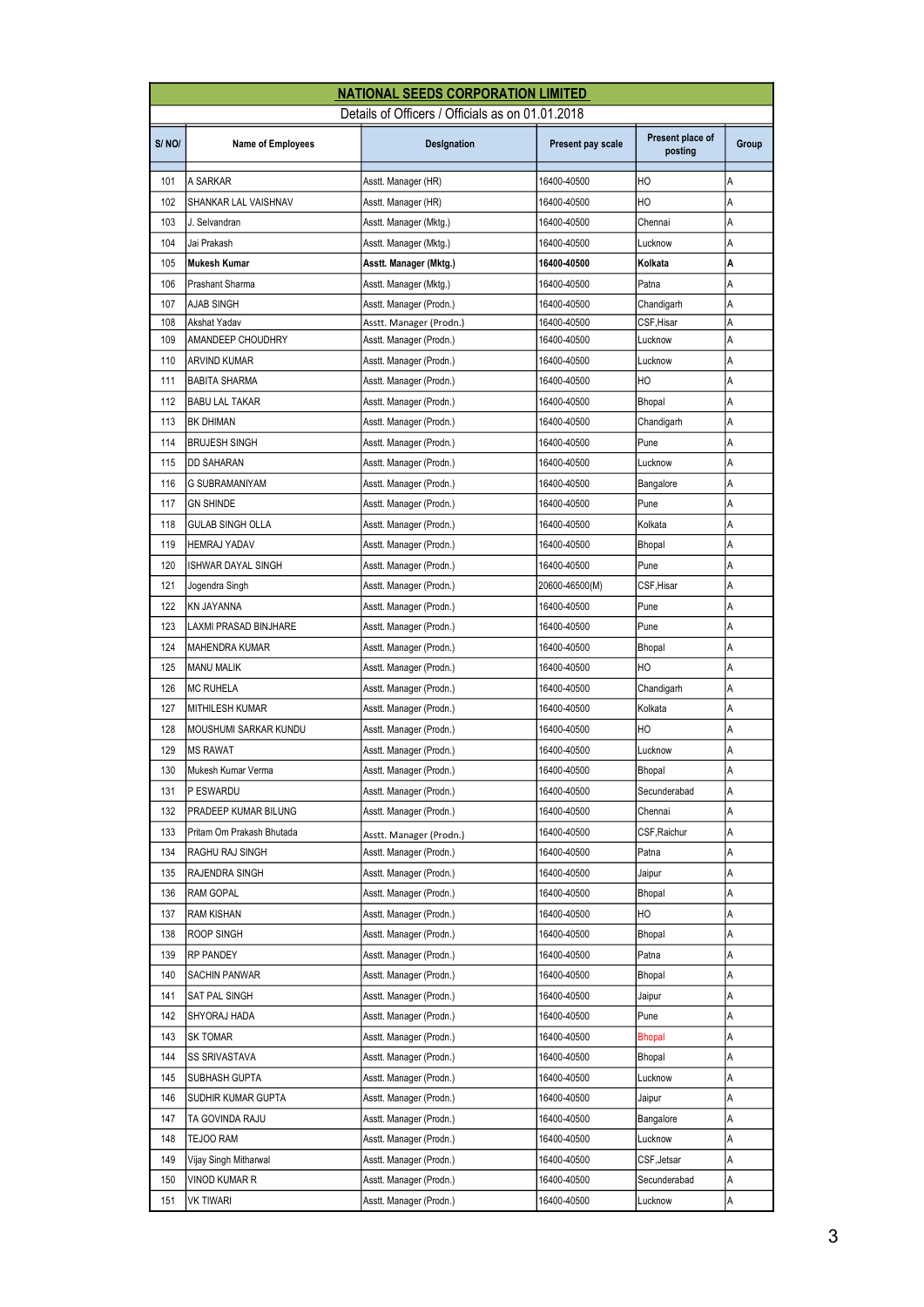|       |                          | <b>NATIONAL SEEDS CORPORATION LIMITED</b>        |                   |                             |       |
|-------|--------------------------|--------------------------------------------------|-------------------|-----------------------------|-------|
|       |                          | Details of Officers / Officials as on 01.01.2018 |                   |                             |       |
| S/NO/ | <b>Name of Employees</b> | Designation                                      | Present pay scale | Present place of<br>posting | Group |
| 152   | YK UJJWAL                | Asstt. Manager (Prodn.)                          | 16400-40500       | HO                          | А     |
| 153   | YOGENDRA YADAV           | Asstt. Manager (Prodn.)                          | 16400-40500       | CSF, Raichur                | A     |
| 154   | Deepika Rani             | Asstt. Manager (Rajbhasha)                       | 16400-40500       | HO                          | А     |
| 155   | AJAY KUMAR               | Acctts. Officer                                  | 12600-32500       | Pune                        | В     |
| 156   | ANAND KUMAR              | Acctts. Officer                                  | 12600-32500       | HO                          | B     |
| 157   | ANIL KUMAR CHOUDHARY     | Acctts. Officer                                  | 12600-32500       | Patna                       | B     |
| 158   | <b>ASHWANI SHARMA</b>    | Acctts. Officer                                  | 12600-32500       | Chandigarh                  | ΙB    |
| 159   | SANTOSH KUMAR ROUT       | Acctts. Officer                                  | 12600-32500       | Secunderabad                | B     |
| 160   | Tejbir Singh             | Acctts. Officer                                  | 12600-32500       | Chennai                     | B     |
| 161   | <b>ANAND KUMAR</b>       | APS                                              | 10900-31500       | HO                          | B     |
| 162   | Ashok Kumar Singh        | <b>APS</b>                                       | 10900-31500       | Patna                       | B     |
| 163   | Bimlesh Kumari           | APS                                              | 12600-32500 (M)   | CSF, Hisar                  | B     |
| 164   | <b>BR WADHWA</b>         | APS                                              | 10900-31500       | Chandigarh                  | B     |
| 165   | <b>DARSHNA KUMARI</b>    | APS                                              | 10900-31500       | HO                          | B     |
| 166   | <b>HEMU KUMARI</b>       | APS                                              | 10900-31500       | HO                          | B     |
| 167   | <b>MURLI KRISHNA</b>     | APS                                              | 10900-31500       | Jaipur                      | B     |
| 168   | PK SURYAVANSHI           | APS                                              | 10900-31500       | Bhopal                      | B     |
| 169   | Pratibha                 | APS                                              | 10900-31500       | HO                          | B     |
| 170   | Rajesh kumar             | APS                                              | 12600-32500 (M)   | HO                          | B     |
| 171   | SARLA SETHI              | APS                                              | 10900-31500       | Chandigarh                  | B     |
| 172   | Shanta Sharma            | <b>APS</b>                                       | 12600-32500 (M)   | HO                          | B     |
| 173   | Shashi Dhingra           | APS                                              | 12600-32500 (M)   | HO                          | B     |
| 174   | <b>SUNITA SAHNEY</b>     | APS                                              | 10900-31500       | HO                          | B     |
| 175   | TRIPTA RANI              | APS                                              | 10900-31500       | HO                          | B     |
| 176   | AMAN MAHAJAN             | Asstt. Officer (F&A)                             | 10900-31500       | HO                          | B     |
| 177   | <b>BL BIJARINIYAN</b>    | Asstt. Officer (F&A)                             | 10900-31500       | Bangalore                   | B     |
| 178   | Darshan Kumar            | Asstt. Officer (F&A)                             | 10900-31500       | НO                          | B     |
| 179   | HM BHATTACHARYA          | Asstt. Officer (F&A)                             | 10900-31500       | Kolkata                     | B     |
| 180   | <b>KK MITTAL</b>         | Asstt. Officer (F&A)                             | 10900-31500       | Jaipur                      | B     |
| 181   | <b>KP PATHRABE</b>       | Asstt. Officer (F&A)                             | 10900-31500       | <b>Bhopal</b>               | B     |
| 182   | MADHU BALA               | Asstt. Officer (F&A)                             | 10900-31500       | НO                          | B     |
| 183   | MANOJ KUMAR MISHRA       | Asstt. Officer (F&A)                             | 10900-31500       | Kolkata                     | B     |
| 184   | Rajender Kumar           | Asstt. Officer (F&A)                             | 10900-31500       | HO                          | B     |
| 185   | RK GARG                  | Asstt. Officer (F&A)                             | 10900-31500       | CSF, Jetsar                 | B     |
| 186   | <b>SARMAN LAL</b>        | Asstt. Officer (F&A)                             | 10900-31500       | Pune                        | B     |
| 187   | SS JOSHI                 | Asstt. Officer (F&A)                             | 10900-31500       | Pune                        | В     |
| 188   | AC KARKETTA              | Asstt. Officer (HR)                              | 10900-31500       | Patna                       | В     |
| 189   | Inder Pal Singh          | Asstt. Officer (HR)                              | 10900-31500       | CSF, Hisar                  | B     |
| 190   | <b>MOHD ILLIYAS</b>      | Asstt. Officer (HR)                              | 10900-31500       | Jaipur                      | B     |
| 191   | SHANKAR RAM              | Asstt. Officer (HR)                              | 10900-31500       | Bhopal                      | В     |
| 192   | Virendar Singh           | Asstt. Officer (Legal)                           | 10900-31500       | HО                          | В     |
| 193   | Anoop Tripath            | Asstt. Officer (QC)                              | 10900-31500       | <b>Bhopal</b>               | В     |
| 194   | Sadasivayya Hiremath     | Asstt. Officer (QC)                              | 10900-31500       | CSF, Raichur                | B     |
| 195   | Shariph Alam             | Asstt. Officer (QC)                              | 10900-31500       | HO                          | B     |
| 196   | BS RAWAT                 | Asstt. Officer (Rajbhasha)                       | 10900-31500       | HО                          | B     |
| 197   | Anand Pal Singh          | Asstt. Officer (Seeds)                           | 12600-32500(M)    | CSF,Sardargarh              | B     |
| 198   | <b>B.L.Kanwaria</b>      | Asstt. Officer (Seeds)                           | 10900-31500       | CSF, Suratgarh              | В     |
| 199   | <b>CP CHATURVEDI</b>     | Asstt. Officer (Seeds)                           | 10900-31500       | Lucknow                     | B     |
| 200   | DAVENDER SINGH           | Asstt. Officer (Seeds)                           | 10900-31500       | Chandigarh                  | B     |
| 201   | DB KHODA                 | Asstt. Officer (Seeds)                           | 10900-31500       | Pune                        | B     |
| 202   | ENGAN MURUGAN P          | Asstt. Officer (Seeds)                           | 10900-31500       | Chennai                     | B     |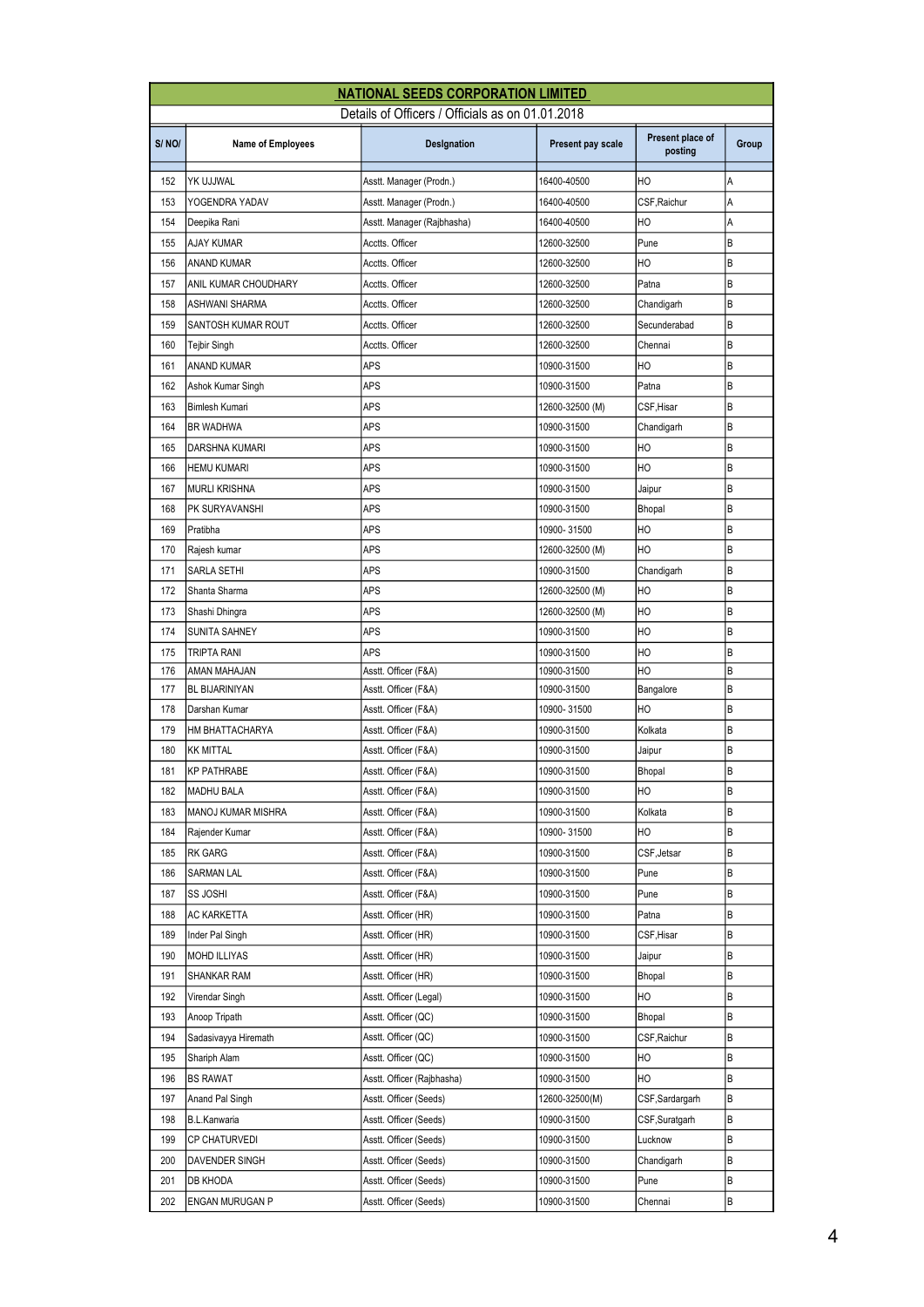|       |                              | <b>NATIONAL SEEDS CORPORATION LIMITED</b>        |                   |                             |       |
|-------|------------------------------|--------------------------------------------------|-------------------|-----------------------------|-------|
|       |                              | Details of Officers / Officials as on 01.01.2018 |                   |                             |       |
| S/NO/ | <b>Name of Employees</b>     | Designation                                      | Present pay scale | Present place of<br>posting | Group |
| 203   | <b>G ANSAR PASHA</b>         | Asstt. Officer (Seeds)                           | 10900-31500       | Bangalore                   | B     |
| 204   | G NARENDAR                   | Asstt. Officer (Seeds)                           | 10900-31500       | Secunderabad                | ΙB    |
| 205   | Hari Ram Potlia              | Asstt. Officer (Seeds)                           | 10900-31500       | CSF,Suratgarh               | B     |
| 206   | Haridatt Sharma              | Asstt. Officer (Seeds)                           | 10900-31500       | CSF, Sardargarh             | B     |
| 207   | Hemant Kumar Sharma          | Asstt. Officer (Seeds)                           | 12600-32500(M)    | CSF,Sardargarh              | B     |
| 208   | HEMLATA VERMA                | Asstt. Officer (Seeds)                           | 10900-31500       | <b>Bhopal</b>               | ΙB    |
| 209   | JAGDISH                      | Asstt. Officer (Seeds)                           | 10900-31500       | Bangalore                   | B     |
| 210   | Jaiveer Singh Tomar          | Asstt. Officer (Seeds)                           | 10900-31500       | <b>Bhopal</b>               | B     |
| 211   | Jamil Ahmad Khan             | Asstt. Officer (Seeds)                           | 12600-32500 (M)   | CSF, Jetsar                 | B     |
| 212   | Jatinder Singh               | Asstt. Officer (Seeds)                           | 10900-31500       | Lucknow                     | B     |
| 213   | KAUSAR AHMAD                 | Asstt. Officer (Seeds)                           | 10900-31500       | Chandigarh                  | ΙB    |
| 214   | KRISHAN PAL                  | Asstt. Officer (Seeds)                           | 10900-31500       | <b>Bhopal</b>               | B     |
| 215   | Mahender Kumar               | Asstt. Officer (Seeds)                           | 10900-31500       | CSF,Sardargarh              | В     |
| 216   | <b>MAHINDER SINGH</b>        | Asstt. Officer (Seeds)                           | 10900-31500       | Jaipur                      | B     |
| 217   | Mehar Chand Sharma           | Asstt. Officer (Seeds)                           | 10900-31500       | CSF,Suratgarh               | B     |
| 218   | <b>MOHAN SWAROOP GANGWAR</b> | Asstt. Officer (Seeds)                           | 10900-31500       | Lucknow                     | B     |
| 219   | <b>MP SINGH</b>              | Asstt. Officer (Seeds)                           | 10900-31500       | Pune                        | В     |
| 220   | Niranjan Lal                 | Asstt. Officer (Seeds)                           | 12600-32500 (M)   | CSF, Raichur                | B     |
| 221   | Om Prakash                   | Asstt. Officer (Seeds)                           | 12600-32500 (M)   | CSF, Jetsar                 | B     |
| 222   | Ombir Singh                  | Asstt. Officer (Seeds)                           | 10900-31500       | CSF,Sardargarh              | B     |
| 223   | Ombir Singh                  | Asstt. Officer (Seeds)                           | 12600-32500 (M)   | CSF, Suratgarh              | ΙB    |
| 224   | PK TYAGI                     | Asstt. Officer (Seeds)                           | 10900-31500       | HO                          | B     |
| 225   | Pramod Kumar                 | Asstt. Officer (Seeds)                           | 10900-31500       | CSF,Suratgarh               | В     |
| 226   | Raj Kumar Singh              | Asstt. Officer (Seeds)                           | 12600-32500(NG)   | CSF,Suratgarh               | B     |
| 227   | RAJEEV KUMAR CHAUHAN         | Asstt. Officer (Seeds)                           | 10900-31500       | Jaipur                      | В     |
| 228   | Rajender Prasad              | Asstt. Officer (Seeds)                           | 10900-31500       | CSF, Jetsar                 | B     |
| 229   | RAJESH KUMAR MEENA           | Asstt. Officer (Seeds)                           | 10900-31500       | Jaipur                      | B     |
| 230   | RAJINDER SINGH               | Asstt. Officer (Seeds)                           | 10900-31500       | Chandigarh                  | В     |
| 231   | RAJU LAL MEENA               | Asstt. Officer (Seeds)                           | 10900-31500       | Patna                       | B     |
| 232   | Ram Kumar                    | Asstt. Officer (Seeds)                           | 10900-31500       | Bhopal                      | B     |
| 233   | Ramnararayan Singh Yadav     | Asstt. Officer (Seeds)                           | 12600-32500(M)    | Patna                       | ΙB    |
| 234   | RPS DHOON                    | Asstt. Officer (Seeds)                           | 12600-32500       | Lucknow                     | B     |
| 235   | SAGAR MAL SUTALIYA           | Asstt. Officer (Seeds)                           | 10900-31500       | Bhopal                      | В     |
| 236   | SHAYAM BIHARI LAL            | Asstt. Officer (Seeds)                           | 10900-31500       | Bhopal                      | В     |
| 237   | Sudhir Kumar Tomar           | Asstt. Officer (Seeds)                           | 12600-32500(M)    | CSF,Sardargarh              | B     |
| 238   | TEJMAL SAINI                 | Asstt. Officer (Seeds)                           | 10900-31500       | Kolkata                     | B     |
| 239   | UVS CHAUHAN                  | Asstt. Officer (Seeds)                           | 10900-31500       | Lucknow                     | В     |
| 240   | VEER SAIN SINGH              | Asstt. Officer (Seeds)                           | 10900-31500       | Jaipur                      | В     |
| 241   | VIJAYVIR SINGH TYAGI         | Asstt. Officer (Seeds)                           | 10900-31500       | Lucknow                     | B     |
| 242   | VK TYAGI                     | Asstt. Officer (Seeds)                           | 10900-31500       | CSF,Sardargarh              | B     |
| 243   | Indra Bhushan                | Asstt. Officer (State.)                          | 12600-32500 (M)   | НO                          | В     |
| 244   | ak Tiwari                    | Asstt. Officer (Store)                           | 10900-31500       | Patna                       | В     |
| 245   | DK CHAUDHARY                 | Asstt. Officer (Store)                           | 10900-31500       | Kolkata                     | В     |
| 246   | RAJESH MAWAR                 | Asstt. Officer (Store)                           | 10900-31500       | Bhopal                      | В     |
| 247   | RN YOGI                      | Asstt. Officer (Store)                           | 10900-31500       | Jaipur                      | B     |
| 248   | SK NISHAD                    | Asstt. Officer (Store)                           | 10900-31500       | Bhopal                      | В     |
| 249   | M.L. Taneja                  | H.R. Officer                                     | 12600-32500       | CSF, Jetsar                 | В     |
| 250   | RAM NATH TIWARI              | H.R. Officer                                     | 12600-32500       | CSF,Sardargarh              | В     |
| 251   | SUSHIL KUMAR                 | H.R. Officer                                     | 12600-32500       | HO                          | В     |
| 252   | Siddhartha Chikara           | Horti. Officer                                   | 16400-40500(M)    | Kolkata                     | B     |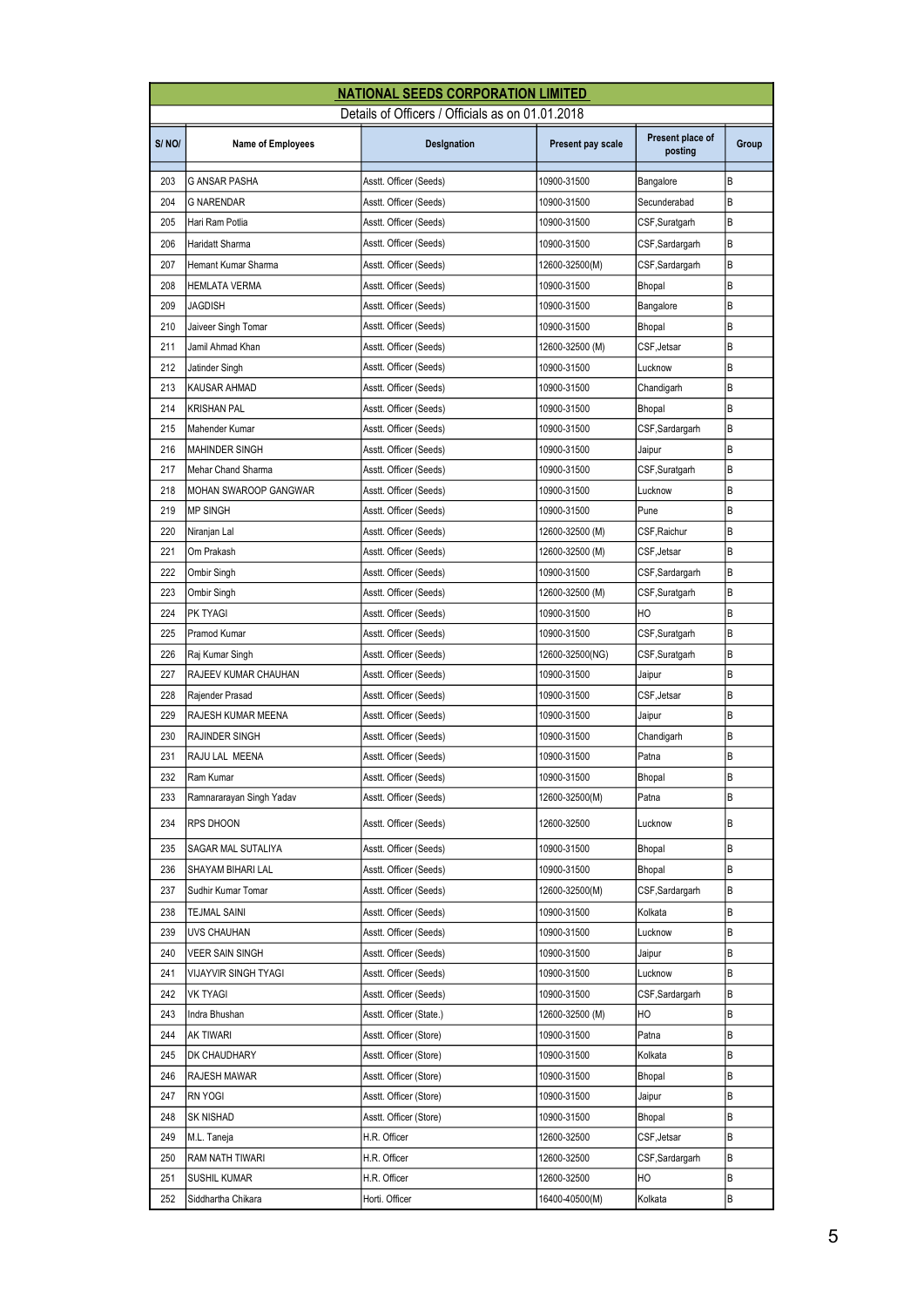|       |                           | <b>NATIONAL SEEDS CORPORATION LIMITED</b>        |                   |                             |       |
|-------|---------------------------|--------------------------------------------------|-------------------|-----------------------------|-------|
|       |                           | Details of Officers / Officials as on 01.01.2018 |                   |                             |       |
| S/NO/ | Name of Employees         | Designation                                      | Present pay scale | Present place of<br>posting | Group |
| 253   | V.K. Tomar                | Horti. Officer                                   | 20600-46500       | HO                          | B     |
| 254   | Vijay Kumar               | Jr. Engineer Gd. - I (Civil)                     | 20600 - 46500 (M) | CSF, Hisar                  | B     |
| 255   | Arvind Kumar Yadav        | Jr. Engineer Gd. - I (Mech)                      | 10900-31500       | CSF, Suratgarh              | В     |
| 256   | Sher Singh                | Jr. Engineer Gd. - I (Mech)                      | 10900-31500       | CSF,Sardargarh              | B     |
| 257   | Anil Kumar Meena          | Mktg. Officer                                    | 12600-32500       | Pune                        | B     |
| 258   | <b>UMESH KUMAR SHARMA</b> | Officer (IT)                                     | 12600-32500       | HO                          | B     |
| 259   | <b>AGNES BARA</b>         | <b>Private Secretary</b>                         | 12600-32500       | Patna                       | B     |
| 260   | <b>BALRAM SINGH</b>       | <b>Private Secretary</b>                         | 12600-32500       | HO                          | B     |
| 261   | <b>SHASHI</b>             | Private Secretary                                | 12600-32500       | HO                          | В     |
| 262   | <b>VP YADAV</b>           | Private Secretary                                | 12600-32500       | Pune                        | B     |
| 263   | ALI HASNAIN               | <b>Production Officer</b>                        | 12600-32500       | HO                          | B     |
| 264   | <b>AMIT KUMAR</b>         | <b>Production Officer</b>                        | 12600-32500       | HO                          | B     |
| 265   | ANAND KUMAR SINGH         | <b>Production Officer</b>                        | 12600-32500       | Patna                       | B     |
| 266   | <b>ANIL KUMAR</b>         | <b>Production Officer</b>                        | 12600-32500       | Patna                       | B     |
| 267   | ASHISH KUMAR SRIVASTAVA   | <b>Production Officer</b>                        | 12600-32500       | Patna                       | B     |
| 268   | ASHUTOSH GHANEKAR         | <b>Production Officer</b>                        | 12600-32500       | Bhopal                      | B     |
| 269   | <b>BHAGWATI PRASAD</b>    | <b>Production Officer</b>                        | 12600-32500       | Secunderabad                | B     |
| 270   | <b>BP SINGH</b>           | <b>Production Officer</b>                        | 12600-32500       | Lucknow                     | B     |
| 271   | <b>CHANDER PRAKASH</b>    | <b>Production Officer</b>                        | 12600-32500       | <b>Bhopal</b>               | В     |
| 272   | <b>DEEPTI AGNIHOTRI</b>   | <b>Production Officer</b>                        | 12600-32500       | HO                          | B     |
| 273   | <b>DEVI DASS NAWANGE</b>  | <b>Production Officer</b>                        | 12600-32500       | Pune                        | B     |
| 274   | DHANPHUL MEENA            | <b>Production Officer</b>                        | 12600-32500       | Bhopal                      | B     |
| 275   | <b>DP SINGH</b>           | <b>Production Officer</b>                        | 12600-32500       | Bangalore                   | B     |
| 276   | GAJRAJ SINGH              | <b>Production Officer</b>                        | 12600-32500       | CSF, Jetsar                 | B     |
| 277   | <b>IS SINGH</b>           | <b>Production Officer</b>                        | 12600-32500       | Lucknow                     | B     |
| 278   | KALIKA PRATAP SINGH       | <b>Production Officer</b>                        | 12600-32500       | Bhopal                      | B     |
| 279   | <b>LAKHAN SINGH</b>       | Production Officer                               | 12600-32500       | CSF, Sardargarh             | B     |
| 280   | <b>MADAN MOHAN</b>        | <b>Production Officer</b>                        | 12600-32500       | Bhopal                      | B     |
| 281   | <b>MADAN PAL LAL</b>      | <b>Production Officer</b>                        | 12600-32500       | Chandigarh                  | B     |
| 282   | <b>MEER SINGH</b>         | Production Officer                               | 12600-32500       | Lucknow                     | B     |
| 283   | <b>MN SINGH</b>           | <b>Production Officer</b>                        | 12600-32500       | Pune                        | B     |
| 284   | <b>MOHIT KUMAR PURWAR</b> | <b>Production Officer</b>                        | 12600-32500       | Pune                        | B     |
| 285   | <b>MOHIT PRASAD</b>       | <b>Production Officer</b>                        | 12600-32500       | Patna                       | B     |
| 286   | <b>MS VASHIST</b>         | Production Officer                               | 12600-32500       | HO                          | В     |
| 287   | NARENDRE KUMAR SEPAT      | Production Officer                               | 12600-32500       | Bhopal                      | В     |
| 288   | NEERAJ KUMAR YADAV        | <b>Production Officer</b>                        | 12600-32500       | Bangalore                   | B     |
| 289   | <b>NIHAL SINGH</b>        | Production Officer                               | 12600-32500       | Jaipur                      | B     |
| 290   | POORNIMA R                | <b>Production Officer</b>                        | 12600-32500       | Chennai                     | B     |
| 291   | PRADEEP KUMAR MISHRA      | Production Officer                               | 12600-32500       | Bhopal                      | В     |
| 292   | RAIS ABBAS                | <b>Production Officer</b>                        | 12600-32500       | Jaipur                      | В     |
| 293   | Rajbir Singh              | <b>Production Officer</b>                        | 16400-40500       | CSF, Suratgarh              | B     |
| 294   | RAJENDRA PRASAD MEENA     | <b>Production Officer</b>                        | 12600-32500       | Pune                        | B     |
| 295   | RAJESH KUMAR GOTHWAL      | <b>Production Officer</b>                        | 12600-32500       | Secunderabad                | B     |
| 296   | RAMA KANT                 | Production Officer                               | 12600-32500       | Bangalore                   | В     |
| 297   | RK SHARMA                 | <b>Production Officer</b>                        | 12600-32500       | Chandigarh                  | B     |
| 298   | RS GANGWAR                | <b>Production Officer</b>                        | 12600-32500       | Lucknow                     | В     |
| 299   | SANJEEV KUMAR             | <b>Production Officer</b>                        | 12600-32500       | Kolkata                     | В     |
| 300   | SARMAN SINGH              | <b>Production Officer</b>                        | 12600-32500       | Jaipur                      | B     |
| 301   | SATBIR SINGH              | <b>Production Officer</b>                        | 12600-32500       | Jaipur                      | В     |
| 302   | SATYA DEO                 | Production Officer                               | 12600-32500       | Lucknow                     | В     |
| 303   | SC SHARMA                 | <b>Production Officer</b>                        | 12600-32500       | Chandigarh                  | В     |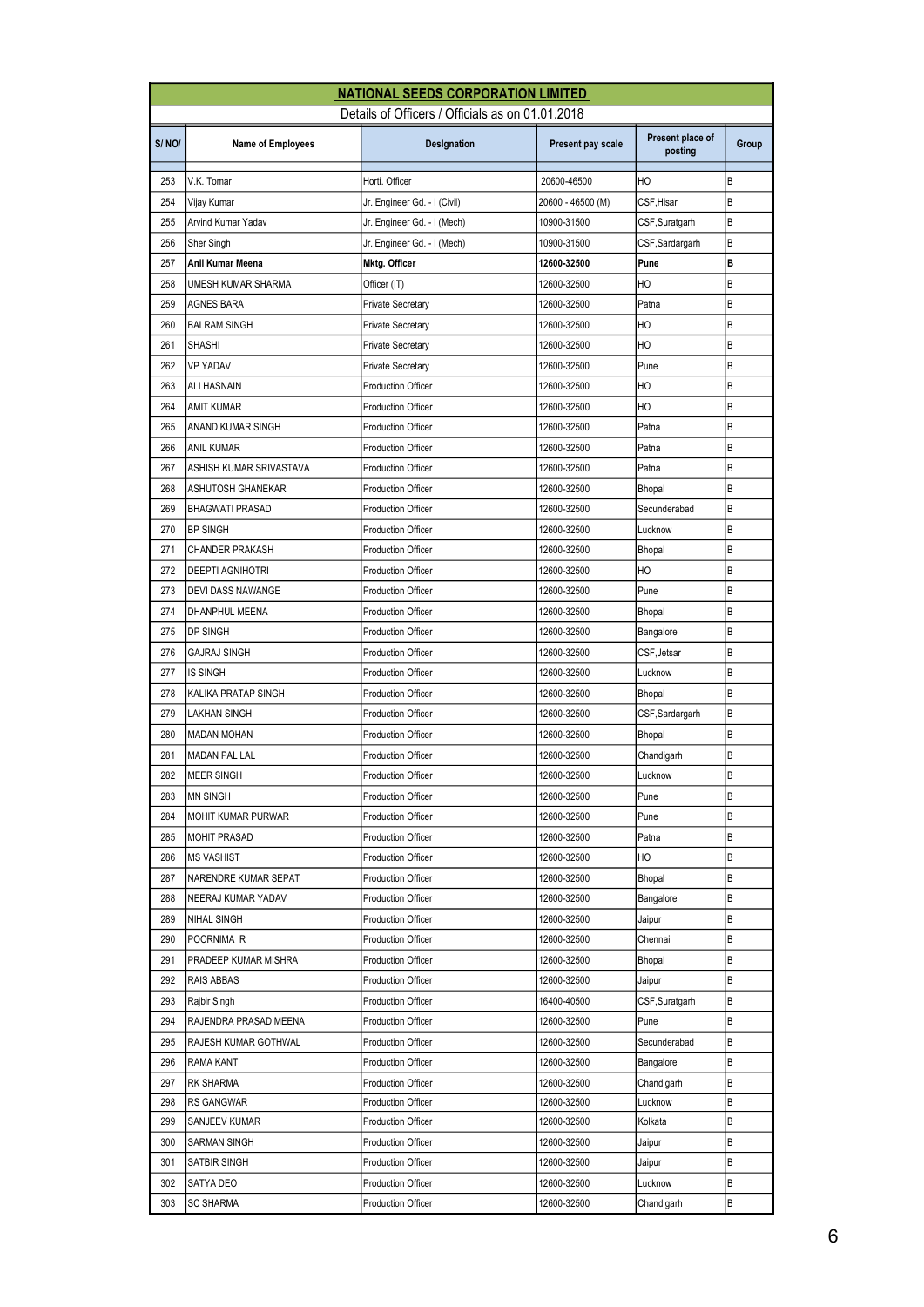|       |                          | <b>NATIONAL SEEDS CORPORATION LIMITED</b>        |                   |                             |       |
|-------|--------------------------|--------------------------------------------------|-------------------|-----------------------------|-------|
|       |                          | Details of Officers / Officials as on 01.01.2018 |                   |                             |       |
| S/NO/ | <b>Name of Employees</b> | Designation                                      | Present pay scale | Present place of<br>posting | Group |
| 304   | VIKASH CHOUDHARY         | <b>Production Officer</b>                        | 12600-32500       | CSF, Jetsar                 | B     |
| 305   | VIKRAM SINGH             | <b>Production Officer</b>                        | 12600-32500       | Lucknow                     | B     |
| 306   | VS RANA                  | <b>Production Officer</b>                        | 12600-32500       | Bhopal                      | B     |
| 307   | D ASHWIN                 | Programmer Gd.-I                                 | 12600-32500 (SG)  | Bangalore                   | В     |
| 308   | RAJESH S CHAUHAN         | Programmer Gd.-I                                 | 12600-32500 (SG)  | HO                          | B     |
| 309   | Manoj Kumar              | <b>Security Officer</b>                          | 12600-32500       | CSF, Raichur                | B     |
| 310   | Om Prakash Rahad         | <b>Security Officer</b>                          | 12600-32500       | CSF,Jetsar                  | B     |
| 311   | Rajesh Kumar Singh       | <b>Security Officer</b>                          | 12600-32500       | CSF,Hisar                   | B     |
| 312   | Ved Prakash              | <b>Security Officer</b>                          | 12600-32500       | CSF,Suratgarh               | В     |
| 313   | HV BHAVASAR              | Sr. Technician Gd.-I                             | 10900-31500       | <b>Bhopal</b>               | B     |
| 314   | K ANBURAJA               | Sr. Technician Gd.-I                             | 10900-31500       | Chennai                     | В     |
| 315   | OP SHARMA                | Sr. Technician Gd.-I                             | 10900-31500       | Jaipur                      | B     |
| 316   | Ajeet Pal Chauhan        | Asstt. (Accts.) Gd.-I                            | 9400-25700        | CSF,Suratgarh               | C     |
| 317   | DINESH KAWATRA           | Asstt. (Accts.) Gd.-I                            | 9400-25700        | HO                          | С     |
| 318   | GANESH DATT SHARMA       | Asstt. (Accts.) Gd.-I                            | 9400-25700        | Lucknow                     | C     |
| 319   | Gopi Ram Verma           | Asstt. (Accts.) Gd.-I                            | 9400-25700        | CSF,Hisar                   | C     |
| 320   | PRABHA SHANKAR SINGH     | Asstt. (Accts.) Gd.-I                            | 9400-25700 (M)    | Lucknow                     | C     |
| 321   | PRADEEP KUMAR            | Asstt. (Accts.) Gd.-I                            | 9400-25700        | Bhopal                      | C     |
| 322   | <b>RAJ SINGH</b>         | Asstt. (Accts.) Gd.-I                            | 9400-25700        | Lucknow                     | C     |
| 323   | Thakur Singh             | Asstt. (Accts.) Gd.-I                            | 9400-25700        | CSF,Suratgarh               | C     |
| 324   | ABDUL HAI ANSARI         | Asstt. (Accts.) Gd.-II                           | 8700-24500        | Patna                       | C     |
| 325   | <b>ANKUR MITTAL</b>      | Asstt. (Accts.) Gd.-II                           | 8700-24500        | Lucknow                     | C     |
| 326   | <b>ANUP SURAIN</b>       | Asstt. (Accts.) Gd.-II                           | 8700-24500        | Kolkata                     | C     |
| 327   | <b>BG HEMACHANDER</b>    | Asstt. (Accts.) Gd.-II                           | 8700-24500        | Chennai                     | С     |
| 328   | GAURAV VASHIST           | Asstt. (Accts.) Gd.-II                           | 8700-24500        | Pune                        | C     |
| 329   | GOURI SHANKAR CHAUMAL    | Asstt. (Accts.) Gd.-II                           | 8700-24500        | Bhopal                      | C     |
| 330   | <b>NEELAM SHARMA</b>     | Asstt. (Accts.) Gd.-II                           | 8700-24500        | HО                          | C     |
| 331   | RADHA GUPTA              | Asstt. (Accts.) Gd.-II                           | 8700-24500        | Lucknow                     | C     |
| 332   | <b>REPALLI RAMESH</b>    | Asstt. (Accts.) Gd.-II                           | 8700-24500        | Secunderabad                | С     |
| 333   | SACHIN YADAV             | Asstt. (Accts.) Gd.-II                           | 8700-24500        | Lucknow                     | C     |
| 334   | SATISH KUMAR             | Asstt. (Accts.) Gd.-II                           | 8700-24500        | Chandigarh                  | С     |
| 335   | SAURABH GUPTA            | Asstt. (Accts.) Gd.-II                           | 8700-24500        | Jaipur                      | С     |
| 336   | SHANKAR LAL NAYAK        | Asstt. (Accts.) Gd.-II                           | 8700-24500        | Chennai                     | С     |
| 337   | SHWETA JAIN              | Asstt. (Accts.) Gd.-II                           | 8700-24500        | Bhopal                      | С     |
| 338   | Sumit                    | Asstt. (Accts.) Gd.-II                           | 8700-24500        | Chandigarh                  | С     |
| 339   | V PRABHAKAR              | Asstt. (Accts.) Gd.-II                           | 8700-24500        | Secunderabad                | С     |
| 340   | VIJAY KUMAR VERMA        | Asstt. (Accts.) Gd.-II                           | 8700-24500        | Lucknow                     | С     |
| 341   | VIKASH SINGHAL           | Asstt. (Accts.) Gd.-II                           | 8700-24500        | Bhopal                      | С     |
| 342   | VISHNU AGARWAL           | Asstt. (Accts.) Gd.-II                           | 8700-24500        | Jaipur                      | С     |
| 343   | Allasab                  | Asstt. (Accts.) Gd.-III                          | 8200-22200        | CSF, Raichur                | С     |
| 344   | Jyoti Mandral            | Asstt. (Accts.) Gd.-III                          | 8200-22200        | HO                          | С     |
| 345   | Naveen Kumar             | Asstt. (Accts.) Gd.-III                          | 8200-22200        | Jaipur                      | С     |
| 346   | Ravinder Kumar           | Asstt. (Accts.) Gd.-III                          | 8200-22200        | Patna                       | С     |
| 347   | Ajay Bahadur             | Asstt. (Accts.) Gd.-V                            | 7200-20300        | Secunderabad                | С     |
| 348   | Balak Ram                | Asstt. (Accts.) Gd.-V                            | 7200-20300        | CSF,Raichur                 | С     |
| 349   | Deepa Kargeti            | Asstt. (Accts.) Gd.-V                            | 7200-20300        | HO                          | С     |
| 350   | Meghaz                   | Asstt. (Accts.) Gd.-V                            | 7200-20300        | Chandigarh                  | С     |
| 351   | Monika Kamra             | Asstt. (Accts.) Gd.-V                            | 7200-20300        | Patna                       | С     |
| 352   | Preeti Motwani           | Asstt. (Accts.) Gd.-V                            | 7200-20300        | Lucknow                     | С     |
| 353   | Ram Babu Kr. Mahato      | Asstt. (Accts.) Gd.-V                            | 7200-20300        | Bangalore                   | С     |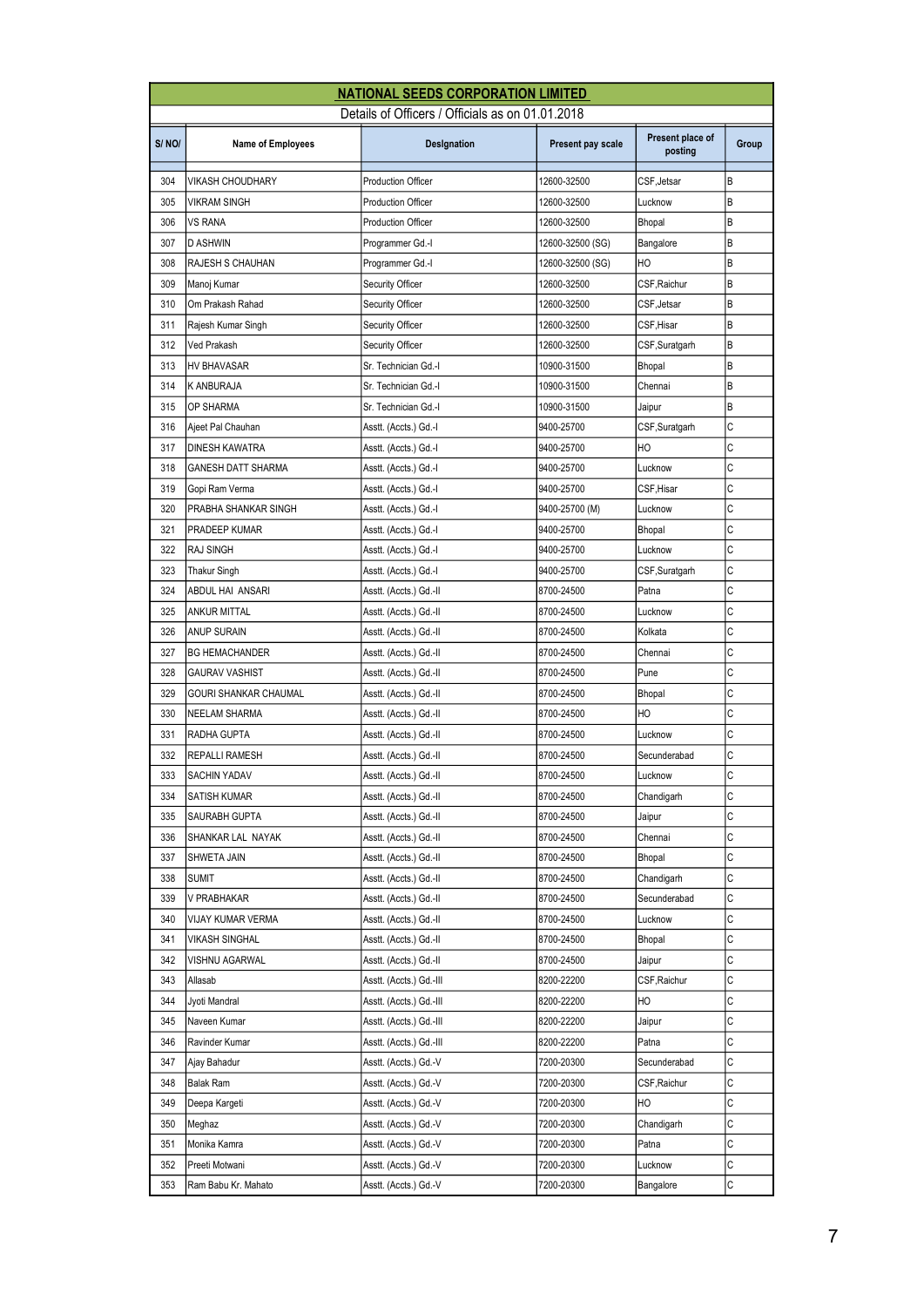|       |                          | <b>NATIONAL SEEDS CORPORATION LIMITED</b>        |                   |                             |       |
|-------|--------------------------|--------------------------------------------------|-------------------|-----------------------------|-------|
|       |                          | Details of Officers / Officials as on 01.01.2018 |                   |                             |       |
| S/NO/ | <b>Name of Employees</b> | Designation                                      | Present pay scale | Present place of<br>posting | Group |
| 354   | C MALLIKARAJUNA          | Asstt. (Agri.) Gd.-II                            | 9400-25700(M)     | Secunderabad                | C     |
| 355   | Hori Lal                 | Asstt. (Agri.) Gd.-II                            | 8700-24500        | CSF, Hisar                  | C     |
| 356   | Mukesh Meena             | Asstt. (Agri.) Gd.-II                            | 8700-24500        | CSF,Jetsar                  | C     |
| 357   | SOMNATH SHARMA           | Asstt. (Agri.) Gd.-II                            | 9800-27600        | Chandigarh                  | С     |
| 358   | Ajay Kumar Sharma        | Asstt. (Agri.) Gd.-III                           | 8200-22200        | Jaipur                      | C     |
| 359   | Dharavath Shyam Prasad   | Asstt. (Agri.) Gd.-III                           | 8200-22200        | Bangalore                   | С     |
| 360   | Dharmendra Narwaria      | Asstt. (Agri.) Gd.-III                           | 8200-22200        | <b>Bhopal</b>               | C     |
| 361   | Indal Singh              | Asstt. (Agri.) Gd.-III                           | 8200-22200        | <b>Bhopal</b>               | C     |
| 362   | Manoj Kumar              | Asstt. (Agri.) Gd.-III                           | 8200-22200        | Lucknow                     | С     |
| 363   | Mukesh Kumar Lodhi       | Asstt. (Agri.) Gd.-III                           | 8200-22200        | CSF,Hisar                   | C     |
| 364   | S EDUR BASHA             | Asstt. (Agri.) Gd.-III                           | 9800-27600(TS)    | Secunderabad                | C     |
| 365   | Satendra Singh           | Asstt. (Agri.) Gd.-III                           | 8200-22200        | CSF, Jetsar                 | C     |
| 366   | Sita Ram                 | Asstt. (Agri.) Gd.-III                           | 8200-22200        | CSF,Suratgarh               | С     |
| 367   | Vinod Singh              | Asstt. (Agri.) Gd.-III                           | 8200-22200        | Kolkata                     | С     |
| 368   | <b>Vinod Singh</b>       | Asstt. (Agri.) Gd.-III                           | 8200-22200        | CSF,Suratgarh               | C     |
| 369   | Amanpreet Singh          | Asstt. (Agri.) Gd.-V                             | 7200-20300        | CSF,Sardargarh              | C     |
| 370   | Anuj Trivedi             | Asstt. (Agri.) Gd.-V                             | 7200-20300        | Pune                        | C     |
| 371   | Basavaraja Sindhigeri    | Asstt. (Agri.) Gd.-V                             | 7200-20300        | CSF,Raichur                 | С     |
| 372   | Mukesh Kumar             | Asstt. (Agri.) Gd.-V                             | 7200-20300        | CSF,Hisar                   | С     |
| 373   | Naveenakumara D.S.       | Asstt. (Agri.) Gd.-V                             | 7200-20300        | Bangalore                   | C     |
| 374   | Navya N. Churi           | Asstt. (Agri.) Gd.-V                             | 7200-20300        | CSF, Raichur                | C     |
| 375   | Sudesh Choudhary         | Asstt. (Agri.) Gd.-V                             | 7200-20300        | CSF,Suratgarh               | C     |
| 376   | Abul Wafa                | Asstt. (Horti.) Gd.-II                           | 8700-24500        | CSF,Sardargarh              | С     |
| 377   | Kamal Singh              | Asstt. (Horti.) Gd.-II                           | 8700-24500        | CSF,Sardargarh              | С     |
| 378   | <b>Bharat Prasad</b>     | Asstt. (Horti.) Gd.-III                          | 8700-24500        | CSF,Jetsar                  | C     |
| 379   | Raghubir Singh           | Asstt. (Horti.) Gd.-III                          | 8700-24500        | CSF,Suratgarh               | C     |
| 380   | Ram Sumer                | Asstt. (Horti.) Gd.-III                          | 8200-22200        | CSF, Hisar                  | C     |
| 381   | Sharanabasappa Kamatar   | Asstt. (Horti.) Gd.-III                          | 8700-24500 (m)    | Bangalore                   | C     |
| 382   | ASHA RANI                | Asstt. (HR) Gd.-I                                | 9400-25700        | HО                          | С     |
| 383   | Baljinder Singh          | Asstt. (HR) Gd.-I                                | 9400-25700        | Chandigarh                  | C     |
| 384   | KAMLESH KUMARI           | Asstt. (HR) Gd.-I                                | 9400-25700        | HO                          | С     |
| 385   | Meena Raina              | Asstt. (HR) Gd.-I                                | 9400-25700        | HO                          | С     |
| 386   | R BHISHAPATI             | Asstt. (HR) Gd.-I                                | 9400-25700        | Bangalore                   | С     |
| 387   | R VASANTHA               | Asstt. (HR) Gd.-I                                | 9400-25700        | Secunderabad                | С     |
| 388   | RAMA                     | Asstt. (HR) Gd.-I                                | 9400-25700        | HО                          | С     |
| 389   | RATNA Y.CHRISTIAN        | Asstt. (HR) Gd.-I                                | 9400-25700        | Pune                        | С     |
| 390   | SANJEEV KAPOOR           | Asstt. (HR) Gd.-I                                | 9400-25700        | HO                          | С     |
| 391   | VIJENDER SINGH KAIN      | Asstt. (HR) Gd.-I                                | 9400-25700        | HO                          | С     |
| 392   | Ajmeer Ali               | Asstt. (HR) Gd.-II                               | 8700-24500        | CSF, Raichur                | С     |
| 393   | AR MANJUNATH             | Asstt. (HR) Gd.-II                               | 8700-24500        | Bangalore                   | С     |
| 394   | B.K. Mishra              | Asstt. (HR) Gd.-II                               | 8700-24500        | HO                          | С     |
| 395   | Bhagwati Bhaskar         | Asstt. (HR) Gd.-II                               | 8700-24500        | CSF,Jetsar                  | С     |
| 396   | Dalip Kumar Alamchandani | Asstt. (HR) Gd.-II                               | 8700-24500        | CSF,Jetsar                  | С     |
| 397   | Daya Krishan Kargeti     | Asstt. (HR) Gd.-II                               | 8700-24500        | HО                          | С     |
| 398   | DINESHWAR MADHAR         | Asstt. (HR) Gd.-II                               | 8700-24500        | Lucknow                     | C     |
| 399   | G.N.Prasad               | Asstt. (HR) Gd.-II                               | 8700-24500        | CSF,Sardargarh              | С     |
| 400   | Gopal Krishan            | Asstt. (HR) Gd.-II                               | 8700-24500        | CSF,Sardargarh              | С     |
| 401   | Goverdhan Singh          | Asstt. (HR) Gd.-II                               | 8700-24500        | CSF,Suratgarh               | С     |
| 402   | Hari Ram                 | Asstt. (HR) Gd.-II                               | 8700-24500        | CSF,Hisar                   | С     |
| 403   | HARISH CHAND PODDAR      | Asstt. (HR) Gd.-II                               | 8700-24500        | HO                          | С     |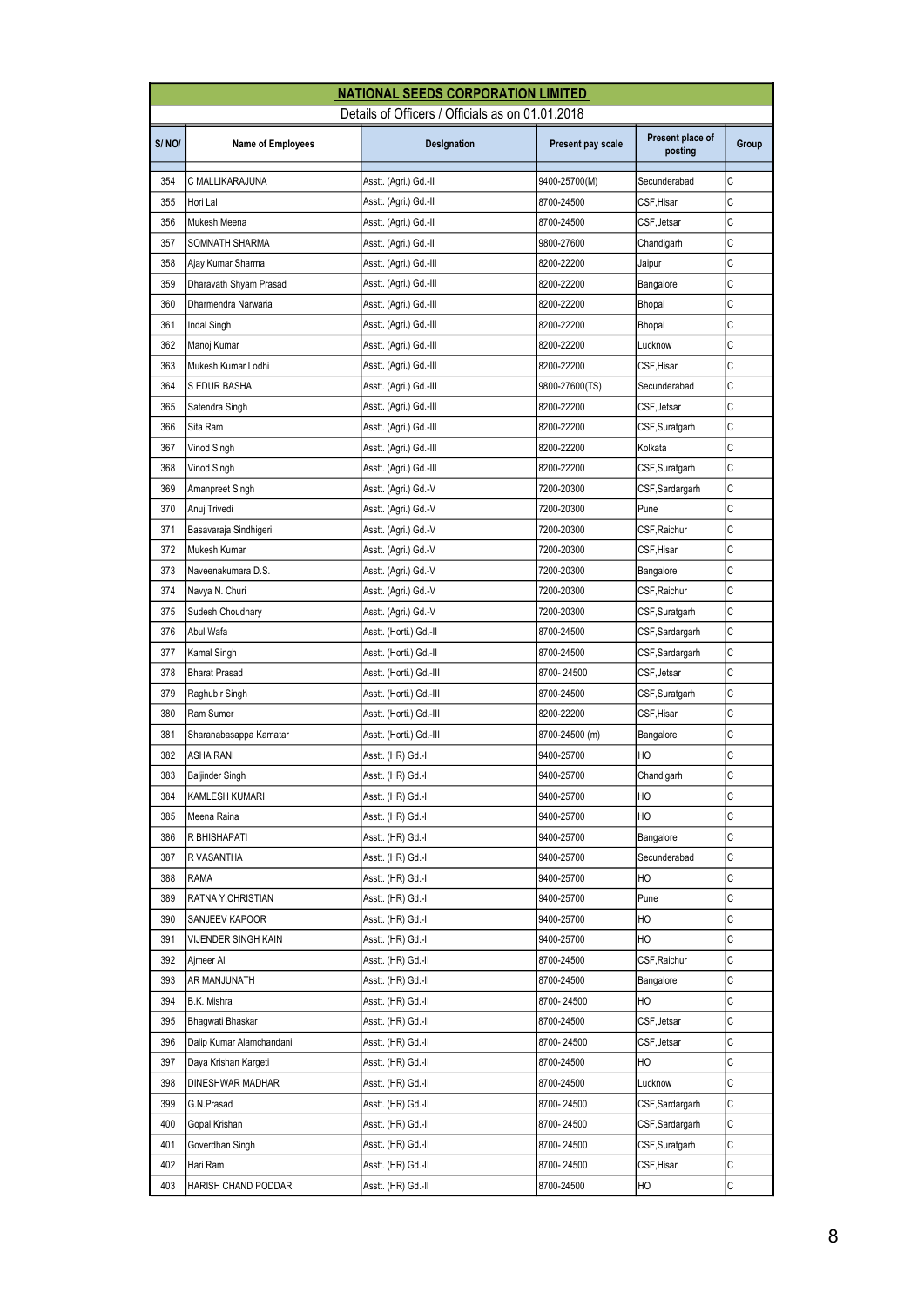|       |                           | <b>NATIONAL SEEDS CORPORATION LIMITED</b>        |                   |                             |       |
|-------|---------------------------|--------------------------------------------------|-------------------|-----------------------------|-------|
|       |                           | Details of Officers / Officials as on 01.01.2018 |                   |                             |       |
| S/NO/ | <b>Name of Employees</b>  | Designation                                      | Present pay scale | Present place of<br>posting | Group |
| 404   | <b>Hemant Kumar Bhatt</b> | Asstt. (HR) Gd.-II                               | 8700-24500        | CSF, Sardargarh             | C     |
| 405   | Jagdish Chander           | Asstt. (HR) Gd.-II                               | 8700-24500        | CSF,Hisar                   | C     |
| 406   | Jitendar Kumar Siroha     | Asstt. (HR) Gd.-II                               | 8700-24500        | CSF,Jetsar                  | C     |
| 407   | K. Ashokan                | Asstt. (HR) Gd.-II                               | 8700-24500        | CSF,Raichur                 | С     |
| 408   | Kanta                     | Asstt. (HR) Gd.-II                               | 8700-24500        | CSF,Suratgarh               | C     |
| 409   | Kapil Deo Prasad          | Asstt. (HR) Gd.-II                               | 8700-24500        | Lucknow                     | C     |
| 410   | Karamveer Singh           | Asstt. (HR) Gd.-II                               | 8700-24500        | CSF, Jetsar                 | C     |
| 411   | <b>KHARAK SINGH</b>       | Asstt. (HR) Gd.-II                               | 8700-24500        | HO                          | C     |
| 412   | <b>KHUBI RAM</b>          | Asstt. (HR) Gd.-II                               | 8700-24500        | HO                          | С     |
| 413   | Kishan Chand              | Asstt. (HR) Gd.-II                               | 8700-24500        | HO                          | C     |
| 414   | <b>KT MANTRI</b>          | Asstt. (HR) Gd.-II                               | 8700-24500        | Bangalore                   | C     |
| 415   | LAXMAN KURWADE            | Asstt. (HR) Gd.-II                               | 8700-24500        | <b>Bhopal</b>               | C     |
| 416   | M MAHALAXMI               | Asstt. (HR) Gd.-II                               | 8700-24500        | Secunderabad                | C     |
| 417   | <b>MADAN SINGH</b>        | Asstt. (HR) Gd.-II                               | 8700-24500        | Lucknow                     | С     |
| 418   | Malti                     | Asstt. (HR) Gd.-II                               | 8700-24500        | CSF,Suratgarh               | C     |
| 419   | N SUNIL KUMAR             | Asstt. (HR) Gd.-II                               | 9400-25700 (M)    | Chennai                     | C     |
| 420   | <b>NARESH KUMAR</b>       | Asstt. (HR) Gd.-II                               | 8700-24500        | HO                          | C     |
| 421   | Naval Kishore Meena       | Asstt. (HR) Gd.-II                               | 8700-24500        | CSF, Jetsar                 | C     |
| 422   | Naveen Kumar              | Asstt. (HR) Gd.-II                               | 8700-24500        | CSF,Suratgarh               | C     |
| 423   | Pranav Kumar Dey          | Asstt. (HR) Gd.-II                               | 8700-24500        | Bhopal                      | C     |
| 424   | Pratap Singh              | Asstt. (HR) Gd.-II                               | 8700-24500        | CSF,Suratgarh               | C     |
| 425   | Punit Dua                 | Asstt. (HR) Gd.-II                               | 8700-24500        | CSF,Suratgarh               | C     |
| 426   | R. Raman                  | Asstt. (HR) Gd.-II                               | 8700-24500        | Secunderabad                | C     |
| 427   | R.Venkada krishnan        | Asstt. (HR) Gd.-II                               | 8700-24500        | Bangalore                   | С     |
| 428   | Radhey Shyam              | Asstt. (HR) Gd.-II                               | 8700-24500        | CSF,Sardargarh              | C     |
| 429   | RAJ KUMAR VERMA           | Asstt. (HR) Gd.-II                               | 8700-24500        | HO                          | C     |
| 430   | Rajesh Kumar              | Asstt. (HR) Gd.-II                               | 8700-24500        | CSF, Sardargarh             | C     |
| 431   | RAVINDER K KARAGAONKAR    | Asstt. (HR) Gd.-II                               | 8700-24500        | Pune                        | C     |
| 432   | Rehematulla               | Asstt. (HR) Gd.-II                               | 8700--24500       | CSF,Suratgarh               | С     |
| 433   | Rustam Ali Ranuka         |                                                  | 8700--24500       | CSF, Suratgarh              | C     |
| 434   | SARYU PRASAD GUPTA        | Asstt. (HR) Gd.-II<br>Asstt. (HR) Gd.-II         | 8700-24500        | Lucknow                     | С     |
| 435   | Seema Bhatt               | Asstt. (HR) Gd.-II                               | 8700--24500       | CSF,Suratgarh               | С     |
| 436   | Sekhar Gouda              | Asstt. (HR) Gd.-II                               | 8700-24500        | HO                          | С     |
| 437   | Sheelu Ahuja              | Asstt. (HR) Gd.-II                               | 8700-24500        | CSF, Suratgarh              | С     |
| 438   | Upnil Kr. Singh           | Asstt. (HR) Gd.-II                               | 8700--24500       | CSF,Suratgarh               | С     |
| 439   | VENKATRANAPA              | Asstt. (HR) Gd.-II                               | 8700-24500        | Bangalore                   | С     |
| 440   | Virender Singh            | Asstt. (HR) Gd.-II                               | 8700-24500        | CSF,Hisar                   | С     |
| 441   | WN SANJEEV KR.            | Asstt. (HR) Gd.-II                               | 9400-25700 (M)    | Bhopal                      | С     |
| 442   | Yog Raj Sharma            | Asstt. (HR) Gd.-II                               | 8700-24500        | HO                          | С     |
| 443   | Amit Kumar                | Asstt. (HR) Gd.-III                              | 8200-22200        | CSF,Sardargarh              | С     |
| 444   | Ankit Sharma              | Asstt. (HR) Gd.-III                              | 8200-22200        | CSF,Jetsar                  | С     |
| 445   | Ashok Kumar               | Asstt. (HR) Gd.-III                              | 8700-24500(m)     | HО                          | С     |
| 446   | Chander Kanta             | Asstt. (HR) Gd.-III                              | 12600-32500(M)    | CSF,Hisar                   | С     |
| 447   | Channamallyya             | Asstt. (HR) Gd.-III                              | 8700-24500(M)     | CSF,Raichur                 | С     |
| 448   | G.S.Praneeth              | Asstt. (HR) Gd.-III                              | 8200-22200        | CSF,Raichur                 | С     |
| 449   | Kuldeep Singh             | Asstt. (HR) Gd.-III                              | 8200-22200        | CSF,Raichur                 | С     |
| 450   | Laxmi                     | Asstt. (HR) Gd.-III                              | 8200-22200        | CSF,Hisar                   | С     |
| 451   | Lilly Babu                | Asstt. (HR) Gd.-III                              | 8200-22200        | Jaipur                      | С     |
| 452   | Manoj Kr.Patwal           | Asstt. (HR) Gd.-III                              | 8200-22200        | CSF, Jetsar                 | С     |
| 453   | Mukesh Kumar Rai          | Asstt. (HR) Gd.-III                              | 8200-22200        | НO                          | С     |
| 454   | P.N.Anila                 | Asstt. (HR) Gd.-III                              | 8200-22200        | HО                          | С     |
|       |                           |                                                  |                   |                             |       |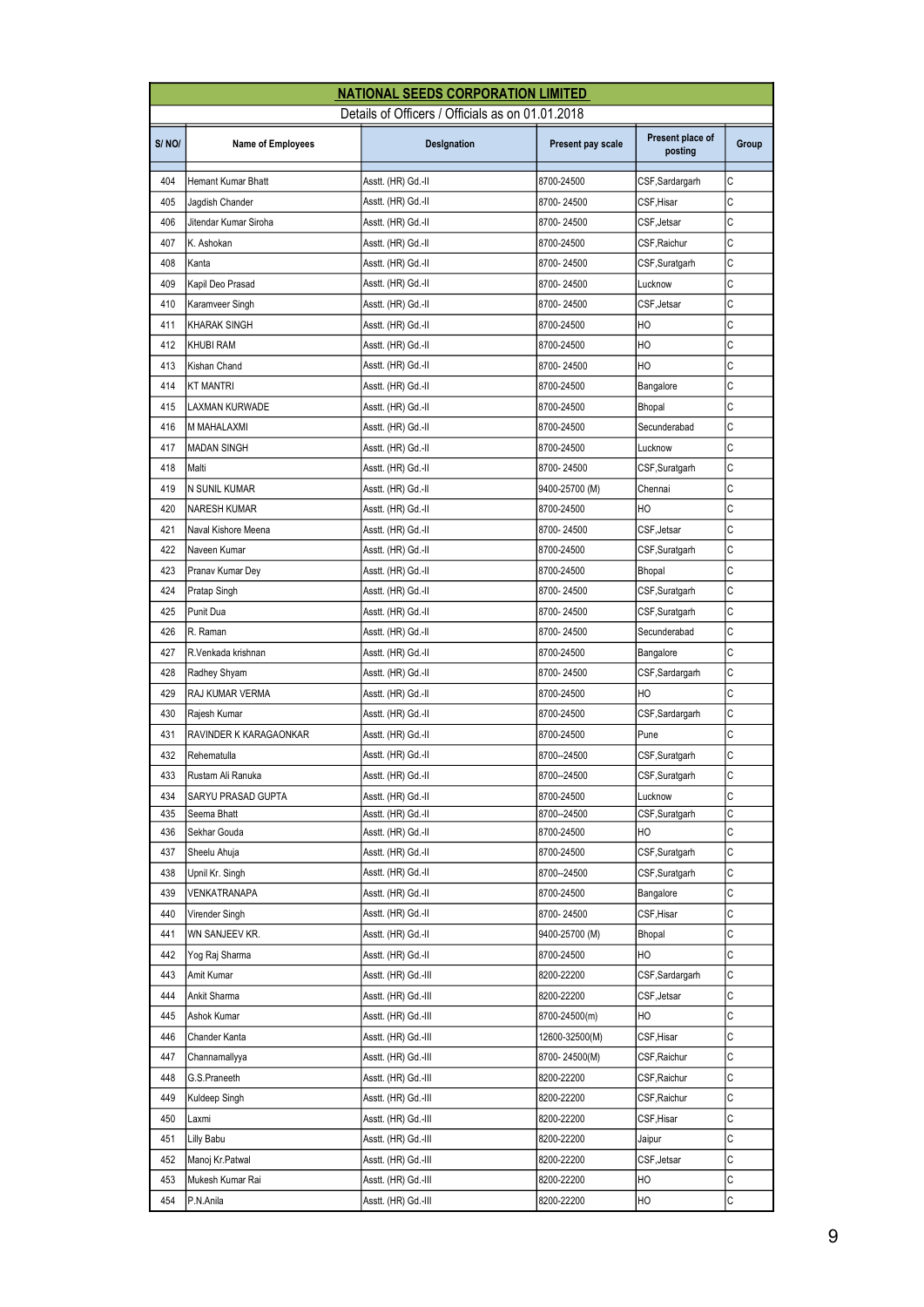|       |                          | <b>NATIONAL SEEDS CORPORATION LIMITED</b>        |                   |                             |       |
|-------|--------------------------|--------------------------------------------------|-------------------|-----------------------------|-------|
|       |                          | Details of Officers / Officials as on 01.01.2018 |                   |                             |       |
| S/NO/ | <b>Name of Employees</b> | Designation                                      | Present pay scale | Present place of<br>posting | Group |
| 455   | Parmod Kumar Singh       | Asstt. (HR) Gd.-III                              | 8200-2200         | Lucknow                     | C     |
| 456   | Pushpa Devi              | Asstt. (HR) Gd.-III                              | 8700-24500(M)     | CSF, Hisar                  | C     |
| 457   | Ram Niwash               | Asstt. (HR) Gd.-III                              | 9800-27600        | CSF, Suratgarh              | C     |
| 458   | Sanjay Kumar             | Asstt. (HR) Gd.-III                              | 8200-22200        | Bhopal                      | C     |
| 459   | Shiv Singh Shekhawat     | Asstt. (HR) Gd.-III                              | 8200-22200        | Jaipur                      | C     |
| 460   | Trapti Kukreti           | Asstt. (HR) Gd.-III                              | 8200-22200        | HO                          | C     |
| 461   | Devanshu Umredkar        | Asstt. (HR) Gd.-V                                | 7200-20300        | HO                          | C     |
| 462   | Manas Sengupta           | Asstt. (HR) Gd.-V                                | 7200-20300        | Lucknow                     | C     |
| 463   | Puneet Arora             | Asstt. (HR) Gd.-V                                | 7200-20300        | Chandigarh                  | С     |
| 464   | Ravi Sharma              | Asstt. (HR) Gd.-V                                | 7200-20300        | HO                          | C     |
| 465   | Rohit Kumar              | Asstt. (HR) Gd.-V                                | 7200-20300        | HO                          | C     |
| 466   | ANKIT GOEL               | Asstt. (Legal) Gd-I                              | 9400-25700        | HO                          | C     |
| 467   | BRIJESH SHANKAR SAXENA   | Asstt. (Legal) Gd-I                              | 9400-25700        | Pune                        | C     |
| 468   | SIMMI CHAUDHARY          | Asstt. (Legal) Gd-I                              | 9400-25700        | Bhopal                      | C     |
| 469   | Hari Singh               | Asstt. (Mktg.) Gd.-II                            | 8700-24500        | CSF,Suratgarh               | С     |
| 470   | Gudukandula Rajkumar     | Asstt. (Mktg.) Gd.-III                           | 8200-22200        | Bangalore                   | C     |
| 471   | Shailendra Pal Singh     | Asstt. (Mktg.) Gd.-III                           | 8200-22200        | Kolkata                     | C     |
| 472   | Anuj Kumar               | Asstt. (QC) Gd.-III                              | 8200-22200        | CSF,Hisar                   | C     |
| 473   | Ashok Kumar              | Asstt. (QC) Gd.-III                              | 8200-22200        | Patna                       | C     |
| 474   | Rakesh Chaudhary         | Asstt. (QC) Gd.-III                              | 8200-22200        | CSF,Sardargarh              | C     |
| 475   | AJAY KUMAR YADAV         | Asstt. (Store) Gd.-I                             | 9400-25700        | Patna                       | C     |
| 476   | D NAGARAJA               | Asstt. (Store) Gd.-I                             | 9400-25700        | Bhopal                      | C     |
| 477   | Jallu Ram                | Asstt. (Store) Gd.-I                             | 9400-25700        | CSF,Suratgarh               | C     |
| 478   | RAJENDRA KUMAR           | Asstt. (Store) Gd.-I                             | 9400-25700        | Pune                        | C     |
| 479   | RAJENDRA PD. PAGOLU      | Asstt. (Store) Gd.-I                             | 9400-25700        | HO                          | C     |
| 480   | RAM VILASH               | Asstt. (Store) Gd.-I                             | 9400-25700        | Patna                       | С     |
| 481   | UTTAM SRIVASTAVA         | Asstt. (Store) Gd.-I                             | 9400-25700        | Lucknow                     | C     |
| 482   | YATENDRA KUMAR           | Asstt. (Store) Gd.-I                             | 9400-25700        | HO                          | C     |
| 483   | Akanda Bahadur Singh     | Asstt. (Store) Gd.-II                            | 9400-25700 (M)    | Pune                        | C     |
| 484   | Ved Prakash Arora        | Asstt. (Store) Gd.-II                            | 8700-24500        | CSF.Jetsar                  | C     |
| 485   | Biswabhushan Menduli     | Asstt. (Stores) Gd.-V                            | 7200-20300        | Patna                       | С     |
| 486   | Satpal Singh             | Asstt. (Stores) Gd.-V                            | 7200-20300        | CSF,Hisar                   | С     |
| 487   | U. Narasappa             | Carpenter (SG)                                   | 7600-21600(M)     | CSF,Raichur                 | С     |
| 488   | ANIRUDH KUMAR            | Comp AG-II (SG)                                  | 9400-25700        | Patna                       | С     |
| 489   | NARENDRA JATAV           | Comp AG-II (SG)                                  | 9400-25700        | Bhopal                      | C     |
| 490   | PUJA                     | Comp AG-II (SG)                                  | 9400-25700        | Chandigarh                  | С     |
| 491   | RAJVEER KATARIA          | Comp AG-II (SG)                                  | 9400-25700        | Jaipur                      | C     |
| 492   | SOMBIR SINGH SHEORAN     | Comp AG-II (SG)                                  | 9400-25700        | CSF, Suratgarh              | С     |
| 493   | VENU GOPAL VOKANTI       | Comp AG-II (SG)                                  | 9400-25700        | Secunderabad                | С     |
| 494   | YOGENDRE SINGH           | D.Rider                                          | 8200-22200        | HO                          | С     |
| 495   | Prashant Singh           | DEO GD-V (Static.)                               | 7200-20300        | CSF,Sardargarh              | С     |
| 496   | Sonu                     | DEO GD-V (Static.)                               | 7200-20300        | CSF,Suratgarh               | C     |
| 497   | Jayaprakash              | Draftman Gd.-II                                  | 10500-29500SG(M)  | Bhopal                      | С     |
| 498   | Uda Ram                  | Draftman Gd.-III                                 | 8200-22200        | Kolkata                     | С     |
| 499   | Rajeev Lochan Gaur       | Jr. Engineer Gd. - II                            | 10500-29500       | CSF, Suratgarh              | С     |
| 500   | DEEPAK KUMAR             | Jr. Engineer Gd. - II (Civil)                    | 20600-46500       | Jaipur                      | С     |
| 501   | Gaurav Bhardwaj          | Jr. Engineer Gd. - II (Civil)                    | 10500-29500       | CSF,Suratgarh               | C     |
| 502   | Sagar                    | Jr. Engineer Gd. - II (Civil)                    | 10500-29500       | Lucknow                     | С     |
| 503   | Banwari Lal Ojha         | Jr. Engineer Gd. - II (Elect.)                   | 10500-29500       | CSF,Suratgarh               | С     |
| 504   | C.B.Mishra               | Jr. Engineer Gd. - II (Elect.)                   | 10500-29500       | CSF, Sardargarh             | С     |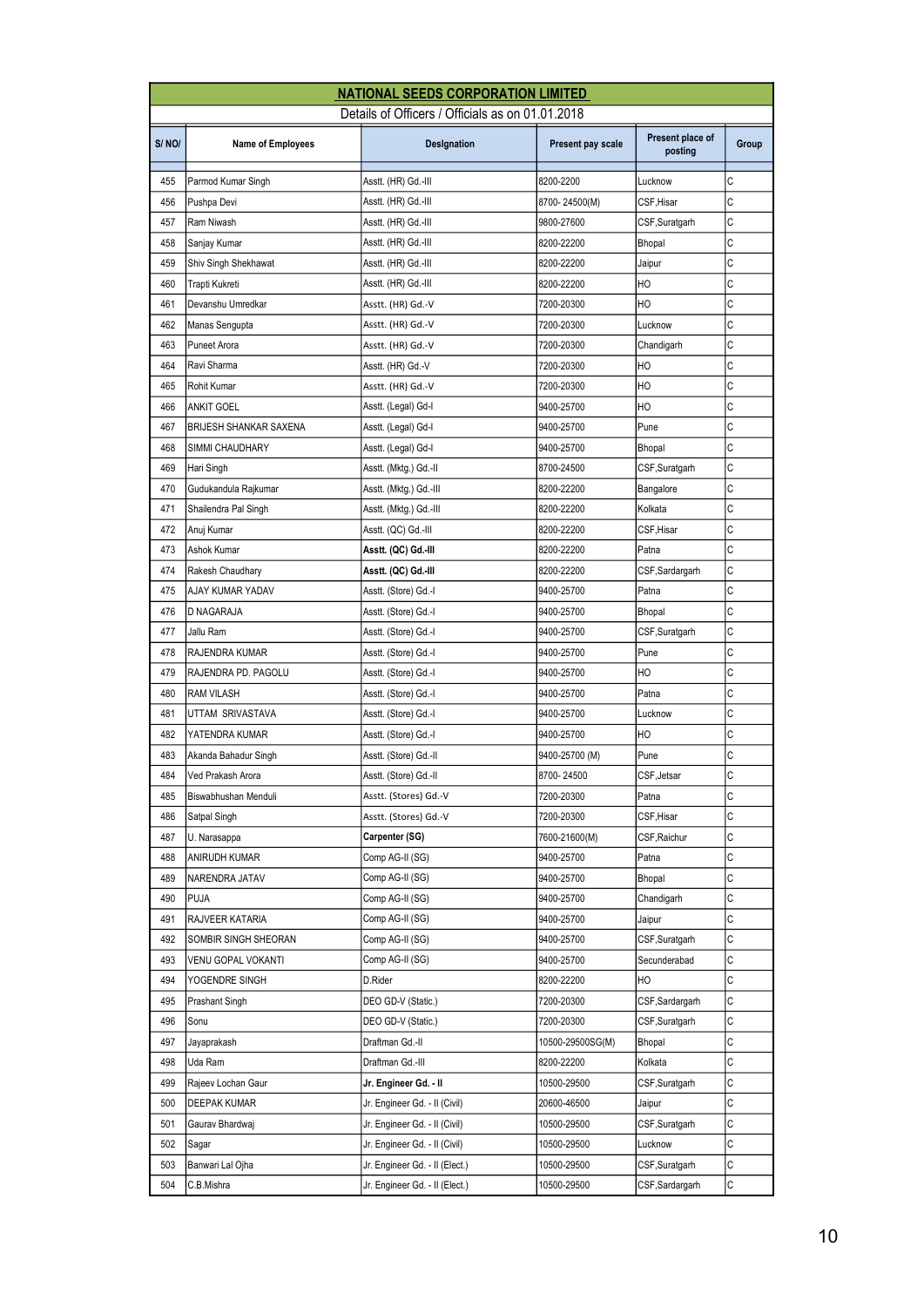|       |                          | <b>NATIONAL SEEDS CORPORATION LIMITED</b>        |                   |                             |       |
|-------|--------------------------|--------------------------------------------------|-------------------|-----------------------------|-------|
|       |                          | Details of Officers / Officials as on 01.01.2018 |                   |                             |       |
| S/NO/ | <b>Name of Employees</b> | Designation                                      | Present pay scale | Present place of<br>posting | Group |
| 505   | Anuj Kumar               | Jr. Engineer Gd. - III                           | 9800-27600        | CSF, Suratgarh              | С     |
| 506   | Gyasu Ram                | Jr. Engineer Gd. - III                           | 10500-29500(M)    | CSF,Sardargarh              | C     |
| 507   | Rakesh Dalal             | Jr. Engineer Gd. - III                           | 9800-27600        | CSF,Hisar                   | С     |
| 508   | Rakesh Kumar             | Jr. Engineer Gd. - III                           | 9800-27600        | CSF,Jetsar                  | С     |
| 509   | Vijay Kumar Badaya       | Jr. Engineer Gd. - III                           | 9800-27600        | CSF, Raichur                | C     |
| 510   | Amit Suthar              | Jr. Engineer Gd. - III (Civil)                   | 9800-27600        | CSF,Sardargarh              | С     |
| 511   | SK DAS                   | Jr. Engineer Gd. - III (Civil)                   | 20600-46500       | Kolkata                     | C     |
| 512   | Vijay Saini              | Jr. Engineer Gd. - III (Civil)                   | 9800-27600        | CSF, Jetsar                 | C     |
| 513   | Lala Ram                 | Jr. Engineer Gd. - III (Mech)                    | 10500-29500(M)    | CSF,Sardargarh              | C     |
| 514   | Mohan Lal                | Jr. Engineer Gd. - III (Mech)                    | 10500-29500(M)    | CSF,Sardargarh              | C     |
| 515   | Inder Raj Berwal         | Jr. Engineer Gd. - IV                            | 9400-25700        | CSF, Suratgarh              | C     |
| 516   | K.Malakondaiah           | Jr. Engineer Gd. - IV                            | 9400-25700        | CSF, Raichur                | C     |
| 517   | Ram Pal                  | Jr. Engineer Gd. - IV                            | 9400-25700        | CSF,Suratgarh               | С     |
| 518   | Satender Kumar Yogi      | Jr. Engineer Gd. - IV                            | 9400-25700        | CSF, Suratgarh              | С     |
| 519   | Anand Kumar Singh        | Jr. Engineer Gd. - IV (Civil)                    | 9400-25700        | Bangalore                   | С     |
| 520   | Jagminder Singh          | Jr. Engineer Gd. - IV (Civil)                    | 9400-25700        | CSF, Raichur                | С     |
| 521   | Prashant Kumar Patil     | Jr. Engineer Gd. - IV (Civil)                    | 9400-25700        | HO                          | C     |
| 522   | DAYA NAND                | Lab. Asstt. Gd.-I                                | 8700-24500        | HO                          | C     |
| 523   | JN SRINIVASA RAO         | Lab. Asstt. Gd.-I                                | 9800-27600(M)     | CSF,Suratgarh               | C     |
| 524   | <b>OM PRAKASH</b>        | Lab. Asstt. Gd.-I                                | 9800-27600(M)     | HO                          | C     |
| 525   | PARVEEN KUMAR SHARMA     | Lab. Asstt. Gd.-I                                | 8700-24500        | HO                          | C     |
| 526   | PAWAN KUMAR              | Lab. Asstt. Gd.-I                                | 8700-24500        | HO                          | C     |
| 527   | S SUBHADRA               | Lab. Asstt. Gd.-I                                | 8700-24500        | Secunderabad                | C     |
| 528   | CHETAN CHAUHAN           | Programmer Gd.-II                                | 10500-29500       | HO                          | С     |
| 529   | PK DWIVEDI               | Programmer Gd.-II                                | 10500-29500       | Lucknow                     | C     |
| 530   | <b>ASHOK KUMAR</b>       | Programmer Gd.-IV                                | 9400-25700        | Kolkata                     | C     |
| 531   | Lalit Kumar Solonky      | Sr. Asstt. (Accts.)                              | 9800-27600        | Chandigarh                  | C     |
| 532   | <b>MANJULA SHARMA</b>    | Sr. Asstt. (Accts.)                              | 9800-27600        | HO                          | C     |
| 533   | Rohit Sharma             | Sr. Asstt. (Accts.)                              | 9800-27600        | CSF, Jetsar                 | C     |
| 534   | Suraj Balai              | Sr. Asstt. (Accts.)                              | 9800-27600        | CSF,Hisar                   | C     |
| 535   | ABHINAV PANDEY           | Sr. Asstt. (Agri.)                               | 9800-27600        | Patna                       | С     |
| 536   | AJAY PANDEY              | Sr. Asstt. (Agri.)                               | 9800-27600        | Secunderabad                | С     |
| 537   | <b>BHUPENDRA JOSHI</b>   | Sr. Asstt. (Agri.)                               | 9800-27600        | Kolkata                     | С     |
| 538   | GOPAL LAL DADARWAL       | Sr. Asstt. (Agri.)                               | 9800-27600        | Jaipur                      | С     |
| 539   | HIMANSHU SONI            | Sr. Asstt. (Agri.)                               | 9800-27600        | Bhopal                      | С     |
| 540   | MUKESH JANGID            | Sr. Asstt. (Agri.)                               | 9800-27600        | Jaipur                      | С     |
| 541   | NITIN MORANIYA           | Sr. Asstt. (Agri.)                               | 9800-27600        | Pune                        | С     |
| 542   | Ramyadi Prasad           | Sr. Asstt. (Agri.)                               | 9800-27600        | Kolkata                     | С     |
| 543   | Satya Prakash            | Sr. Asstt. (Agri.)                               | 10500-29500(M)    | Lucknow                     | С     |
| 544   | Hanuman Sahai Choudhary  | Sr. Asstt. (Agri./QC)                            | 9800-27600        | CSF,Hisar                   | С     |
| 545   | Moti Lal Khatumarya      | Sr. Asstt. (Agri./QC)                            | 9800-27600        | CSF,Hisar                   | С     |
| 546   | Sachin Badole            | Sr. Asstt. (Agri./QC)                            | 9800-27600        | CSF,Raichur                 | С     |
| 547   | Vinaya Salimath          | Sr. Asstt. (Agri./QC)                            | 9800-27600        | CSF, Raichur                | С     |
| 548   | A RAJ KUMAR              | Sr. Asstt. (HR)                                  | 9800-27600        | Chennai                     | С     |
| 549   | AB KALE                  | Sr. Asstt. (HR)                                  | 9800-27600        | Pune                        | С     |
| 550   | AM SATSONKAR             | Sr. Asstt. (HR)                                  | 9800-27600        | Pune                        | С     |
| 551   | RAJU                     | Sr. Asstt. (HR)                                  | 9800-27600        | HO                          | С     |
| 552   | Shoki kumar              | Sr. Asstt. (HR)                                  | 10900-31500       | НO                          | С     |
| 553   | SS MISHRA                | Sr. Asstt. (HR)                                  | 9800-27600        | Lucknow                     | С     |
| 554   | Amit Singh               | Sr. Asstt. (Mktg.)                               | 9800-27600        | HО                          | С     |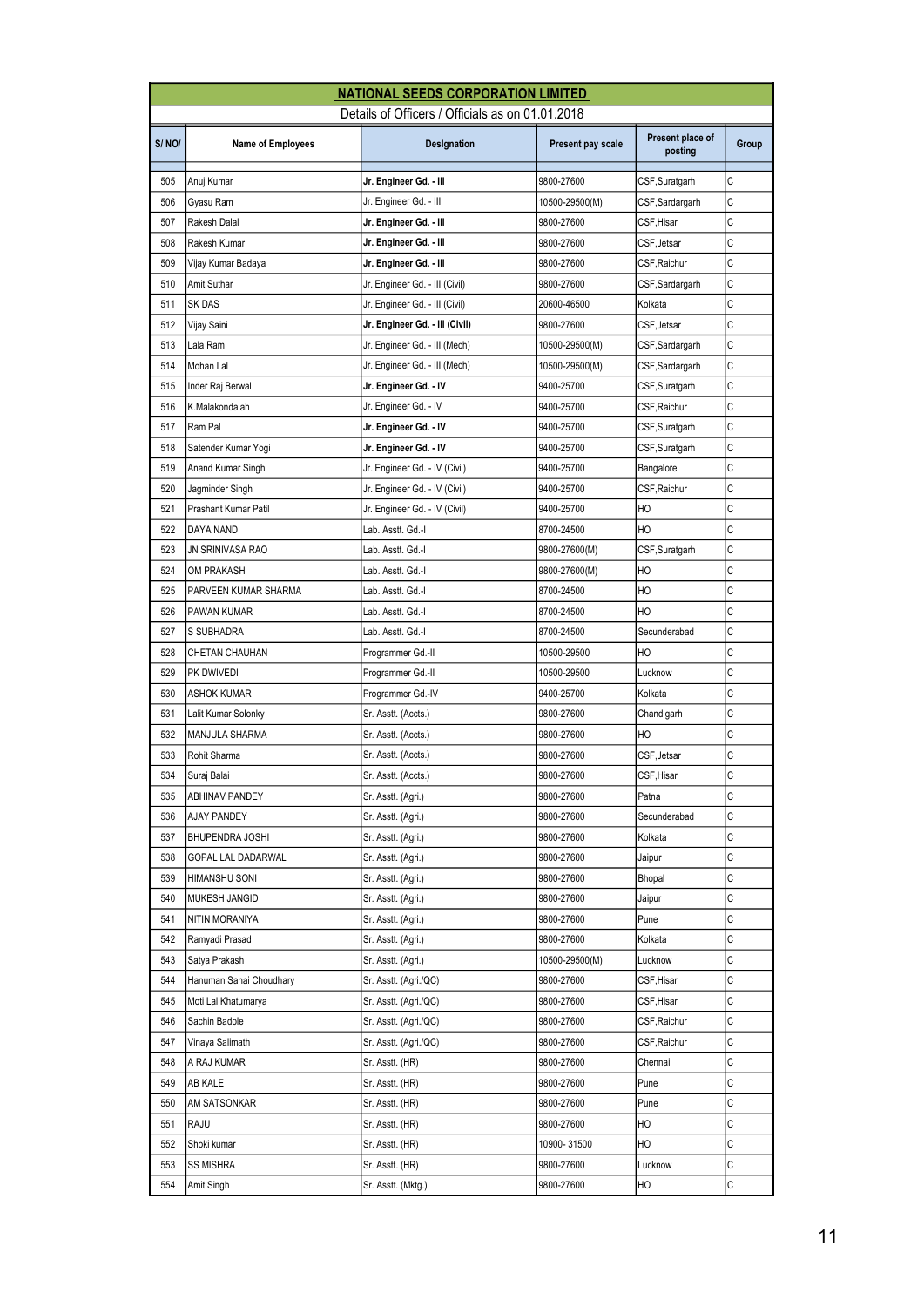| Details of Officers / Officials as on 01.01.2018<br>Present place of<br>S/NO/<br>Designation<br>Present pay scale<br><b>Name of Employees</b><br>posting<br>C<br>555<br>CSF,Sardargarh<br>Anupam Gangopadhyay<br>Sr. Asstt. (Mktg.)<br>10900-31500(M)<br>C<br>556<br>Rohit Bajar<br>Sr. Asstt. (Mktg.)<br>9800-27600<br>CSF, Suratgarh<br>Ċ<br>557<br>Sr. Asstt. (Mktg.)<br>Shishram Dhayal<br>9800-27600<br>Jaipur<br>C<br>558<br>PRAVEEN KUMAR<br>Sr. Asstt. (Store)<br>9800-27600<br>Lucknow<br>C<br>559<br>Jagdish Singh Rajpurohit<br>Sr. Asstt. (Vig.)<br>9800-27600<br>CSF,Suratgarh | Group |
|---------------------------------------------------------------------------------------------------------------------------------------------------------------------------------------------------------------------------------------------------------------------------------------------------------------------------------------------------------------------------------------------------------------------------------------------------------------------------------------------------------------------------------------------------------------------------------------------|-------|
|                                                                                                                                                                                                                                                                                                                                                                                                                                                                                                                                                                                             |       |
|                                                                                                                                                                                                                                                                                                                                                                                                                                                                                                                                                                                             |       |
|                                                                                                                                                                                                                                                                                                                                                                                                                                                                                                                                                                                             |       |
|                                                                                                                                                                                                                                                                                                                                                                                                                                                                                                                                                                                             |       |
|                                                                                                                                                                                                                                                                                                                                                                                                                                                                                                                                                                                             |       |
|                                                                                                                                                                                                                                                                                                                                                                                                                                                                                                                                                                                             |       |
|                                                                                                                                                                                                                                                                                                                                                                                                                                                                                                                                                                                             |       |
| Ċ<br>Sr. Photocopier Operator<br>HO<br>560<br><b>KARAM SINGH</b><br>8700-24500                                                                                                                                                                                                                                                                                                                                                                                                                                                                                                              |       |
| C<br>561<br>Sr. Steno Gd.-1<br>CSF, Suratgarh<br>Gopal Kishore<br>10500-29500                                                                                                                                                                                                                                                                                                                                                                                                                                                                                                               |       |
| C<br>562<br>HO<br><b>MEENA SINGH</b><br>Sr. Steno Gd.- I<br>10500-29500                                                                                                                                                                                                                                                                                                                                                                                                                                                                                                                     |       |
| C<br>HO<br>563<br><b>BS TYAGI</b><br>Sr. Steno Gd.- II<br>9800-27600                                                                                                                                                                                                                                                                                                                                                                                                                                                                                                                        |       |
| C<br>564<br>Sr. Steno Gd.- II<br>Pune<br>K Rajendra<br>12600-32500(M)                                                                                                                                                                                                                                                                                                                                                                                                                                                                                                                       |       |
| Ċ<br>565<br>KASHMIR SINGH<br>Sr. Steno Gd.- II<br>9800-27600<br>Chandigarh                                                                                                                                                                                                                                                                                                                                                                                                                                                                                                                  |       |
| C<br>566<br>Sr. Steno Gd.- II<br>Neelam<br>9800-27600 (acp)<br>CSF, Suratgarh                                                                                                                                                                                                                                                                                                                                                                                                                                                                                                               |       |
| C<br>Sr. Steno Gd.- II<br>P BHUNESHWARI<br>567<br>9800-27600<br>Secunderabad                                                                                                                                                                                                                                                                                                                                                                                                                                                                                                                |       |
| C<br>568<br>DAYAL SINGH<br>Sr. Technician Gd.-III<br>10900-31500(M)<br>Jaipur                                                                                                                                                                                                                                                                                                                                                                                                                                                                                                               |       |
| C<br>569<br><b>DEVENDER SINGH</b><br>Sr. Technician Gd.-III<br>10900-31500(M)<br>Jaipur                                                                                                                                                                                                                                                                                                                                                                                                                                                                                                     |       |
| C<br>570<br>JITENDER SINGH<br>Sr. Technician Gd.-III<br>9800-27600<br>Secunderabad                                                                                                                                                                                                                                                                                                                                                                                                                                                                                                          |       |
| C<br>571<br>K RAJENDRAN<br>Sr. Technician Gd.-III<br>10900-31500(M)<br>Chennai                                                                                                                                                                                                                                                                                                                                                                                                                                                                                                              |       |
| C<br>572<br>LAKHVINDER SINGH<br>Sr. Technician Gd.-III<br>10900-31500 (M)<br>Chandigarh                                                                                                                                                                                                                                                                                                                                                                                                                                                                                                     |       |
| C<br>573<br>S JUDA<br>Sr. Technician Gd.-III<br>9800-27600<br>Bangalore                                                                                                                                                                                                                                                                                                                                                                                                                                                                                                                     |       |
| C<br>574<br>SANJAY SHARMA<br>Sr. Technician Gd.-III<br>10900-31500(M)<br>Lucknow                                                                                                                                                                                                                                                                                                                                                                                                                                                                                                            |       |
| C<br>575<br>GJ ALBERT<br>Sr. Technician Gd.-IV<br>9800-27600(M)<br>Secunderabad                                                                                                                                                                                                                                                                                                                                                                                                                                                                                                             |       |
| C<br>HO<br>576<br><b>RK JHARWARE</b><br>Sr. Vehicle Driver Gd.-II<br>10500-29500                                                                                                                                                                                                                                                                                                                                                                                                                                                                                                            |       |
| C<br>577<br>M SATYANARAYANA<br>Sr. Vehicle Driver Gd.-III<br>9800-27600<br>Secunderabad                                                                                                                                                                                                                                                                                                                                                                                                                                                                                                     |       |
| C<br>578<br>HO<br><b>BIMLA CHAUHAN</b><br>Steno Gr-I<br>10900-31500(M)                                                                                                                                                                                                                                                                                                                                                                                                                                                                                                                      |       |
| C<br>579<br>SHOBHA NAIR<br>9400-25700<br>HO<br>Steno Gr-I                                                                                                                                                                                                                                                                                                                                                                                                                                                                                                                                   |       |
| C<br>580<br>CSF, Jetsar<br>Taj Mohammad Khan<br>Steno Gr-I<br>9400-25700                                                                                                                                                                                                                                                                                                                                                                                                                                                                                                                    |       |
| C<br>HO<br>581<br>Steno Gr-II(SG)<br>DAL CHAND PAL<br>9400-25700                                                                                                                                                                                                                                                                                                                                                                                                                                                                                                                            |       |
| C<br>582<br>HO<br>Steno Gr-II(SG)<br>9400-25700<br><b>MOHINI BIJLANI</b>                                                                                                                                                                                                                                                                                                                                                                                                                                                                                                                    |       |
| C<br>583<br>SATYANARAIYANA KR. PONNADA<br>Pune<br>9400-25700<br>Steno Gr-II(SG)                                                                                                                                                                                                                                                                                                                                                                                                                                                                                                             |       |
| Iс<br>584<br>9400-25700<br>HO<br><b>SAVITA CHAHAL</b><br>Steno Gr-II(SG)                                                                                                                                                                                                                                                                                                                                                                                                                                                                                                                    |       |
| C<br>Steno Gr-II(SG)<br>585<br>USHA GROWER<br>9400-25700<br>HO                                                                                                                                                                                                                                                                                                                                                                                                                                                                                                                              |       |
| C<br>586<br>CSF,Sardargarh<br>B.P.Singh<br>Supervisor (Accts)<br>10500-29500                                                                                                                                                                                                                                                                                                                                                                                                                                                                                                                |       |
| С<br>587<br>Jagjit Singh Mangat<br>Supervisor (Accts)<br>10500-29500<br>CSF,Sardargarh                                                                                                                                                                                                                                                                                                                                                                                                                                                                                                      |       |
| С<br>588<br>Madhu Sudan Verma<br>Supervisor (Accts)<br>10500-29500<br>HO                                                                                                                                                                                                                                                                                                                                                                                                                                                                                                                    |       |
| C<br>589<br>RAKA BHOWMICK<br>Supervisor (Accts)<br>10500-29500<br>Kolkata                                                                                                                                                                                                                                                                                                                                                                                                                                                                                                                   |       |
| C<br>590<br>10500-29500<br>Rakesh Chandra Srivastava<br>Supervisor (Accts)<br>CSF, Jetsar                                                                                                                                                                                                                                                                                                                                                                                                                                                                                                   |       |
| C<br>591<br>UMA DEVI<br>10500-29500<br>Supervisor (Accts)<br>Chandigarh                                                                                                                                                                                                                                                                                                                                                                                                                                                                                                                     |       |
| С<br>592<br>ANIL KUMAR SHARMA<br>10500-29500<br>HО<br>Supervisor (HR)                                                                                                                                                                                                                                                                                                                                                                                                                                                                                                                       |       |
| С<br>593<br>HO<br>ISHWAR SINGH<br>Supervisor (HR)<br>10500-29500                                                                                                                                                                                                                                                                                                                                                                                                                                                                                                                            |       |
| С<br>594<br><b>JYOTI KUMAR</b><br>10500-29500<br>Kolkata<br>Supervisor (HR)                                                                                                                                                                                                                                                                                                                                                                                                                                                                                                                 |       |
| С<br>595<br>CSF, Hisar<br>Raj Kumari<br>Supervisor (HR)<br>12600-32500(M)                                                                                                                                                                                                                                                                                                                                                                                                                                                                                                                   |       |
| C<br>596<br>HO<br>RAM PHAL<br>Supervisor (HR)<br>10500-29500                                                                                                                                                                                                                                                                                                                                                                                                                                                                                                                                |       |
| С<br>HO<br>597<br>DEEP SHARMA<br>10500-29500<br>Supervisor (Mktg.)                                                                                                                                                                                                                                                                                                                                                                                                                                                                                                                          |       |
| С<br>598<br>JAI PRAKASH SHARMA<br>Supervisor (Mktg.)<br>10500-29500<br>Bhopal                                                                                                                                                                                                                                                                                                                                                                                                                                                                                                               |       |
| C<br>599<br>SAURABH GOEL<br>10500-29500<br>Lucknow<br>Supervisor (Mktg.)                                                                                                                                                                                                                                                                                                                                                                                                                                                                                                                    |       |
| C<br>600<br>Anand Kumar Singh<br>Supervisor (Prodn.)<br>10500-29500<br>Kolkata                                                                                                                                                                                                                                                                                                                                                                                                                                                                                                              |       |
| C<br>601<br>Atma Ram<br>Supervisor (Prodn.)<br>10500-29500<br>CSF,Suratgarh                                                                                                                                                                                                                                                                                                                                                                                                                                                                                                                 |       |
| С<br>602<br>10500-29500<br>CSF, Raichur<br>B.G.Ankalagi<br>Supervisor (Prodn.)                                                                                                                                                                                                                                                                                                                                                                                                                                                                                                              |       |
| С<br>603<br>Babu Ram<br>Supervisor (Prodn.)<br>10500-29500<br>CSF, Jetsar                                                                                                                                                                                                                                                                                                                                                                                                                                                                                                                   |       |
| Supervisor (Prodn.)<br>С<br>604<br><b>Budh Ram</b><br>10500-29500<br>CSF, Hisar                                                                                                                                                                                                                                                                                                                                                                                                                                                                                                             |       |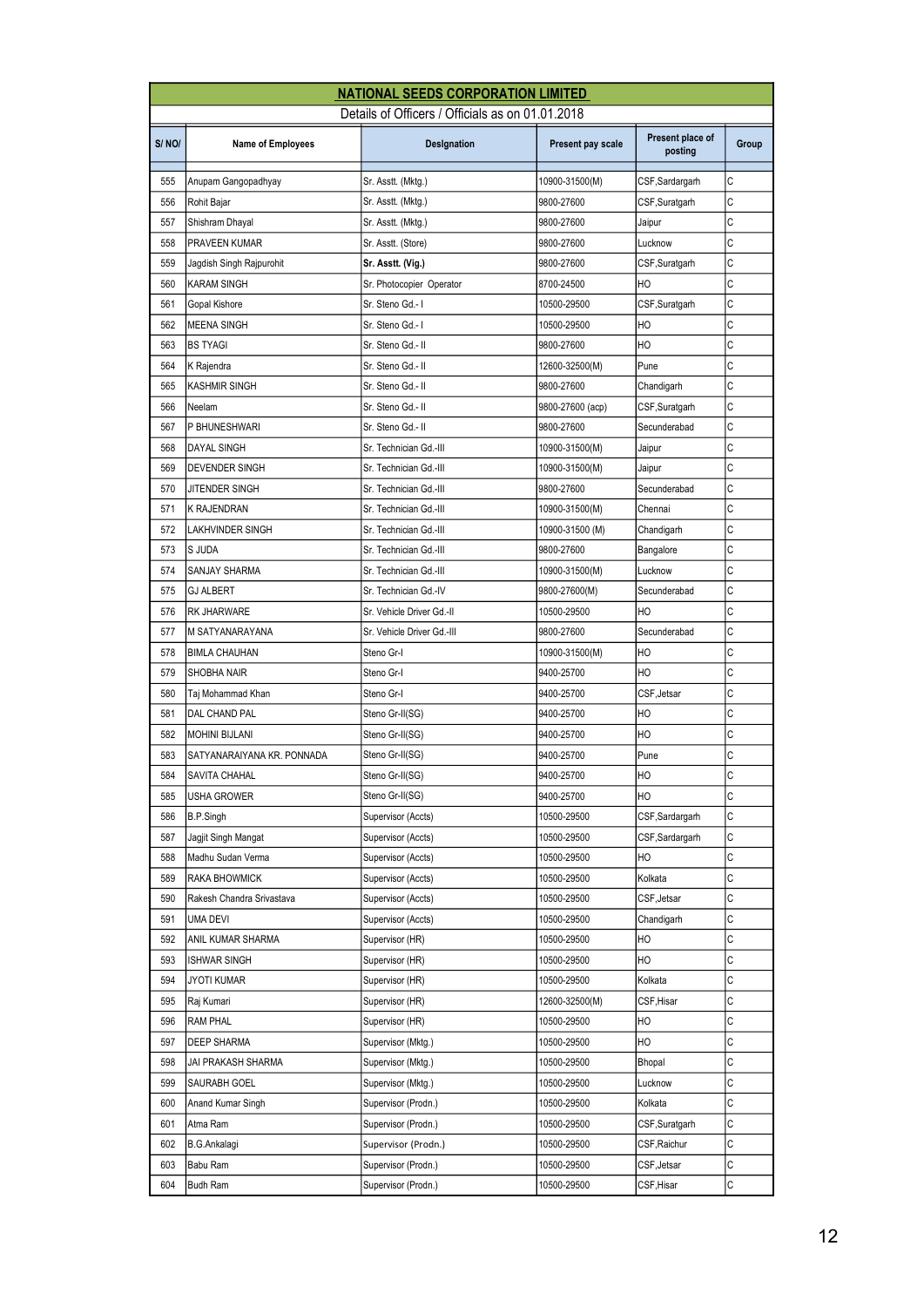|       | <b>NATIONAL SEEDS CORPORATION LIMITED</b>        |                     |                   |                             |       |  |  |
|-------|--------------------------------------------------|---------------------|-------------------|-----------------------------|-------|--|--|
|       | Details of Officers / Officials as on 01.01.2018 |                     |                   |                             |       |  |  |
| S/NO/ | <b>Name of Employees</b>                         | Designation         | Present pay scale | Present place of<br>posting | Group |  |  |
| 605   | Jitender Kumar                                   | Supervisor (Prodn.) | 10500-29500       | CSF, Hisar                  | C     |  |  |
| 606   | Keshav Dev Vashishtha                            | Supervisor (Prodn.) | 10500-29500       | CSF,Suratgarh               | C     |  |  |
| 607   | Kishan Singh Devra                               | Supervisor (Prodn.) | 10500-29500       | CSF, Jetsar                 | C     |  |  |
| 608   | Kishore Singh                                    | Supervisor (Prodn.) | 10500-29500       | CSF,Sardargarh              | С     |  |  |
| 609   | Layak Singh                                      | Supervisor (Prodn.) | 10500-29500       | CSF,Suratgarh               | C     |  |  |
| 610   | Narender Pal Singh                               | Supervisor (Prodn.) | 10500-29500       | CSF, Hisar                  | С     |  |  |
| 611   | Naresh Pal                                       | Supervisor (Prodn.) | 10500-29500       | CSF, Hisar                  | C     |  |  |
| 612   | Om Prakash                                       | Supervisor (Prodn.) | 10500-29500       | CSF,Sardargarh              | С     |  |  |
| 613   | Padam Kumar                                      | Supervisor (Prodn.) | 10500-29500       | CSF,Suratgarh               | C     |  |  |
| 614   | Rajeev Kumar                                     | Supervisor (Prodn.) | 10500-29500       | CSF,Sardargarh              | C     |  |  |
| 615   | Ramdev                                           | Supervisor (Prodn.) | 10500-29500       | CSF,Sardargarh              | С     |  |  |
| 616   | Ravindra Kumar                                   | Supervisor (Prodn.) | 10500-29500       | CSF,Jetsar                  | C     |  |  |
| 617   | Ravindragouda patil                              | Supervisor (Prodn.) | 10500-29500       | CSF,Raichur                 | С     |  |  |
| 618   | Shish Pal Tomar                                  | Supervisor (Prodn.) | 10500-29500       | CSF,Suratgarh               | C     |  |  |
| 619   | Sodan Singh                                      | Supervisor (Prodn.) | 10500-29500       | CSF,Jetsar                  | C     |  |  |
| 620   | Sompal Singh                                     | Supervisor (Prodn.) | 10500-29500       | CSF, Sardargarh             | С     |  |  |
| 621   | Virender Singh                                   | Supervisor (Prodn.) | 10500-29500       | CSF, Jetsar                 | C     |  |  |
| 622   | ANIL JOSHI                                       | Technician Gd.-1    | 8700-24500        | Pune                        | C     |  |  |
| 623   | Ashok Kumar                                      | Technician Gd.- I   | 9400-25700        | CSF,Suratgarh               | С     |  |  |
| 624   | CHIRAG SINGH                                     | Technician Gd.-1    | 8700-24500        | CSF,Hisar                   | C     |  |  |
| 625   | DESINENI LALITA                                  | Technician Gd.-1    | 8700-24500        | Secunderabad                | C     |  |  |
| 626   | DEV KUMAR                                        | Technician Gd.-1    | 8700-24500        | Chandigarh                  | C     |  |  |
| 627   | DHANUSH DHARI                                    | Technician Gd.-1    | 8700-24500        | Lucknow                     | C     |  |  |
| 628   | Hasibulla Khan                                   | Technician Gd.- I   | 9400-25700 (NG)   | CSF,Suratgarh               | C     |  |  |
| 629   | INDERBALI GAUR                                   | Technician Gd.-1    | 8700-24500        | Lucknow                     | C     |  |  |
| 630   | <b>JANMAJAY PRADHAN</b>                          | Technician Gd.-1    | 8700-24500        | CSF,Suratgarh               | C     |  |  |
| 631   | Madan Lal                                        | Technician Gd.-1    | 8700-24500        | CSF, Suratgarh              | C     |  |  |
| 632   | Mahender Pal Singh                               | Technician Gd.-1    | 8700-24500        | CSF,Suratgarh               | С     |  |  |
| 633   | <b>MAHESH KUMAR</b>                              | Technician Gd.-1    | 8700-24500        | Lucknow                     | С     |  |  |
| 634   | Manoj Kumar Beri                                 | Technician Gd.-1    | 8700-24500        | CSF, Suratgarh              | C     |  |  |
| 635   | MOHAR SINGH                                      | Technician Gd.-1    | 8700-24500        | Lucknow                     | C     |  |  |
| 636   | Mool Raj                                         | Technician Gd.-1    | 9400-25700        | CSF, Sardargarh             | С     |  |  |
| 637   | PANKAJ SINGH RAWAT                               | Technician Gd.- I   | 8700-24500        | Pune                        | С     |  |  |
| 638   | PRAMOD SINGH                                     | Technician Gd.-1    | 8700-24500        | Jaipur                      | С     |  |  |
| 639   | PRAVEEN KUMAR                                    | Technician Gd.-1    | 8700-24500        | Bangalore                   | C     |  |  |
| 640   | RAJESH KUMAR                                     | Technician Gd.-1    | 8700-24500        | <b>Bhopal</b>               | С     |  |  |
| 641   | SADIQ ALI                                        | Technician Gd.-1    | 8700-24500        | Bhopal                      | C     |  |  |
| 642   | Satender Kumar                                   | Technician Gd.- I   | 9400-25700        | CSF,Suratgarh               | С     |  |  |
| 643   | Shiv Dan Singh                                   | Technician Gd.- I   | 8700-24500        | CSF,Sardargarh              | С     |  |  |
| 644   | Subash Chandra Tripathi                          | Technician Gd.-1    | 8700-24500        | CSF, Sardargarh             | С     |  |  |
| 645   | Sunil                                            | Technician Gd.-1    | 8700-24500        | Bangalore                   | C     |  |  |
| 646   | Surender Pal Singh                               | Technician Gd.-1    | 8700-24500        | CSF, Suratgarh              | С     |  |  |
| 647   | VIPUL BANSAL                                     | Technician Gd.- I   | 8700-24500        | Bhopal                      | C     |  |  |
| 648   | HANSRAJ SINGH KUSHWAHA                           | Technician Gd.- II  | 8200-22200        | Patna                       | С     |  |  |
| 649   | Maghendra Pal Singh                              | Technician Gd.- II  | 8200-22200        | CSF, Jetsar                 | C     |  |  |
| 650   | Manohar Lal                                      | Technician Gd.- II  | 8200-22200        | CSF, Jetsar                 | C     |  |  |
| 651   | Pala Ram                                         | Technician Gd.- II  | 8200-22200        | CSF, Suratgarh              | С     |  |  |
| 652   | Pankaj Sethi                                     | Technician Gd.- II  | 8200-22200        | CSF,Hisar                   | С     |  |  |
| 653   | PRADEEP KUMAR                                    | Technician Gd.- II  | 8200-22200        | Lucknow                     | С     |  |  |
| 654   | Prem Singh                                       | Technician Gd.- II  | 8200-22200        | CSF,Suratgarh               | С     |  |  |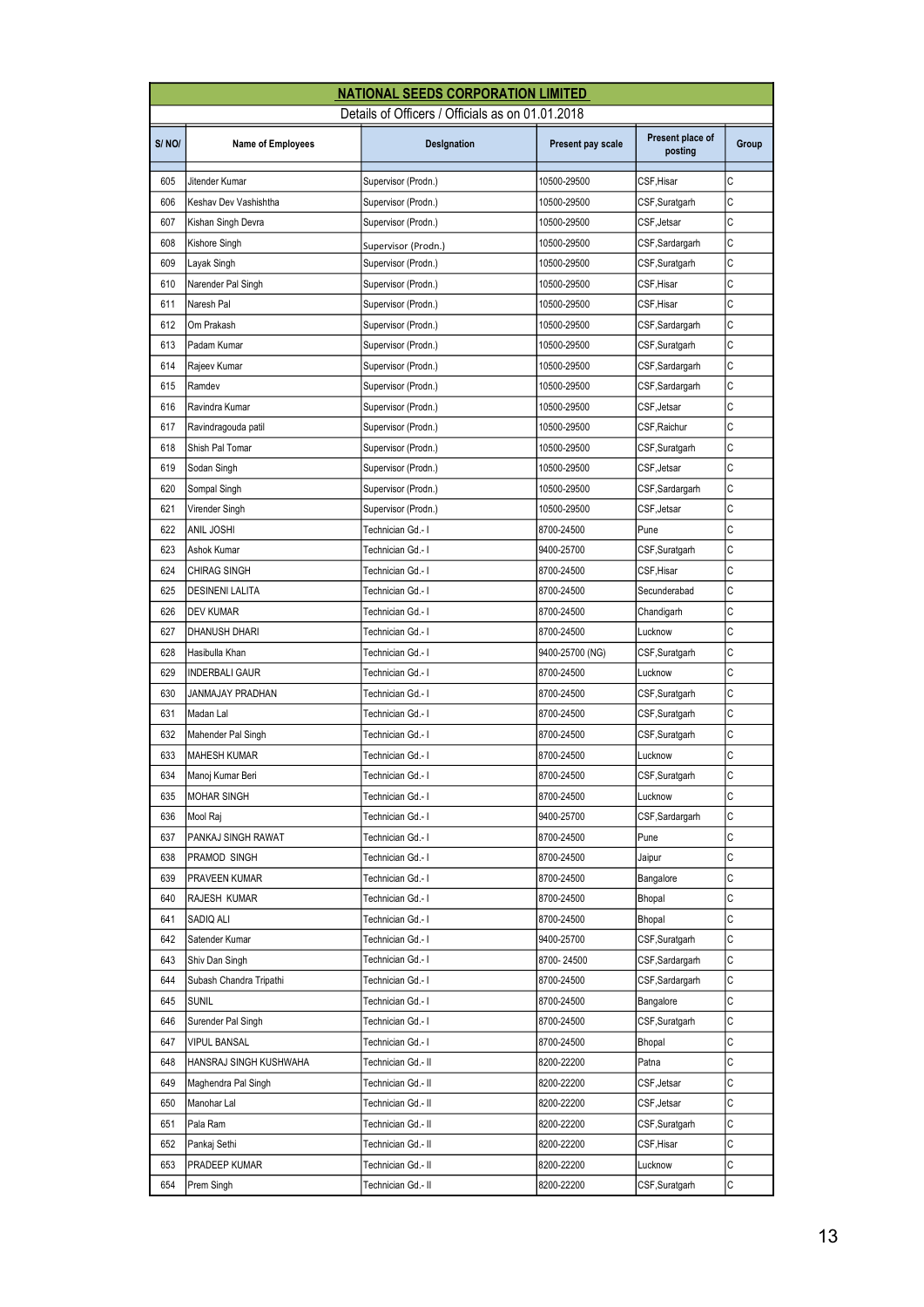| <b>NATIONAL SEEDS CORPORATION LIMITED</b> |                                                  |                         |                   |                             |       |  |  |
|-------------------------------------------|--------------------------------------------------|-------------------------|-------------------|-----------------------------|-------|--|--|
|                                           | Details of Officers / Officials as on 01.01.2018 |                         |                   |                             |       |  |  |
| S/NO/                                     | <b>Name of Employees</b>                         | Designation             | Present pay scale | Present place of<br>posting | Group |  |  |
| 655                                       | Radhey Shyam                                     | Technician Gd.- II      | 8200-22200        | CSF, Sardargarh             | C     |  |  |
| 656                                       | Raj Kumar                                        | Technician Gd.- II      | 8200-22200        | CSF, Sardargarh             | C     |  |  |
| 657                                       | Raju Kumar                                       | Technician Gd.- II      | 8200-22200        | CSF, Jetsar                 | C     |  |  |
| 658                                       | Raxpal Singh                                     | Technician Gd.- II      | 8200-22200        | CSF, Jetsar                 | C     |  |  |
| 659                                       | Shiv Kumar                                       | Technician Gd.- II      | 8200-22200        | CSF, Suratgarh              | C     |  |  |
| 660                                       | Sunil Kumar                                      | Technician Gd.- II      | 8200-22200        | CSF, Raichur                | C     |  |  |
| 661                                       | Sunil Singh                                      | Technician Gd.- II      | 8200-22200        | CSF, Suratgarh              | C     |  |  |
| 662                                       | Surender Kumar                                   | Technician Gd.- II      | 8200-22200        | CSF, Raichur                | C     |  |  |
| 663                                       | Tanuj Kumar                                      | Technician Gd.- II      | 8200-22200        | HO                          | C     |  |  |
| 664                                       | Raj Kumar                                        | Technician Gd.- II (SG) | 9800-27600 (M)    | CSF,Suratgarh               | C     |  |  |
| 665                                       | Manish Patel                                     | Technician Gd.- V       | 7200-20300        | CSF,Sardargarh              | C     |  |  |
| 666                                       | Ravi Singh                                       | Technician Gd.- V       | 7200-20300        | CSF,Suratgarh               | C     |  |  |
| 667                                       | Bani Kant Boro                                   | Vehicle Driver Gd.-II   | 8700-24500        | CSF, Jetsar                 | C     |  |  |
| 668                                       | Chandpasha                                       | Vehicle Driver Gd.-II   | 8700-24500        | CSF, Raichur                | C     |  |  |
| 669                                       | Chetan Lal                                       | Vehicle Driver Gd.-II   | 9400-25700(M)     | CSF, Sardargarh             | C     |  |  |
| 670                                       | Chiman Lal                                       | Vehicle Driver Gd.-II   | 8700-24500        | CSF, Jetsar                 | C     |  |  |
| 671                                       | <b>DHARAM PAL</b>                                | Vehicle Driver Gd.-II   | 8700-24500        | CSF,Sardargarh              | C     |  |  |
| 672                                       | Ganesh Chander                                   | Vehicle Driver Gd.-II   | 8700-24500        | CSF, Suratgarh              | C     |  |  |
| 673                                       | Gurmeet Singh                                    | Vehicle Driver Gd.-II   | 8700-24500        | CSF, Suratgarh              | C     |  |  |
| 674                                       | H GAGANNA                                        | Vehicle Driver Gd.-II   | 8700-24500        | Bangalore                   | C     |  |  |
| 675                                       | Hawaldar Singh                                   | Vehicle Driver Gd.-II   | 8700-24500        | CSF,Hisar                   | C     |  |  |
| 676                                       | Hetram                                           | Vehicle Driver Gd.-II   | 9400-25700(M)     | CSF,Sardargarh              | C     |  |  |
| 677                                       | JAGAN NATH                                       | Vehicle Driver Gd.-II   | 8700-24500        | Jaipur                      | C     |  |  |
| 678                                       | Jagdamba prasad                                  | Vehicle Driver Gd.-II   | 8700-24500        | CSF,Sardargarh              | C     |  |  |
| 679                                       | Jayanti Lal                                      | Vehicle Driver Gd.-II   | 9400-25700(M)     | CSF,Sardargarh              | C     |  |  |
| 680                                       | M.Basappa                                        | Vehicle Driver Gd.-II   | 9400-25700(M)     | CSF, Raichur                | C     |  |  |
| 681                                       | Manphool Singh                                   | Vehicle Driver Gd.-II   | 8700-24500        | CSF, Hisar                  | C     |  |  |
| 682                                       | Mohammed                                         | Vehicle Driver Gd.-II   | 9400-25700(M)     | CSF, Raichur                | C     |  |  |
| 683                                       | Nand Kishore                                     | Vehicle Driver Gd.-II   | 8700-24500        | CSF, Suratgarh              | C     |  |  |
| 684                                       | Nasir Mohammad                                   | Vehicle Driver Gd.-II   | 9400-25700        | CSF, Suratgarh              | С     |  |  |
| 685                                       | Nathu Singh                                      | Vehicle Driver Gd.-II   | 8700-24500        | CSF, Suratgarh              | С     |  |  |
| 686                                       | Noorbasha                                        | Vehicle Driver Gd.-II   | 8700-24500        | CSF, Raichur                | С     |  |  |
| 687                                       | Om Prakash                                       | Vehicle Driver Gd.-II   | 8700-24500        | CSF, Jetsar                 | C     |  |  |
| 688                                       | Om Praksash                                      | Vehicle Driver Gd.-II   | 9400-25700(M)     | CSF,Sardargarh              | С     |  |  |
| 689                                       | Pramod Kumar                                     | Vehicle Driver Gd.-II   | 9400-25700(SG)    | CSF,Sardargarh              | C     |  |  |
| 690                                       | PREM CHAND                                       | Vehicle Driver Gd.-II   | 8700-24500        | HО                          | C     |  |  |
| 691                                       | Raj Kumar                                        | Vehicle Driver Gd.-II   | 8700-24500        | CSF,Sardargarh              | С     |  |  |
| 692                                       | Ram Prakash                                      | Vehicle Driver Gd.-II   | 8700-24500        | CSF,Hisar                   | C     |  |  |
| 693                                       | Satpal                                           | Vehicle Driver Gd.-II   | 8700-24500        | CSF,Suratgarh               | С     |  |  |
| 694                                       | SATYA NARAIN                                     | Vehicle Driver Gd.-II   | 8700-24500        | НO                          | С     |  |  |
| 695                                       | Shanti Swarup                                    | Vehicle Driver Gd.-II   | 8700-24500        | CSF,Suratgarh               | С     |  |  |
| 696                                       | Shiv Kumar Tiwari                                | Vehicle Driver Gd.-II   | 8700-24500        | CSF,Suratgarh               | С     |  |  |
| 697                                       | Srinivas                                         | Vehicle Driver Gd.-II   | 8700-24500        | CSF, Raichur                | C     |  |  |
| 698                                       | Surinder Parsad                                  | Vehicle Driver Gd.-II   | 8700-24500        | CSF,Hisar                   | С     |  |  |
| 699                                       | Surinder Singh                                   | Vehicle Driver Gd.-II   | 8700-24500        | CSF,Sardargarh              | С     |  |  |
| 700                                       | Swalia Mishra                                    | Vehicle Driver Gd.-II   | 9400-25700(M)     | CSF,Sardargarh              | C     |  |  |
| 701                                       | Umesh Kumar                                      | Vehicle Driver Gd.-II   | 8700-24500        | CSF, Suratgarh              | С     |  |  |
| 702                                       | <b>Bhim Singh</b>                                | Vehicle Driver Gd.-III  | 8200-22200        | CSF,Hisar                   | C     |  |  |
| 703                                       | Pardeep Kumar                                    | Vehicle Driver Gd.-III  | 8200-22200        | CSF,Hisar                   | С     |  |  |
| 704                                       | Rajesh Kumar Singh                               | Vehicle Driver Gd.-III  | 8700-24500(M-2)   | CSF,Hisar                   | С     |  |  |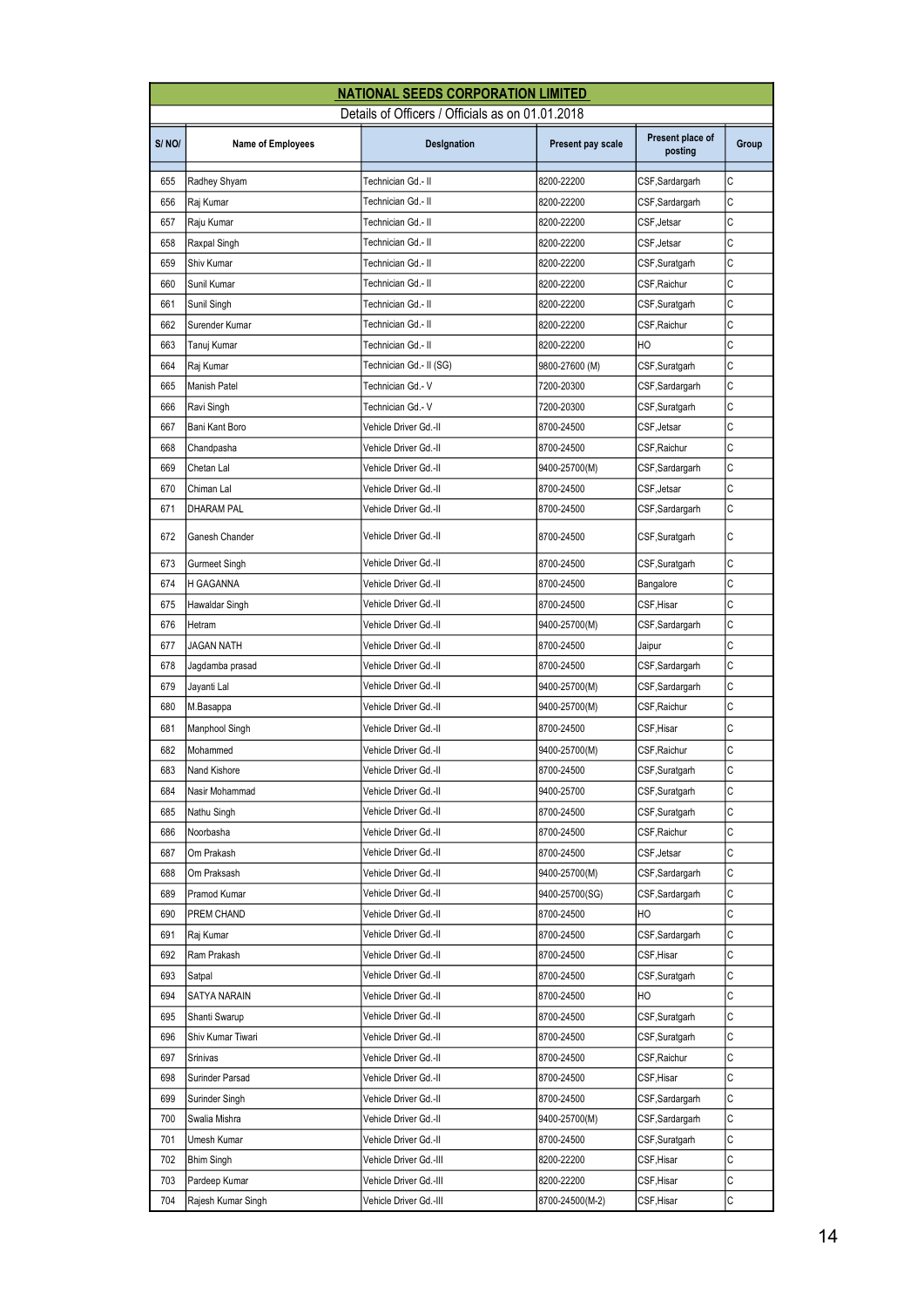|       | <b>NATIONAL SEEDS CORPORATION LIMITED</b>        |                            |                    |                             |       |  |  |
|-------|--------------------------------------------------|----------------------------|--------------------|-----------------------------|-------|--|--|
|       | Details of Officers / Officials as on 01.01.2018 |                            |                    |                             |       |  |  |
| S/NO/ | <b>Name of Employees</b>                         | Designation                | Present pay scale  | Present place of<br>posting | Group |  |  |
| 705   | Ram Singh                                        | Vehicle Driver Gd.-III     | 8200-22200         | HO                          | C     |  |  |
| 706   | Ayodhya Prasad                                   | <b>Head Security Guard</b> | 7000-19700         | CSF, Sardargarh             | D     |  |  |
| 707   | Babu Ram Kushwaha                                | <b>Head Security Guard</b> | 7200-20300         | HO                          | D     |  |  |
| 708   | Jeetender Prasad                                 | <b>Head Security Guard</b> | 7000-19700         | CSF,Suratgarh               | D     |  |  |
| 709   | Krishan Singh Meena                              | <b>Head Security Guard</b> | 7000-19700(NG)     | CSF,Suratgarh               | D     |  |  |
| 710   | Multan Gar                                       | <b>Head Security Guard</b> | 7000-19700         | CSF, Sardargarh             | D     |  |  |
| 711   | Nahroo Ram Meena                                 | <b>Head Security Guard</b> | 7000-19700(NG)     | CSF, Suratgarh              | D     |  |  |
| 712   | Nirmal Singh                                     | <b>Head Security Guard</b> | 7000-19700         | CSF,Sardargarh              | D     |  |  |
| 713   | Pankhi Lal Meena                                 | <b>Head Security Guard</b> | 7000-19700         | CSF, Suratgarh              | D     |  |  |
| 714   | Pushpender Singh                                 | <b>Head Security Guard</b> | 7000-19700         | CSF,Sardargarh              | D     |  |  |
| 715   | Raghunath Meena                                  | <b>Head Security Guard</b> | 7000-19700         | CSF, Suratgarh              | D     |  |  |
| 716   | Ranjeet Singh Meena                              | <b>Head Security Guard</b> | 7000-19700         | Jaipur                      | D     |  |  |
| 717   | Sat Narain                                       | <b>Head Security Guard</b> | 7000-19700         | CSF, Raichur                | D     |  |  |
| 718   | Shiv Charan Singh                                | <b>Head Security Guard</b> | 7000-19700         | CSF, Raichur                | D     |  |  |
| 719   | Suresh Kumar                                     | <b>Head Security Guard</b> | 7000-19700(NG)     | CSF,Suratgarh               | D     |  |  |
| 720   | Vijay Prakash                                    | <b>Head Security Guard</b> | 7000-19700         | Lucknow                     | D     |  |  |
| 721   | Anand Kumar                                      | Helper Gd.I (Engg.)        | 7000-19700         | CSF,Suratgarh               | D     |  |  |
| 722   | <b>Ishwar Singh</b>                              | Helper Gd.I (Engg.)        | 7000-19700         | CSF,Suratgarh               | D     |  |  |
| 723   | Naresh Kumar                                     | Helper Gd.I (Engg.)        | 10500-29500(NG)(M) | CSF,Suratgarh               | D     |  |  |
| 724   | Raj Kumar Singh                                  | Helper Gd.I (Engg.)        | 10500-29500        | CSF,Suratgarh               | D     |  |  |
| 725   | Ramveer Singh                                    | Helper Gd.I (Engg.)        | 9800-27600 ACP     | CSF, Jetsar                 | D     |  |  |
| 726   | Prem Kumar                                       | Helper Gd.III (Elect.)     | 6700-18900         | HO                          | D     |  |  |
| 727   | <b>Balbir Singh</b>                              | Helper (Store) Gd.I        | 7000-19700         | CSF, Hisar                  | D     |  |  |
| 728   | Ram Chander                                      | Mali Gd.-I                 | 7000-19700         | CSF,Hisar                   | D     |  |  |
| 729   | Ram Swaroop Prasad                               | Mali Gd.-I                 | 7000-19700         | Lucknow                     | D     |  |  |
| 730   | Shiv Chander Paswan                              | Mali Gd.-I                 | 7000-19700         | CSF, Jetsar                 | D     |  |  |
| 731   | Balwan Singh                                     | Mali Gd.-II                | 6800-19100         | CSF, Sardargarh             | D     |  |  |
| 732   | Devi Prasad Yadav                                | Mali Gd.-II                | 7000-19700         | CSF, Suratgarh              | D     |  |  |
| 733   | Ghuran Shah                                      | Mali Gd.-II                | 6800-19100         | CSF, Jetsar                 | D     |  |  |
| 734   | Ram Lalit                                        | Mali Gd.-II                | 6800-19100         | CSF, Jetsar                 | D     |  |  |
| 735   | Shyam Kumar                                      | Mali Gd.-II                | 6800-19100         | CSF, Jetsar                 | D     |  |  |
| 736   | <b>ASHOK KUMAR</b>                               | MPA                        | 8200-22200(M)      | HO                          | D     |  |  |
| 737   | <b>BN ANNAPPASWAMY</b>                           | MPA                        | 8000-21100         | Bangalore                   | D     |  |  |
| 738   | CHOTEY LAL                                       | MPA                        | 8000-21100         | Lucknow                     | D     |  |  |
| 739   | DALSUKHRAM D PATEL                               | MPA                        | 8200-22200(M)      | Bhopal                      | D     |  |  |
| 740   | <b>DEV KANT JHA</b>                              | MPA                        | 8000-21100         | Patna                       | D     |  |  |
| 741   | DHARAM NARAIN                                    | MPA                        | 8000-21100         | Lucknow                     | D     |  |  |
| 742   | DILIP KUMAR DAS                                  | MPA                        | 8700-24500(M)      | Kolkata                     | D     |  |  |
| 743   | <b>DINESH KUMAR</b>                              | MPA                        | 8200-22200(M)      | HО                          | D     |  |  |
| 744   | <b>DIWAN SINGH</b>                               | MPA                        | 8200-22200         | HO                          | D     |  |  |
| 745   | <b>DUKHANTI PRASAD</b>                           | MPA                        | 8200-22200(M)      | Lucknow                     | D     |  |  |
| 746   | G PRASADAMMA                                     | MPA                        | 8200-22200(M)      | Secunderabad                | D     |  |  |
| 747   | G RAMACHANDRA                                    | MPA                        | 8200-22200(M)      | Bangalore                   | D     |  |  |
| 748   | G SARASWATHI                                     | MPA                        | 8000-21100         | Secunderabad                | D     |  |  |
| 749   | <b>GAJINDER SINGH</b>                            | MPA                        | 8200-22200(M)      | HO                          | D     |  |  |
| 750   | <b>GANESH CHAUDHARY</b>                          | MPA                        | 8200-22200(M)      | HO                          | D     |  |  |
| 751   | GS SRIVASTAVA                                    | MPA                        | 8000-21100         | Lucknow                     | D     |  |  |
| 752   | <b>GULAB CHAND YADAV</b>                         | MPA                        | 8000-21100         | Patna                       | D     |  |  |
| 753   | HIRA KANT                                        | MPA                        | 8200-22200(M)      | CSF, Jetsar                 | D     |  |  |
| 754   | <b>HIRA SINGH</b>                                | MPA                        | 8200-22200(M)      | Jaipur                      | D     |  |  |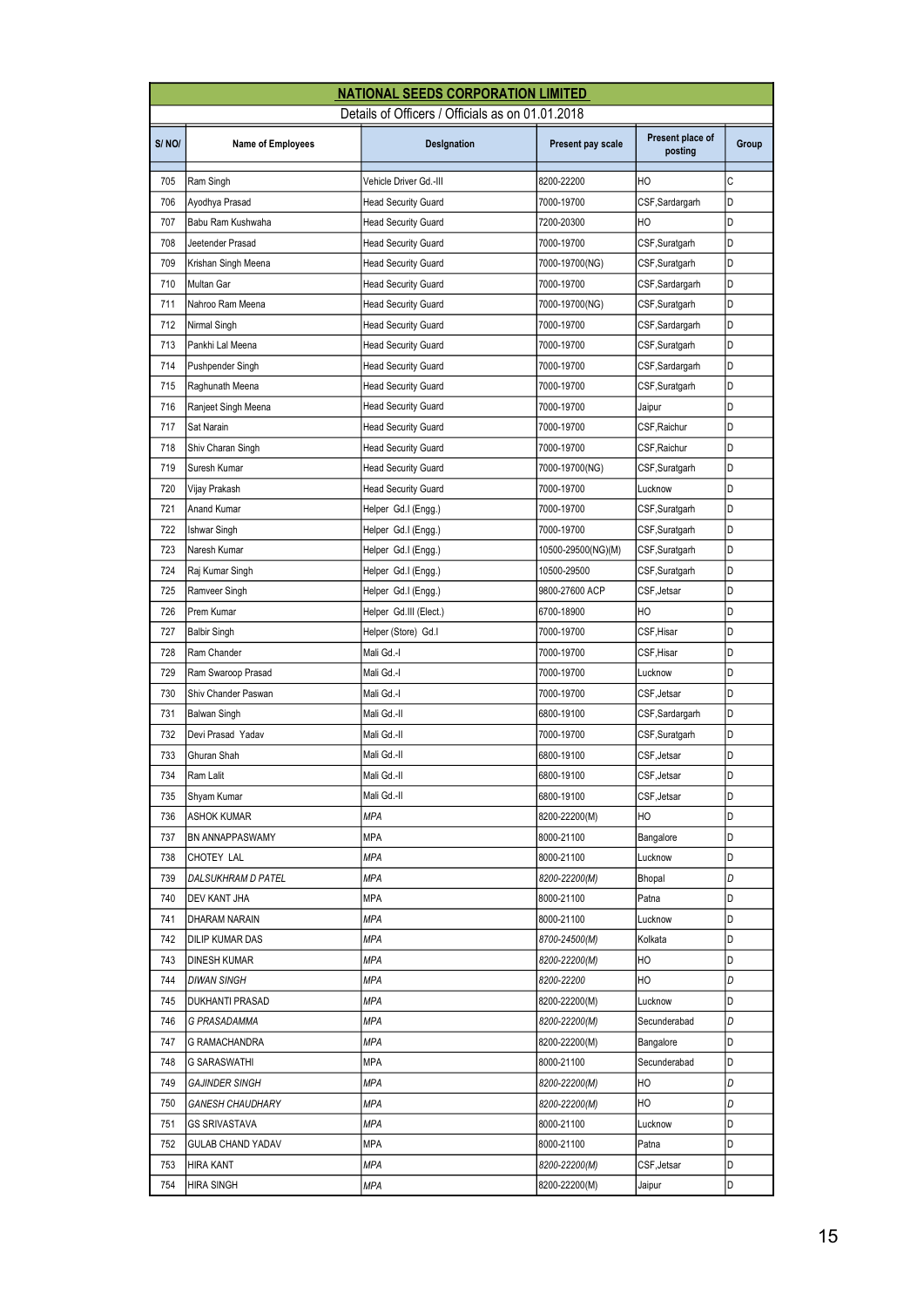|       | <b>NATIONAL SEEDS CORPORATION LIMITED</b>        |                        |                   |                             |       |  |  |
|-------|--------------------------------------------------|------------------------|-------------------|-----------------------------|-------|--|--|
|       | Details of Officers / Officials as on 01.01.2018 |                        |                   |                             |       |  |  |
| S/NO/ | <b>Name of Employees</b>                         | Designation            | Present pay scale | Present place of<br>posting | Group |  |  |
| 755   | JAGDISH PD.SHARMA                                | <b>MPA</b>             | 8200-22200(M)     | Lucknow                     | D     |  |  |
| 756   | JAI DUTT MISHRA                                  | <b>MPA</b>             | 8000-21100        | Lucknow                     | D     |  |  |
| 757   | K KALITA                                         | МPA                    | 8200-22200(M)     | Kolkata                     | D     |  |  |
| 758   | K LAXMI NARAIN                                   | <b>MPA</b>             | 8200-22200(M)     | Secunderabad                | D     |  |  |
| 759   | KAM ALGARSWAMY                                   | <b>MPA</b>             | 8200-22200(M)     | Bangalore                   | D     |  |  |
| 760   | KN RANA                                          | <b>MPA</b>             | 8200-22200(M)     | Bhopal                      | D     |  |  |
| 761   | <b>MANIK CHAND</b>                               | <b>MPA</b>             | 8000-21100        | Lucknow                     | D     |  |  |
| 762   | <b>MOOL CHAND</b>                                | МPA                    | 8000-21100        | Chandigarh                  | D     |  |  |
| 763   | N NAGAIAH                                        | <b>MPA</b>             | 8200-22200 (M)    | Chennai                     | D     |  |  |
| 764   | <b>NARENDER SINGH BHATI</b>                      | <b>MPA</b>             | 8200-22200(M)     | Jaipur                      | D     |  |  |
| 765   | <b>NARESH SINGH</b>                              | <b>MPA</b>             | 8200-22200(M)     | HO                          | D     |  |  |
| 766   | <b>PRAKASH SINGH</b>                             | <b>MPA</b>             | 8200-22200(M)     | Jaipur                      | D     |  |  |
| 767   | RAJ DEO                                          | МPA                    | 8200-22200(M)     | Lucknow                     | D     |  |  |
| 768   | RAM ASHRAY PD                                    | <b>MPA</b>             | 8200-22200(M)     | Bhopal                      | D     |  |  |
| 769   | <b>RAM KEWAL</b>                                 | <b>MPA</b>             | 8200-22200(M)     | Lucknow                     | D     |  |  |
| 770   | <b>RAM KIRPAL</b>                                | <b>MPA</b>             | 8200-22200(M)     | HO                          | D     |  |  |
| 771   | <b>RAM KUMAR</b>                                 | <b>MPA</b>             | 8200-22200(M)     | HO                          | D     |  |  |
| 772   | <b>RAM PRASAD</b>                                | МPA                    | 8200-22200 (M)    | HO                          | D     |  |  |
| 773   | RANDHIR SINGH                                    | <b>MPA</b>             | 8200-22200(M)     | HO                          | D     |  |  |
| 774   | SADHU RAM                                        | <b>MPA</b>             | 8000-21100        | Lucknow                     | D     |  |  |
| 775   | <b>SANJAY KUMAR</b>                              | <b>MPA</b>             | 8200-22200(M)     | Chennai                     | D     |  |  |
| 776   | <b>SANTOSH KUMARI</b>                            | <b>MPA</b>             | 8200-22200(M)     | HO                          | D     |  |  |
| 777   | SATISH KUMAR                                     | МPA                    | 8200-22200(M)     | HO                          | D     |  |  |
| 778   | SATYA PRAKASH                                    | <b>MPA</b>             | 8200-22200(M)     | Bhopal                      | D     |  |  |
| 779   | SHANKAR PD.YADAV                                 | <b>MPA</b>             | 8000-21100        | Patna                       | D     |  |  |
| 780   | SHANTI SWAROOP                                   | MPA                    | 8200-22200(M)     | Chandigarh                  | D     |  |  |
| 781   | SN DEKA                                          | <b>MPA</b>             | 8200-22200(M)     | Kolkata                     | D     |  |  |
| 782   | SONVIR SINGH                                     | MPA                    | 8200-22200(M)     | HO                          | D     |  |  |
| 783   | <b>SP SHARMA</b>                                 | МPA                    | 8200-22200(M)     | HO                          | D     |  |  |
| 784   | SUKH DEO URAON                                   | <b>MPA</b>             | 8000-21100        | Patna                       | D     |  |  |
| 785   | <b>SUKH LAL</b>                                  | MPA                    | 8200-22200(M)     | HO                          | D     |  |  |
| 786   | <b>SURESH SHAW</b>                               | MPA                    | 8200-22200(M)     | Kolkata                     | D     |  |  |
| 787   | SUSHILA DEVI                                     | MPA                    | 8200-22200(M)     | HO                          | D     |  |  |
| 788   | UMA SHANKAR YADAV                                | MPA                    | 8200-22200(M)     | Patna                       | D     |  |  |
| 789   | URBA DATT TIWARI                                 | MPA                    | 8000-21100        | Lucknow                     | D     |  |  |
| 790   | <b>UTTAM SINGH</b>                               | MPA                    | 8000-21100        | Bhopal                      | D     |  |  |
| 791   | <b>VAKAT SINGH</b>                               | MPA                    | 8200-22200(M)     | Bhopal                      | D     |  |  |
| 792   | VIRENDRA KUMAR                                   | MPA                    | 8000-21100        | Lucknow                     | D     |  |  |
| 793   | Y JAGADESWARDU                                   | MPA                    | 8200-22200(M)     | Secunderabad                | D     |  |  |
| 794   | Devi Das                                         | Office Attendant Gd-I  | 7000-19700        | HO                          | D     |  |  |
| 795   | Khem Singh                                       | Office Attendant Gd-I  | 7200-20300 (M)    | HO                          | D     |  |  |
| 796   | Mirimoy .Sarkar                                  | Office Attendant Gd-I  | 7000-19700        | CSF, Sardargarh             | D     |  |  |
| 797   | Rajender Rai                                     | Office Attendant Gd-I  | 7200-20300(M)     | HO                          | D     |  |  |
| 798   | Ram Daras                                        | Office Attendant Gd-I  | 7200-20300        | HO                          | D     |  |  |
| 799   | Shiv Pujan Singh Yadav                           | Office Attendant Gd-I  | 7000-19700(NG)    | CSF, Suratgarh              | D     |  |  |
| 800   | Suresh Chander                                   | Office Attendant Gd-I  | 7200-20300(M)     | HO                          | D     |  |  |
| 801   | Susant Kumar                                     | Office Attendant Gd-I  | 7000-19700        | CSF, Sardargarh             | D     |  |  |
| 802   | Anil Sharma                                      | Office Attendant Gd-II | 6800-19100        | CSF,Sardargarh              | D     |  |  |
| 803   | Bhagat Ram                                       | Office Attendant Gd-II | 6800-19100        | HО                          | D     |  |  |
| 804   | <b>Bhola Dutt</b>                                | Office Attendant Gd-II | 7000-19700        | HO                          | D     |  |  |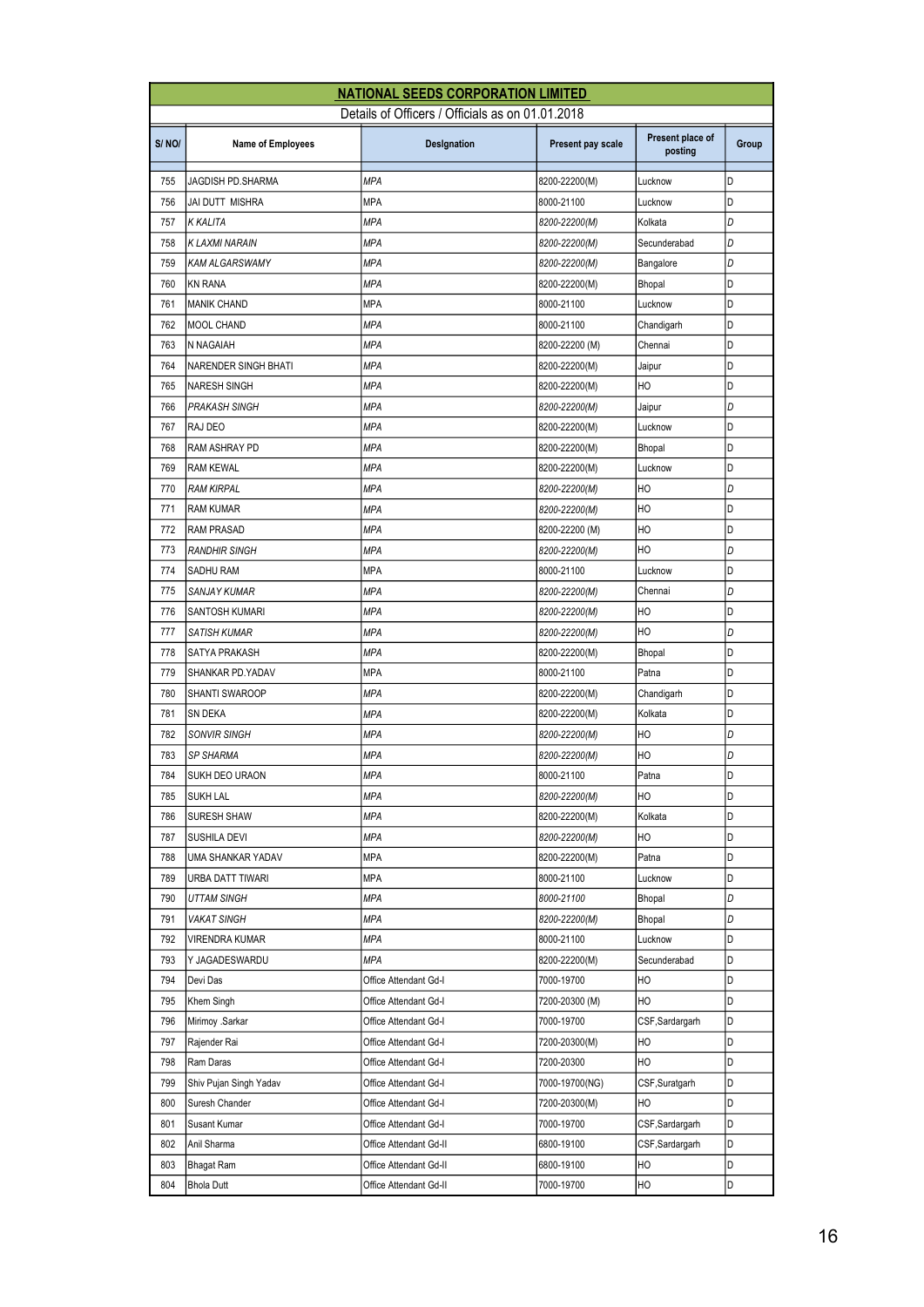| <b>NATIONAL SEEDS CORPORATION LIMITED</b> |                                                  |                        |                   |                             |       |  |  |
|-------------------------------------------|--------------------------------------------------|------------------------|-------------------|-----------------------------|-------|--|--|
|                                           | Details of Officers / Officials as on 01.01.2018 |                        |                   |                             |       |  |  |
| S/NO/                                     | <b>Name of Employees</b>                         | Designation            | Present pay scale | Present place of<br>posting | Group |  |  |
| 805                                       | Mahida                                           | Office Attendant Gd-II | 6800-19100        | CSF, Jetsar                 | D     |  |  |
| 806                                       | Prem Singh                                       | Office Attendant Gd-II | 6800-19100        | HO                          | D     |  |  |
| 807                                       | Shiv Prasad                                      | Office Attendant Gd-II | 6800-19100        | HO                          | D     |  |  |
| 808                                       | Vijay Kumar Behra                                | Office Attendant Gd-II | 6800-19100        | HO                          | D     |  |  |
| 809                                       | <b>DURBEEN SINGH</b>                             | <b>PCWM</b>            | 7600-19600        | Bhopal                      | D     |  |  |
| 810                                       | <b>HARI SHANKAR</b>                              | <b>PCWM</b>            | 7600-19600        | Lucknow                     | D     |  |  |
| 811                                       | <b>K HARIBAI</b>                                 | <b>PCWM</b>            | 7600-19600        | Secunderabad                | D     |  |  |
| 812                                       | <b>K URMILA</b>                                  | <b>PCWM</b>            | 7600-19600        | Secunderabad                | D     |  |  |
| 813                                       | KRISHAN PAL SHARMA                               | PCWM                   | 7600-19600        | Lucknow                     | D     |  |  |
| 814                                       | <b>LALLAN PASWAN</b>                             | <b>PCWM</b>            | 7600-19600        | Patna                       | D     |  |  |
| 815                                       | <b>M GANGA DHARAIAH</b>                          | <b>PCWM</b>            | 7600-19600        | Bangalore                   | D     |  |  |
| 816                                       | MAHADEV S VANKHEDE                               | <b>PCWM</b>            | 7600-19600        | Pune                        | D     |  |  |
| 817                                       | Mahipal Tejsingh Baghele                         | PCWM                   | 7600-19600        | CSF,Raichur                 | D     |  |  |
| 818                                       | <b>MUSTAQ ALI</b>                                | <b>PCWM</b>            | 7600-19600        | Lucknow                     | D     |  |  |
| 819                                       | RACH PAL SINGH                                   | <b>PCWM</b>            | 7600-19600        | Bhopal                      | D     |  |  |
| 820                                       | RAJ NATH                                         | <b>PCWM</b>            | 7600-19600        | Lucknow                     | D     |  |  |
| 821                                       | <b>RAM BALI SINGH</b>                            | <b>PCWM</b>            | 7600-19600        | Lucknow                     | D     |  |  |
| 822                                       | RAM CHANDER CHOUDHARY                            | PCWM                   | 7600-19600        | Patna                       | D     |  |  |
| 823                                       | RAM RAJ                                          | PCWM                   | 7600-19600        | Lucknow                     | D     |  |  |
| 824                                       | SATISH SINGH                                     | <b>PCWM</b>            | 7600-19600        | Lucknow                     | D     |  |  |
| 825                                       | SHANTI LAL                                       | <b>PCWM</b>            | 7600-19600        | Bhopal                      | D     |  |  |
| 826                                       | SHATRUGHAN SINGH                                 | <b>PCWM</b>            | 7600-19600        | Lucknow                     | D     |  |  |
| 827                                       | <b>SURAJ</b>                                     | <b>PCWM</b>            | 7600-19600        | Lucknow                     | D     |  |  |
| 828                                       | Abdul Khadar                                     | Regular Worker Gd.-III | 6700-18900        | CSF, Raichur                | D     |  |  |
| 829                                       | Achala Ram                                       | Regular Worker Gd.-III | 6700-18900        | CSF,Hisar                   | D     |  |  |
| 830                                       | Ajab Singh                                       | Reqular Worker Gd.-III | 6700-18900        | Chandigarh                  | D     |  |  |
| 831                                       | AJAY PAL SINGH                                   | Regular Worker Gd.-III | 6700-18900        | Lucknow                     | D     |  |  |
| 832                                       | Akalbir                                          | Regular Worker Gd.-III | 6700-18900        | CSF,Suratgarh               | D     |  |  |
| 833                                       | Amar Pal                                         | Regular Worker Gd.-III | 6700-18900        | CSF, Suratgarh              | D     |  |  |
| 834                                       | AMAR SINGH                                       | Regular Worker Gd.-III | 6700-18900        | Lucknow                     | D     |  |  |
| 835                                       | AmarChand                                        | Reqular Worker Gd.-III | 6700-18900        | CSF, Hisar                  | D     |  |  |
| 836                                       | AMRIT LAL                                        | Reqular Worker Gd.-III | 6700-18900        | Bhopal                      | D     |  |  |
| 837                                       | ANAND SINGH                                      | Regular Worker Gd.-III | 6700-18900        | Lucknow                     | D     |  |  |
| 838                                       | ANIL KUMAR KULSHRESTHA                           | Regular Worker Gd.-III | 6700-18900        | Lucknow                     | D     |  |  |
| 839                                       | Anirudh Prasad                                   | Regular Worker Gd.-III | 6700-18900        | Patna                       | D     |  |  |
| 840                                       | Anirudh Thakur                                   | Reqular Worker Gd.-III | 6700-18900        | CSF, Jetsar                 | D     |  |  |
| 841                                       | Anoop Singh                                      | Regular Worker Gd.-III | 6700-18300        | CSF, Jetsar                 | D     |  |  |
| 842                                       | ArvindKumar                                      | Reqular Worker Gd.-III | 6700-18900        | CSF,Sardargarh              | D     |  |  |
| 843                                       | Babu Lal                                         | Regular Worker Gd.-III | 6700-18900        | CSF,Jetsar                  | D     |  |  |
| 844                                       | <b>BABU SINGH</b>                                | Regular Worker Gd.-III | 6700-18900        | Jaipur                      | D     |  |  |
| 845                                       | Bajrang Singh                                    | Regular Worker Gd.-III | 6700-18900        | CSF, Jetsar                 | D     |  |  |
| 846                                       | Balak Ram                                        | Regular Worker Gd.-III | 6700-18900        | CSF,Hisar                   | D     |  |  |
| 847                                       | Balbir                                           | Regular Worker Gd.-III | 6700-18900        | CSF,Hisar                   | D     |  |  |
| 848                                       | <b>Baldev Singh</b>                              | Regular Worker Gd.-III | 6700-18300        | CSF,Sardargarh              | D     |  |  |
| 849                                       | <b>Balvinder Singh</b>                           | Regular Worker Gd.-III | 6700-18900        | CSF, Jetsar                 | D     |  |  |
| 850                                       | <b>Balvinder Singh</b>                           | Regular Worker Gd.-III | 6700-18900        | CSF,Sardargarh              | D     |  |  |
| 851                                       | <b>Balwant Singh</b>                             | Regular Worker Gd.-III | 6700-18900        | CSF,Suratgarh               | D     |  |  |
| 852                                       | Bapusab                                          | Regular Worker Gd.-III | 6700-18900        | CSF, Raichur                | D     |  |  |
| 853                                       | <b>Basant Singh</b>                              | Regular Worker Gd.-III | 6700-18900        | CSF,Jetsar                  | D     |  |  |
| 854                                       | <b>Basant Singh</b>                              | Regular Worker Gd.-III | 6700-18900        | CSF,Jetsar                  | D     |  |  |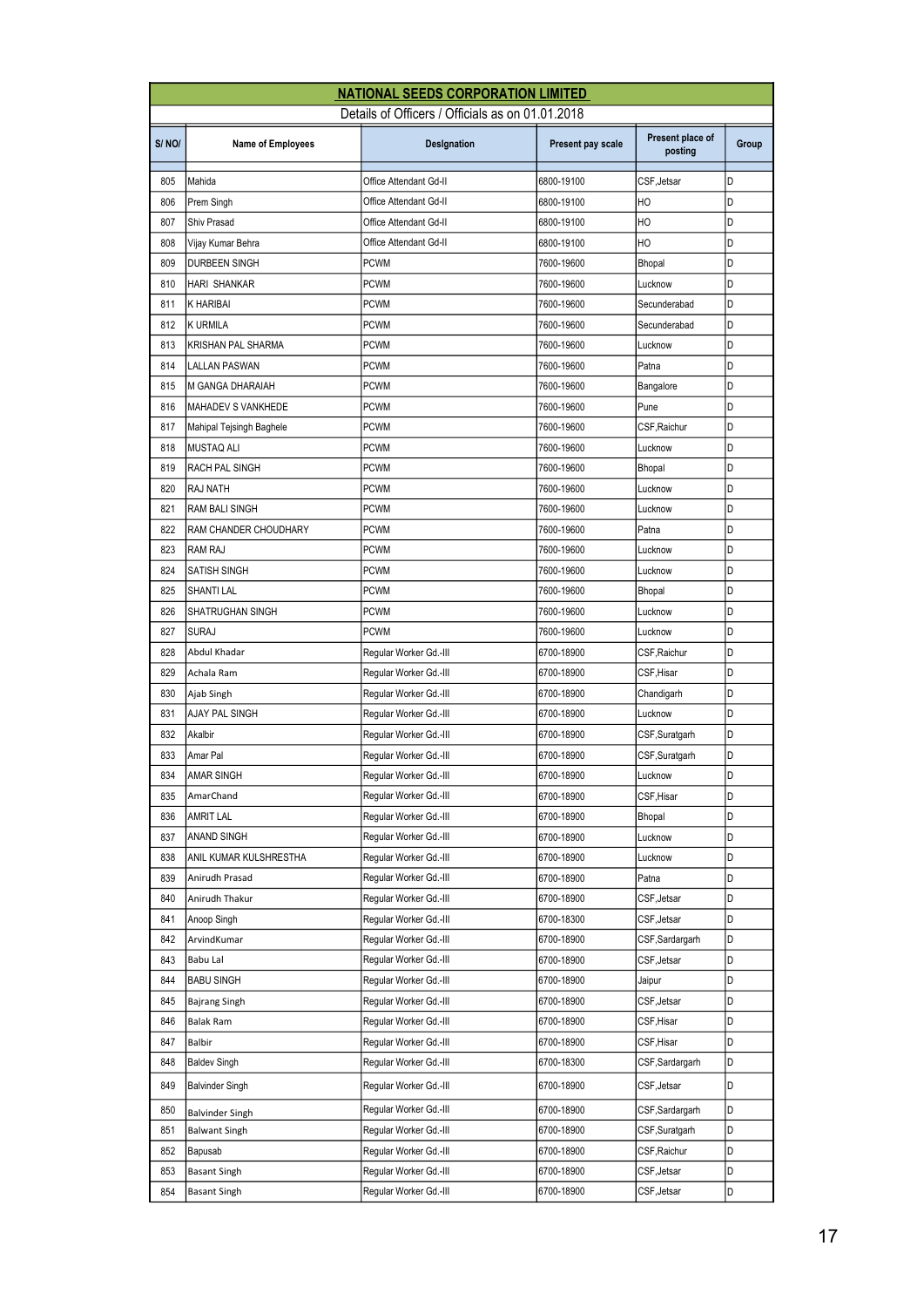| <b>NATIONAL SEEDS CORPORATION LIMITED</b> |                                |                                                  |                   |                             |       |
|-------------------------------------------|--------------------------------|--------------------------------------------------|-------------------|-----------------------------|-------|
|                                           |                                | Details of Officers / Officials as on 01.01.2018 |                   |                             |       |
| S/NO/                                     | <b>Name of Employees</b>       | Designation                                      | Present pay scale | Present place of<br>posting | Group |
| 855                                       | Basavaraj                      | Regular Worker Gd.-III                           | 6700-18900        | CSF, Raichur                | D     |
| 856                                       | <b>BENUDHAR BEHARA</b>         | Regular Worker Gd.-III                           | 6700-18900        | Kolkata                     | D     |
| 857                                       | Bhani Ram                      | Regular Worker Gd.-III                           | 6700-18900        | CSF,Suratgarh               | D     |
| 858                                       | Bhani Ram                      | Regular Worker Gd.-III                           | 6700-18900        | CSF,Sardargarh              | D     |
| 859                                       | <b>Bharat</b>                  | Regular Worker Gd.-III                           | 6700-18900        | CSF,Suratgarh               | D     |
| 860                                       | Bhawan                         | Regular Worker Gd.-III                           | 6700-18900        | CSF,Suratgarh               | D     |
| 861                                       | Bhira Ram S/o Shri Gunder      | Regular Worker Gd.-III                           | 6700-18900        | CSF, Hisar                  | D     |
| 862                                       | Bhoma Ram                      | Regular Worker Gd.-III                           | 6700-18900        | CSF,Suratgarh               | D     |
| 863                                       | Bigan                          | Regular Worker Gd.-III                           | 6700-18900        | CSF,Suratgarh               | D     |
| 864                                       | <b>Bir Pal Singh</b>           | Regular Worker Gd.-III                           | 6700-18900        | CSF, Jetsar                 | D     |
| 865                                       | <b>Birbal</b>                  | Regular Worker Gd.-III                           | 6700-18900        | CSF, Jetsar                 | D     |
| 866                                       | Braj Pal                       | Regular Worker Gd.-III                           | 6700-18900        | CSF,Jetsar                  | D     |
| 867                                       | CH SAMBAIAH                    | Regular Worker Gd.-III                           | 6700-18900        | Secunderabad                | D     |
| 868                                       | Chander                        | Regular Worker Gd.-III                           | 6700-18900        | CSF,Hisar                   | D     |
| 869                                       | <b>Chander Boss</b>            | Regular Worker Gd.-III                           | 6700-18900        | CSF, Suratgarh              | D     |
| 870                                       | Chandi S/o Shri Badlu          | Regular Worker Gd.-III                           | 6700-18900        | CSF, Hisar                  | D     |
| 871                                       | Chandralingappa                | Regular Worker Gd.-III                           | 6700-18900        | CSF,Raichur                 | D     |
| 872                                       | Channaveeriah                  | Regular Worker Gd.-III                           | 6700-18900        | CSF,Raichur                 | D     |
| 873                                       | Chela Ram                      | Regular Worker Gd.-III                           | 6700-18900        | CSF,Jetsar                  | D     |
| 874                                       | Chiman                         | Regular Worker Gd.-III                           | 6700-18900        | CSF, Jetsar                 | D     |
| 875                                       | Chunnu                         | Regular Worker Gd.-III                           | 6700-18900        | CSF,Suratgarh               | D     |
| 876                                       | Dalip                          | Regular Worker Gd.-III                           |                   |                             | D     |
|                                           |                                |                                                  | 6700-18900        | CSF,Suratgarh               | D     |
| 877<br>878                                | Dalip S/o Shri Sohan Lal       | Regular Worker Gd.-III                           | 6700-18900        | CSF,Hisar                   | D     |
| 879                                       | Dastagir<br><b>DEBU SANTRA</b> | Regular Worker Gd.-III                           | 6700-18900        | CSF,Raichur                 | D     |
|                                           |                                | Regular Worker Gd.-III                           | 6700-18900        | Kolkata                     | D     |
| 880                                       | Deen Bandhu                    | Regular Worker Gd.-III                           | 6700-18900        | CSF,Suratgarh               | D     |
| 881                                       | Devi Dyal                      | Regular Worker Gd.-III                           | 6700-18900        | CSF,Jetsar                  | D     |
| 882                                       | DHANNA LAL                     | Regular Worker Gd.-III                           | 6700-18900        | Jaipur                      | D     |
| 883                                       | DHARAMVEER SINGH               | Regular Worker Gd.-III                           | 6700-18900        | CSF,Sardargarh              | D     |
| 884                                       | Dharichhan<br>Dhiraj Singh     | Regular Worker Gd.-III                           | 6700-18900        | CSF, Suratgarh              |       |
| 885                                       |                                | Regular Worker Gd.-III                           | 6700-18900        | CSF,Suratgarh               | D     |
| 886                                       | Dinesh Paswan                  | Regular Worker Gd.-III                           | 6700-18900        | Patna                       | D     |
| 887                                       | E. ISSAC                       | Regular Worker Gd.-III                           | 6700-18900        | Pune                        | D     |
| 888                                       | Gajender Singh                 | Regular Worker Gd.-III                           | 6700-18900        | CSF, Jetsar                 | D     |
| 889                                       | Ghasi Ram                      | Regular Worker Gd.-III                           | 6700-18900        | CSF,Hisar                   | D     |
| 890                                       | Gokaran                        | Regular Worker Gd.-III                           | 6700-18900        | CSF, Suratgarh              | D     |
| 891                                       | Gopal                          | Regular Worker Gd.-III                           | 6700-18300        | CSF,Sardargarh              | D     |
| 892                                       | Gopal Singh                    | Regular Worker Gd.-III                           | 6700-18900        | Lucknow                     | D     |
| 893                                       | Gopi Ram                       | Regular Worker Gd.-III                           | 6700-18900        | CSF,Suratgarh               | D     |
| 894                                       | Gudia W/o Munna Lal            | Regular Worker Gd.-III                           | 6700-18900        | CSF,Hisar                   | D     |
| 895                                       | Gulam Mustafa                  | Regular Worker Gd.-III                           | 6700-18900        | CSF,Suratgarh               | D     |
| 896                                       | Hanumappa.                     | Regular Worker Gd.-III                           | 6700-18900        | CSF,Raichur                 | D     |
| 897                                       | Harender Paswan                | Regular Worker Gd.-III                           | 6700-18900        | CSF,Jetsar                  | D     |
| 898                                       | Hari Shankar                   | Regular Worker Gd.-III                           | 6700-18900        | CSF,Suratgarh               | D     |
| 899                                       | Hawa Singh S/o Shri Har Dutt   | Regular Worker Gd.-III                           | 6700-18900        | CSF,Hisar                   | D     |
| 900                                       | Hawa Singh S/o Shri Partap     | Regular Worker Gd.-III                           | 6700-18900        | CSF, Hisar                  | D     |
| 901                                       | Hoshiyar Singh                 | Regular Worker Gd.-III                           | 6700-18900        | Lucknow                     | D     |
| 902                                       | Hussain Sab                    | Regular Worker Gd.-III                           | 6700-18900        | CSF,Raichur                 | D     |
| 903                                       | Indra Bhan Singh               | Regular Worker Gd.-III                           | 6700-18900        | CSF, Suratgarh              | D     |
| 904                                       | Ishaq Ansari                   | Regular Worker Gd.-III                           | 6700-18900        | Patna                       | D     |
| 905                                       | Jagat Pal Singh                | Regular Worker Gd.-III                           | 6700-18900        | CSF, Hisar                  | D     |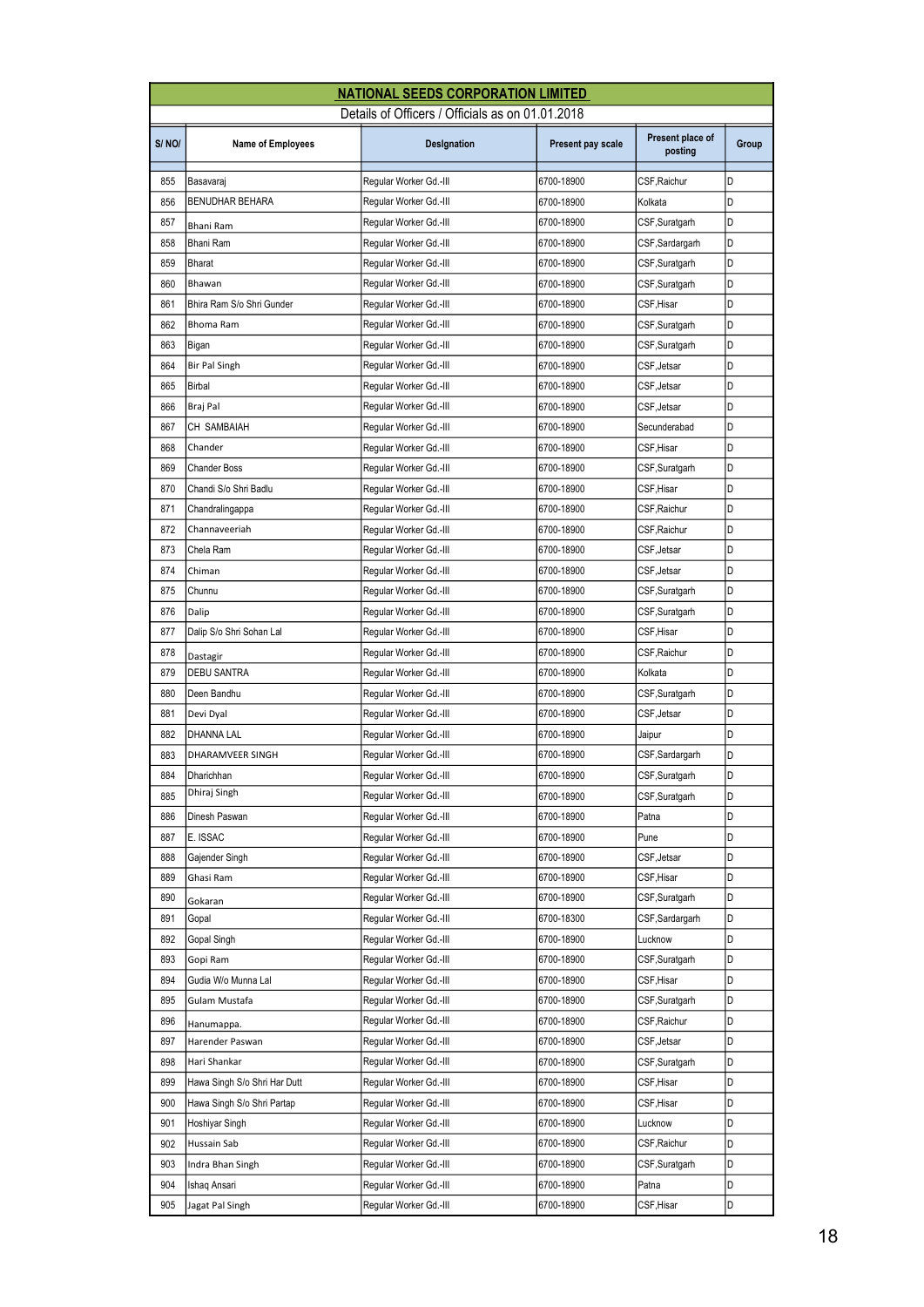|            | <b>NATIONAL SEEDS CORPORATION LIMITED</b>        |                                                  |                   |                             |        |  |  |
|------------|--------------------------------------------------|--------------------------------------------------|-------------------|-----------------------------|--------|--|--|
|            | Details of Officers / Officials as on 01.01.2018 |                                                  |                   |                             |        |  |  |
| S/NO/      | <b>Name of Employees</b>                         | Designation                                      | Present pay scale | Present place of<br>posting | Group  |  |  |
| 906        | Jagdish                                          | Regular Worker Gd.-III                           | 6700-18900        | CSF, Suratgarh              | D      |  |  |
| 907        | Jagdish                                          | Regular Worker Gd.-III                           | 6700-18900        | CSF,Suratgarh               | D      |  |  |
| 908        | Jagdish Das                                      | Regular Worker Gd.-III                           | 6700-18900        | CSF,Jetsar                  | D      |  |  |
| 909        | Jageswar                                         | Reqular Worker Gd.-III                           | 6700-18900        | CSF, Suratgarh              | D      |  |  |
| 910        | JaiParkash                                       | Reqular Worker Gd.-III                           | 6700-18900        | CSF, Hisar                  | D      |  |  |
| 911        | JALIM SINGH                                      | Regular Worker Gd.-III                           | 6700-18900        | Lucknow                     | D      |  |  |
| 912        | Jitendra                                         | Regular Worker Gd.-III                           | 6700-18900        | CSF,Jetsar                  | D      |  |  |
| 913        | K RAVEENDRA                                      | Regular Worker Gd.-III                           | 6700-18900        | Secunderabad                | D      |  |  |
| 914        | Kali                                             | Regular Worker Gd.-III                           | 6700-18900        | CSF,Sardargarh              | D      |  |  |
| 915        | Kalp Nath S/o Shri Ram Abhilekh                  | Regular Worker Gd.-III                           | 6700-18900        | CSF, Hisar                  | D      |  |  |
| 916        | Kamlesh                                          | Regular Worker Gd.-III                           | 6700-18900        | CSF,Hisar                   | D      |  |  |
| 917        | Kamlu                                            | Regular Worker Gd.-III                           | 6700-18900        | CSF,Suratgarh               | D      |  |  |
| 918        | Kapil Dev                                        | Regular Worker Gd.-III                           | 6700-18900        | CSF, Jetsar                 | D      |  |  |
| 919        | Kashmir                                          | Reqular Worker Gd.-III                           | 6700-18900        | CSF,Hisar                   | D      |  |  |
| 920        | Kathal Sab                                       | Regular Worker Gd.-III                           | 6700-18900        | CSF,Raichur                 | D      |  |  |
| 921        | Keshwar                                          | Regular Worker Gd.-III                           | 6700-18900        | CSF,Sardargarh              | D      |  |  |
| 922        | KISUN DEV SINGH YADAV                            | Regular Worker Gd.-III                           | 6700-18900        | Lucknow                     | D      |  |  |
| 923        | Komal Singh                                      | Regular Worker Gd.-III                           | 6700-18900        | Lucknow                     | D      |  |  |
| 924        | Krishan Kumar                                    | Regular Worker Gd.-III                           | 6700-18900        | CSF,Sardargarh              | D      |  |  |
| 925        | Krishan S/o Sh. Om Parkasj                       | Regular Worker Gd.-III                           | 6700-18900        | CSF, Hisar                  | D      |  |  |
| 926        | Krishan S/o Shri Hanuman                         | Regular Worker Gd.-III                           | 6700-18900        | CSF,Hisar                   | D      |  |  |
| 927        | Krishan S/o Shri Saroopa                         | Regular Worker Gd.-III                           | 6700-18900        | CSF,Hisar                   | D      |  |  |
| 928        | Krishna Ram                                      | Regular Worker Gd.-III                           | 6700-18900        | CSF,Jetsar                  | D      |  |  |
| 929        | Lakhi Pal Singh                                  | Regular Worker Gd.-III                           | 6700-18900        | CSF, Raichur                | D      |  |  |
| 930        | Lalit Kumar                                      | Regular Worker Gd.-III                           | 6700-18900        | CSF,Suratgarh               | D      |  |  |
| 931        | M NARAYANASWAMY                                  | Regular Worker Gd.-III                           | 6700-18900        | Bangalore                   | D      |  |  |
| 932        | Madar Sab                                        | Regular Worker Gd.-III                           | 6700-18900        | CSF,Raichur                 | D      |  |  |
| 933        | Mahadevappa                                      | Regular Worker Gd.-III                           | 6700-18900        | CSF,Raichur                 | D      |  |  |
| 934        | Mahender Singh                                   | Regular Worker Gd.-III                           | 6700-18900        | CSF,Suratgarh               | D      |  |  |
| 935        | Mahender singh                                   | Regular Worker Gd.-III                           | 6700-18900        | Jaipur                      | D      |  |  |
| 936        | Mahesh Chander S/o Shri Bachan Lal               | Regular Worker Gd.-III                           | 6700-18900        | CSF, Hisar                  | D      |  |  |
| 937        | Mahesh Kumar                                     | Regular Worker Gd.-III                           | 6700-18900        | CSF,Jetsar                  | D      |  |  |
| 938        | Mallappa B                                       | Regular Worker Gd.-III                           | 6700-18900        | CSF,Raichur                 | D      |  |  |
| 939        | Mallappa M                                       | Regular Worker Gd.-III                           | 6700-18900        | CSF, Raichur                | D      |  |  |
| 940        | Man Singh                                        | Reqular Worker Gd.-III                           | 6700-18900        | CSF, Suratgarh              | D      |  |  |
| 941        |                                                  | Regular Worker Gd.-III                           | 6700-18900        | CSF,Suratgarh               | D      |  |  |
| 942        | Mangla Ram<br>Mangla Ram                         | Regular Worker Gd.-III                           | 6700-18900        | CSF,Jetsar                  | D      |  |  |
| 943        | MANJE GOWDA                                      | Regular Worker Gd.-III                           | 6700-1890         |                             | D      |  |  |
|            |                                                  | Regular Worker Gd.-III                           | 6700-18900        | Bangalore<br>CSF, Suratgarh | D      |  |  |
| 944<br>945 | Manohar Singh                                    |                                                  |                   |                             | D      |  |  |
| 946        | Mata Deen Singh                                  | Regular Worker Gd.-III<br>Regular Worker Gd.-III | 6700-18900        | CSF,Jetsar                  | D      |  |  |
|            | Meera Devi                                       |                                                  | 6700-18900        | CSF,Jetsar                  | D      |  |  |
| 947        | Mewa Singh S/o Shri Harphool                     | Regular Worker Gd.-III                           | 6700-18900        | CSF,Hisar                   |        |  |  |
| 948        | Mohan Lal                                        | Regular Worker Gd.-III                           | 6700-18900        | CSF,Jetsar                  | D<br>D |  |  |
| 949        | Mohar Singh                                      | Regular Worker Gd.-III                           | 6700-18900        | CSF, Jetsar                 |        |  |  |
| 950        | Molehy                                           | Regular Worker Gd.-III                           | 6700-18300        | CSF,Sardargarh              | D      |  |  |
| 951        | MOOL CHAND SONI                                  | Regular Worker Gd.-III                           | 6700-18900        | Bhopal                      | D      |  |  |
| 952        | MotiLal                                          | Regular Worker Gd.-III                           | 6700-18900        | CSF,Sardargarh              | D      |  |  |
| 953        | Mukesh Kumar                                     | Regular Worker Gd.-III                           | 6700-18900        | Bhopal                      | D      |  |  |
| 954        | Munshi Lal                                       | Regular Worker Gd.-III                           | 6700-18900        | CSF,Suratgarh               | D      |  |  |
| 955        | Murli                                            | Regular Worker Gd.-III                           | 6700-18900        | CSF,Hisar                   | D      |  |  |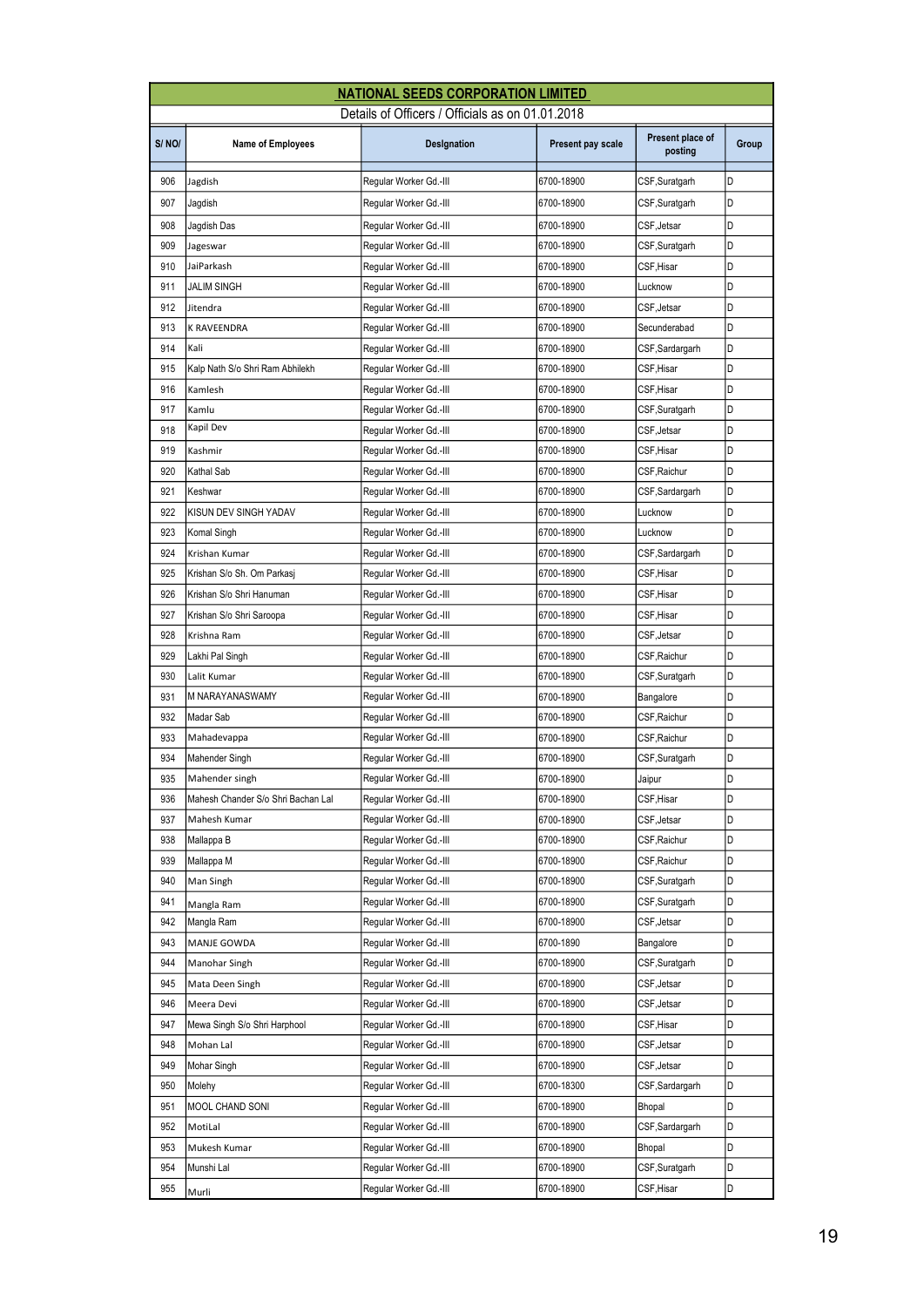|       | <b>NATIONAL SEEDS CORPORATION LIMITED</b>        |                        |                          |                             |       |  |  |
|-------|--------------------------------------------------|------------------------|--------------------------|-----------------------------|-------|--|--|
|       | Details of Officers / Officials as on 01.01.2018 |                        |                          |                             |       |  |  |
| S/NO/ | <b>Name of Employees</b>                         | Designation            | Present pay scale        | Present place of<br>posting | Group |  |  |
| 956   | Nageshwar Rai                                    | Regular Worker Gd.-III | 6700-18900               | CSF,Sardargarh              | D     |  |  |
| 957   | Nar singh                                        | Regular Worker Gd.-III | 6700-18900               | CSF,Suratgarh               | D     |  |  |
| 958   | Narender Kumar                                   | Regular Worker Gd.-III | 6700-18900               | Jaipur                      | D     |  |  |
| 959   | <b>NARESH KUMAR</b>                              | Regular Worker Gd.-III | 6700-18900               | HO                          | D     |  |  |
| 960   | Naresh Singh                                     | Regular Worker Gd.-III | 6700-18900               | CSF, Suratgarh              | D     |  |  |
| 961   | Om Parkash                                       | Reqular Worker Gd.-III | 6700-18900               | CSF, Jetsar                 | D     |  |  |
| 962   | Om Parkash S/o Shri Mange Ram                    | Regular Worker Gd.-III | 6700-18900               | CSF, Hisar                  | D     |  |  |
| 963   | Om Prakash                                       | Regular Worker Gd.-III | 6700-18900               | CSF,Hisar                   | D     |  |  |
| 964   | Om Prakash                                       | Regular Worker Gd.-III | 6700-18900               | CSF,Jetsar                  | D     |  |  |
| 965   | Om Prakash                                       | Regular Worker Gd.-III | 6700-18900               | CSF,Jetsar                  | D     |  |  |
| 966   | Om Prakash Kantia                                | Reqular Worker Gd.-III | 6700-18900               | CSF,Sardargarh              | D     |  |  |
| 967   | Omprakash                                        | Regular Worker Gd.-III | 6700-18900               | CSF,Jetsar                  | D     |  |  |
| 968   | P HALOI                                          | Regular Worker Gd.-III | 6700-18900               | Kolkata                     | D     |  |  |
| 969   | P SHANTHA                                        | Regular Worker Gd.-III | 6700-18900               | Secunderabad                | D     |  |  |
| 970   | Panna Lal                                        | Regular Worker Gd.-III | 6700-18900               | CSF, Suratgarh              | D     |  |  |
| 971   | Parbansh S/O Sh.Raja                             | Regular Worker Gd.-III | 6700-18300               | CSF,Sardargarh              | D     |  |  |
| 972   | Parsappa                                         | Regular Worker Gd.-III | 6700-18900               | CSF, Raichur                | D     |  |  |
| 973   | Parsidh Rai                                      | Regular Worker Gd.-III | 6700-18900               | CSF,Suratgarh               | D     |  |  |
| 974   | Pattan Deen                                      | Regular Worker Gd.-III | 6700-18900               | CSF,Hisar                   | D     |  |  |
| 975   | Pitambar S/o Shri Gianeshwar                     | Regular Worker Gd.-III | 6700-18900               | CSF, Hisar                  | D     |  |  |
| 976   | Prabhu                                           | Regular Worker Gd.-III | 6700-18900               | CSF,Jetsar                  | D     |  |  |
| 977   | Prabhu Sahani                                    | Regular Worker Gd.-III | 6700-18900               | CSF,Suratgarh               | D     |  |  |
| 978   |                                                  | Regular Worker Gd.-III | 6700-18900               | CSF,Jetsar                  | D     |  |  |
| 979   | Prahlad Singh<br>Prem Chand                      | Regular Worker Gd.-III | 6700-18900               | CSF,Sardargarh              | D     |  |  |
| 980   | Prem Kumar                                       | Regular Worker Gd.-III | 6700-18900               | CSF, Hisar                  | D     |  |  |
| 981   | Pyara S/o Shri Bhakar Singh                      | Regular Worker Gd.-III | 6700-18900               | CSF,Hisar                   | D     |  |  |
| 982   | Pyara Singh                                      | Regular Worker Gd.-III | 6700-18900               | CSF,Sardargarh              | D     |  |  |
| 983   | R BALRAJ                                         | Regular Worker Gd.-III | 6700-18900               | Chennai                     | D     |  |  |
| 984   | Radhey Shyam                                     | Regular Worker Gd.-III | 6700-18900               | CSF, Sardargarh             | D     |  |  |
| 985   | Raghuveer Singh                                  | Regular Worker Gd.-III | 6700-18900               | CSF, Jetsar                 | D     |  |  |
| 986   | RAJ BAHADUR                                      | Reqular Worker Gd.-III | 6700-18900               | Lucknow                     | D     |  |  |
| 987   | RAJ KUMAR PRASAD                                 | Regular Worker Gd.-III | 6700-18900               | Kolkata                     | D     |  |  |
| 988   | RAJA RAM SANIYA                                  | Regular Worker Gd.-III | 6700-18900               | Bhopal                      | D     |  |  |
| 989   |                                                  | Regular Worker Gd.-III |                          | CSF,Hisar                   | D     |  |  |
| 990   | Rajender<br>Rajender S/o Sh. Sheokaran           | Reqular Worker Gd.-III | 6700-18900<br>6700-18900 | CSF, Hisar                  | D     |  |  |
| 991   |                                                  | Regular Worker Gd.-III | 6700-18900               | CSF,Jetsar                  | D     |  |  |
| 992   | Rajender Singh                                   |                        |                          |                             | D     |  |  |
| 993   | Rakesh Singh                                     | Regular Worker Gd.-III | 6700-18900               | CSF,Jetsar                  |       |  |  |
|       | Raksh Ram                                        | Regular Worker Gd.-III | 6700-18900               | CSF,Sardargarh              | D     |  |  |
| 994   | Ram Adhar S/o Sh. Avtar                          | Regular Worker Gd.-III | 6700-18900               | CSF,Hisar                   | D     |  |  |
| 995   | Ram Agya                                         | Regular Worker Gd.-III | 6700-18900               | CSF,Sardargarh              | D     |  |  |
| 996   | Ram Agya S/O Sh.Kedar                            | Regular Worker Gd.-III | 6700-18300               | CSF,Sardargarh              | D     |  |  |
| 997   | Ram Agya Singh                                   | Regular Worker Gd.-III | 6700-18900               | CSF,Jetsar                  | D     |  |  |
| 998   | Ram Baleswar Bind                                | Regular Worker Gd.-III | 6700-18300               | CSF,Sardargarh              | D     |  |  |
| 999   | Ram Bharose                                      | Regular Worker Gd.-III | 6700-18900               | CSF,Jetsar                  | D     |  |  |
| 1000  | Ram Darash                                       | Regular Worker Gd.-III | 6700-18300               | CSF, Sardargarh             | D     |  |  |
| 1001  | Ram Darsh                                        | Regular Worker Gd.-III | 6700-18900               | CSF,Sardargarh              | D     |  |  |
| 1002  | Ram Darsh                                        | Regular Worker Gd.-III | 6700-18900               | CSF,Sardargarh              | D     |  |  |
| 1003  | Ram Dass S/o Sh. Ami Lal                         | Regular Worker Gd.-III | 6700-18900               | CSF,Hisar                   | D     |  |  |
| 1004  | Ram Dularey                                      | Regular Worker Gd.-III | 6700-18900               | CSF,Hisar                   | D     |  |  |
| 1005  | Ram Jiyawan                                      | Regular Worker Gd.-III | 6700-18900               | CSF, Jetsar                 | D     |  |  |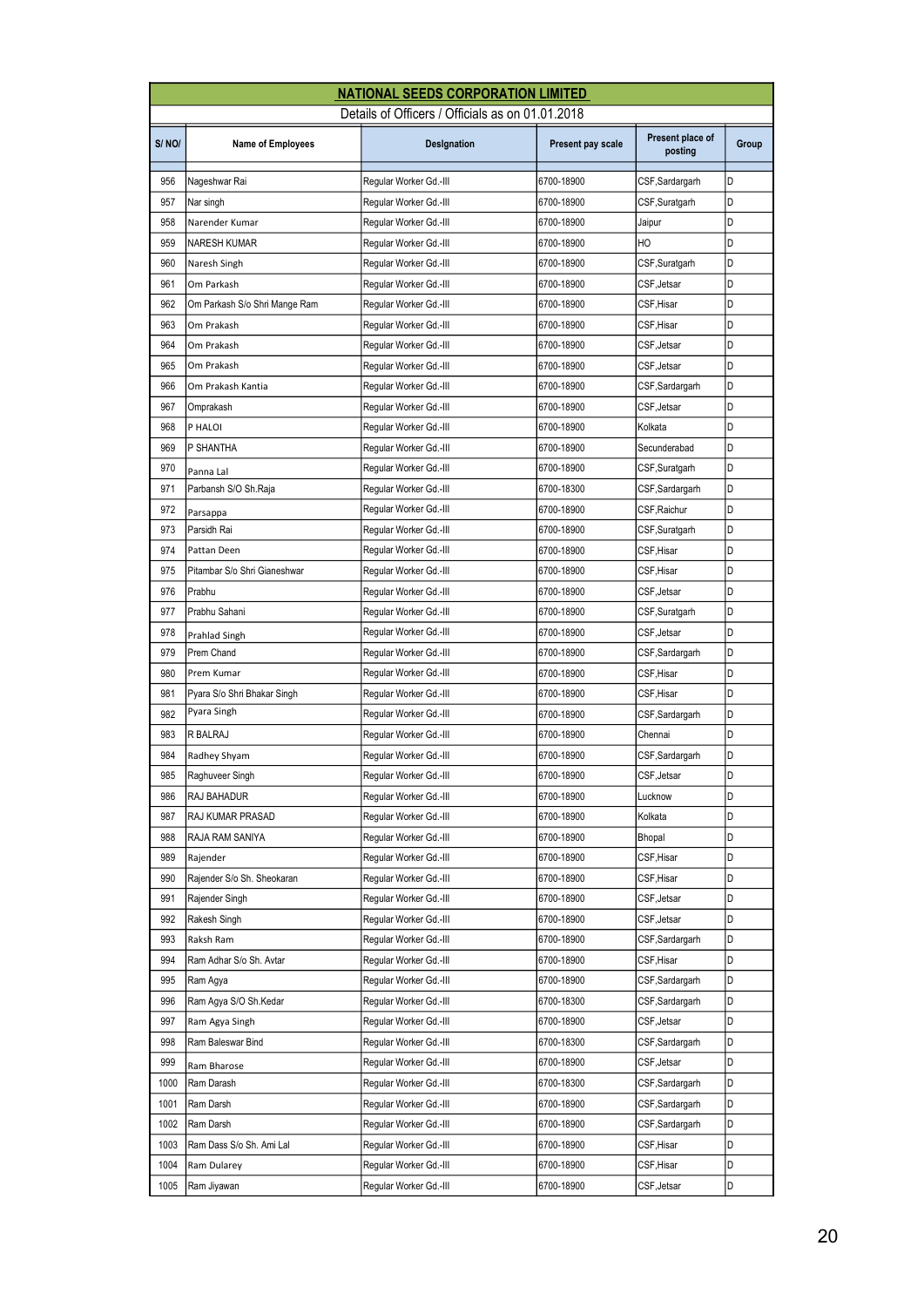|       | <b>NATIONAL SEEDS CORPORATION LIMITED</b>        |                        |                   |                             |       |  |  |
|-------|--------------------------------------------------|------------------------|-------------------|-----------------------------|-------|--|--|
|       | Details of Officers / Officials as on 01.01.2018 |                        |                   |                             |       |  |  |
| S/NO/ | <b>Name of Employees</b>                         | Designation            | Present pay scale | Present place of<br>posting | Group |  |  |
| 1006  | Ram Khilawan                                     | Regular Worker Gd.-III | 6700-18900        | CSF, Suratgarh              | D     |  |  |
| 1007  | Ram Kishan                                       | Regular Worker Gd.-III | 6700-18900        | CSF,Hisar                   | D     |  |  |
| 1008  | Ram Kishan                                       | Regular Worker Gd.-III | 6700-18900        | CSF,Sardargarh              | D     |  |  |
| 1009  | Ram Kumar                                        | Regular Worker Gd.-III | 6700-18900        | CSF,Hisar                   | D     |  |  |
| 1010  | Ram Kumar                                        | Regular Worker Gd.-III | 6700-18900        | CSF,Hisar                   | D     |  |  |
| 1011  | Ram Narayan                                      | Regular Worker Gd.-III | 6700-18900        | CSF,Hisar                   | D     |  |  |
| 1012  | Ram Narayan                                      | Regular Worker Gd.-III | 6700-18900        | CSF,Sardargarh              | D     |  |  |
| 1013  | Ram Naresh                                       | Regular Worker Gd.-III | 6700-18900        | CSF,Suratgarh               | D     |  |  |
| 1014  | Ram Payare                                       | Regular Worker Gd.-III | 6700-18900        | Lucknow                     | D     |  |  |
| 1015  | Ram Preet                                        | Regular Worker Gd.-III | 6700-18900        | CSF, Jetsar                 | D     |  |  |
| 1016  | Ram Raj                                          | Regular Worker Gd.-III | 6700-18900        | CSF,Suratgarh               | D     |  |  |
| 1017  | Ram Sakal                                        | Regular Worker Gd.-III | 6700-18900        | CSF,Suratgarh               | D     |  |  |
| 1018  | Ram Singar                                       | Regular Worker Gd.-III | 6700-18900        | CSF,Suratgarh               | D     |  |  |
| 1019  | Ram Swaroop                                      | Regular Worker Gd.-III | 6700-18900        | CSF,Jetsar                  | D     |  |  |
| 1020  | Rama                                             | Regular Worker Gd.-III | 6700-18900        | CSF, Jetsar                 | D     |  |  |
| 1021  | Rambir Singh                                     | Regular Worker Gd.-III | 6700-18900        | CSF, Jetsar                 | D     |  |  |
| 1022  | Ramdeen                                          | Regular Worker Gd.-III | 6700-18900        | CSF,Suratgarh               | D     |  |  |
| 1023  | Ramesh                                           | Regular Worker Gd.-III | 6700-18900        | CSF, Sardargarh             | D     |  |  |
| 1024  | Rameshwar                                        | Regular Worker Gd.-III | 6700-18900        | CSF,Suratgarh               | D     |  |  |
| 1025  | RAMESHWAR PRASAD                                 | Regular Worker Gd.-III | 6700-18900        | Jaipur                      | D     |  |  |
| 1026  | Ramjit                                           | Regular Worker Gd.-III | 6700-18900        | CSF,Suratgarh               | D     |  |  |
| 1027  | Ramsaroop S/o Shri Gori Shankar                  | Regular Worker Gd.-III | 6700-18900        | CSF,Hisar                   | D     |  |  |
| 1028  | Randhir                                          | Regular Worker Gd.-III | 6700-18900        | CSF,Hisar                   | D     |  |  |
| 1029  | Ranjeet Singh (Check dob, doj)                   | Regular Worker Gd.-III | 6700-18900        | CSF,Sardargarh              | D     |  |  |
| 1030  | Ravinder Prasad Singh                            | Regular Worker Gd.-III | 6700-18900        | CSF,Hisar                   | D     |  |  |
| 1031  | Ravinder Singh                                   | Regular Worker Gd.-III | 6700-18900        | CSF, Suratgarh              | D     |  |  |
| 1032  | Rohtash                                          | Regular Worker Gd.-III | 6700-18900        | CSF,Hisar                   | D     |  |  |
| 1033  | Roop Singh                                       | Regular Worker Gd.-III | 6700-18900        | CSF,Jetsar                  | D     |  |  |
| 1034  | Rudal                                            | Regular Worker Gd.-III | 6700-18900        | CSF,Suratgarh               | D     |  |  |
| 1035  | SAHAB RAJ                                        | Regular Worker Gd.-III | 6700-18900        | Lucknow                     | D     |  |  |
| 1036  | Sakattar Prasad Tiwari                           | Regular Worker Gd.-III | 6700-18900        | CSF,Suratgarh               | D     |  |  |
| 1037  | Sambhu                                           | Regular Worker Gd.-III | 6700-18900        | CSF,Sardargarh              | D     |  |  |
| 1038  | Samsher Ali                                      | Regular Worker Gd.-III | 6700-18900        | CSF,Sardargarh              | D     |  |  |
| 1039  | Samsuddin                                        | Regular Worker Gd.-III | 6700-18900        | CSF,Suratgarh               | D     |  |  |
| 1040  | Sant Lal                                         | Reqular Worker Gd.-III | 6700-18900        | CSF, Jetsar                 | D     |  |  |
| 1041  | Santu                                            | Regular Worker Gd.-III | 6700-18900        | CSF,Sardargarh              | D     |  |  |
| 1042  | Sarajul                                          | Regular Worker Gd.-III | 6700-18900        | CSF, Suratgarh              | D     |  |  |
| 1043  | Sarju                                            | Regular Worker Gd.-III | 6700-18900        | CSF,Suratgarh               | D     |  |  |
| 1044  | Satbir                                           | Regular Worker Gd.-III | 6700-18900        | CSF,Hisar                   | D     |  |  |
| 1045  | Satbir                                           | Regular Worker Gd.-III | 6700-18900        | CSF,Hisar                   | D     |  |  |
| 1046  | Satpal                                           | Regular Worker Gd.-III | 6700-18900        | CSF,Hisar                   | D     |  |  |
| 1047  | Satya Pal Singh                                  | Regular Worker Gd.-III | 6700-18900        | CSF,Suratgarh               | D     |  |  |
| 1048  | Satyanarain                                      | Regular Worker Gd.-III | 6700-18300        | CSF,Sardargarh              | D     |  |  |
| 1049  | Shailendra Singh                                 | Regular Worker Gd.-III | 6700-18900        | CSF, Jetsar                 | D     |  |  |
| 1050  | Shankar                                          | Regular Worker Gd.-III | 6700-18900        | CSF, Hisar                  | D     |  |  |
| 1051  | Shankar Ram                                      | Regular Worker Gd.-III | 6700-18900        | CSF,Suratgarh               | D     |  |  |
| 1052  | SHIV DAYAL PRAJAPATI                             | Regular Worker Gd.-III | 6700-18900        | Lucknow                     | D     |  |  |
| 1053  | Shiv Kumar Singh                                 | Regular Worker Gd.-III | 6700-18900        | CSF,Jetsar                  | D     |  |  |
| 1054  | SHIV PAL SINGH                                   | Regular Worker Gd.-III | 6700-18900        | Lucknow                     | D     |  |  |
| 1055  | SHIV SHANKAR                                     | Regular Worker Gd.-III | 6700-18900        | Lucknow                     | D     |  |  |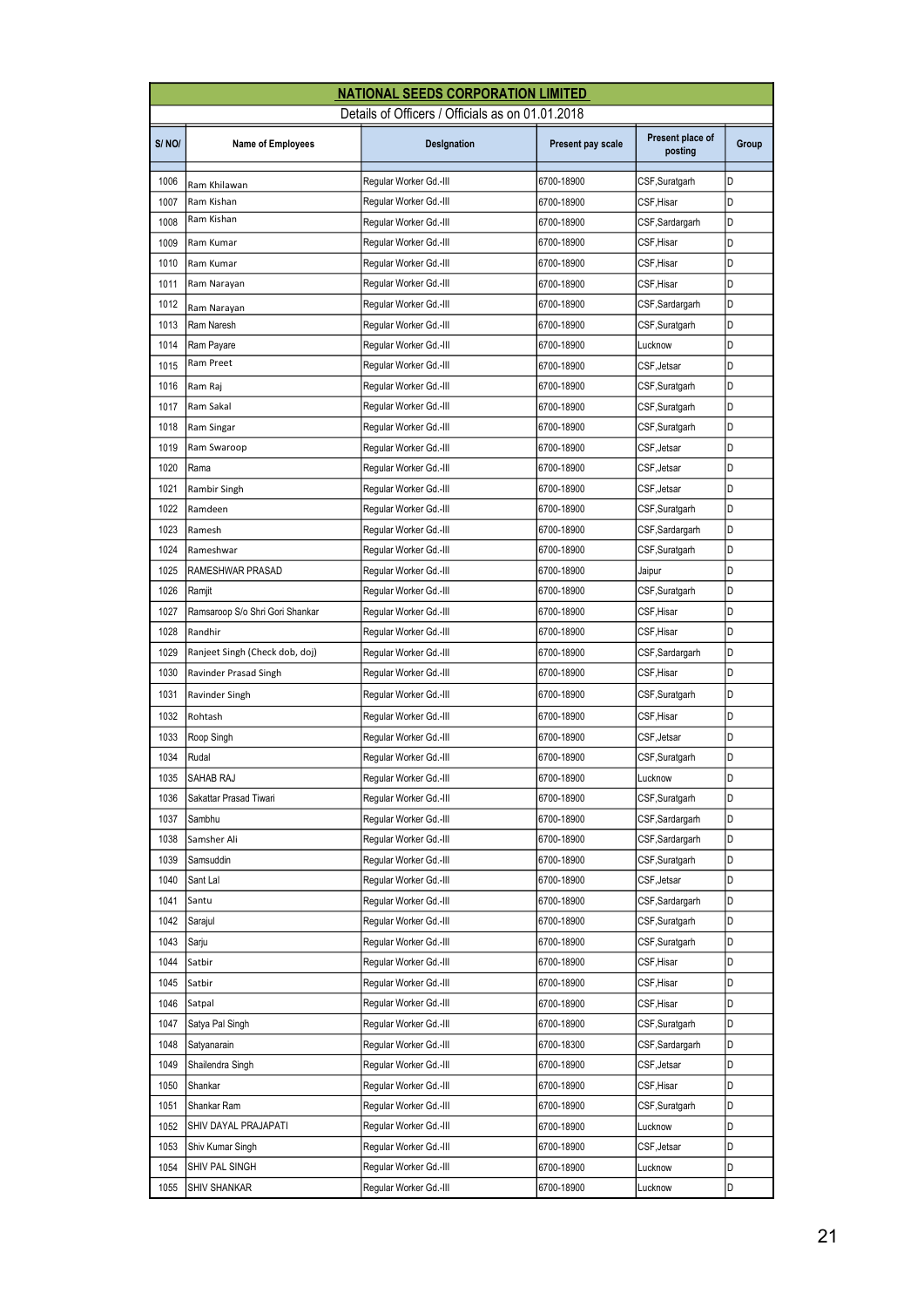|       | <b>NATIONAL SEEDS CORPORATION LIMITED</b> |                                                  |                          |                              |       |  |
|-------|-------------------------------------------|--------------------------------------------------|--------------------------|------------------------------|-------|--|
|       |                                           | Details of Officers / Officials as on 01.01.2018 |                          |                              |       |  |
| S/NO/ | <b>Name of Employees</b>                  | Designation                                      | Present pay scale        | Present place of<br>posting  | Group |  |
| 1056  | Shiv Shankar                              | Regular Worker Gd.-III                           | 6700-18900               | CSF, Suratgarh               | D     |  |
| 1057  | Shivappa                                  | Regular Worker Gd.-III                           | 6700-18900               | CSF, Raichur                 | D     |  |
| 1058  | SHOBHA RAM                                | Regular Worker Gd.-III                           | 6700-18900               | Bhopal                       | D     |  |
| 1059  | Shyam Dev                                 | Regular Worker Gd.-III                           | 6700-18300               | CSF,Sardargarh               | D     |  |
| 1060  | Shyam Sunder                              | Regular Worker Gd.-III                           | 6700-18300               | CSF,Sardargarh               | D     |  |
| 1061  | ShyamLal                                  | Reqular Worker Gd.-III                           | 6700-18900               | CSF, Jetsar                  | D     |  |
| 1062  | Sita Ram                                  | Regular Worker Gd.-III                           | 6700-18900               | CSF, Suratgarh               | D     |  |
| 1063  | Sona Ram                                  | Regular Worker Gd.-III                           | 6700-18900               | CSF, Suratgarh               | D     |  |
| 1064  | Sona W/o Shri Pirthi                      | Regular Worker Gd.-III                           | 6700-18900               | CSF, Hisar                   | D     |  |
| 1065  | Sri Kishan                                | Regular Worker Gd.-III                           | 6700-18900               | CSF,Suratgarh                | D     |  |
| 1066  | Sri Ram                                   | Regular Worker Gd.-III                           | 6700-18900               | CSF, Hisar                   | D     |  |
| 1067  | SriKishan                                 | Regular Worker Gd.-III                           | 6700-18900               | CSF, Suratgarh               | D     |  |
| 1068  | Subchan Singh                             | Regular Worker Gd.-III                           | 6700-18900               | Lucknow                      | D     |  |
| 1069  | Subhas Chand                              | Regular Worker Gd.-III                           | 6700-18900               | CSF,Hisar                    | D     |  |
| 1070  | <b>SUBHASH</b>                            | Regular Worker Gd.-III                           | 6700-18900               | Lucknow                      | D     |  |
| 1071  | Subhash S/o Shri Bhagwana Singh           | Regular Worker Gd.-III                           | 6700-18900               | CSF, Hisar                   | D     |  |
| 1072  | Sudama                                    | Regular Worker Gd.-III                           | 6700-18900               | CSF, Suratgarh               | Id    |  |
| 1073  | Sudama                                    | Regular Worker Gd.-III                           | 6700-18900               | CSF,Sardargarh               | D     |  |
| 1074  | Sudarshan Singh                           | Regular Worker Gd.-III                           | 6700-18900               | CSF, Jetsar                  | D     |  |
| 1075  | Sugar Singh                               | Regular Worker Gd.-III                           | 6700-18900               | CSF,Suratgarh                | D     |  |
| 1076  | Sukhal                                    | Regular Worker Gd.-III                           | 6700-18900               | CSF, Jetsar                  | D     |  |
| 1077  | Suraj Pal                                 | Regular Worker Gd.-III                           | 6700-18300               | CSF,Sardargarh               | D     |  |
| 1078  | Suraj Singh                               | Regular Worker Gd.-III                           | 6700-18300               | CSF,Sardargarh               | D     |  |
| 1079  | Surender Nath                             | Regular Worker Gd.-III                           | 6700-18900               | CSF, Hisar                   | D     |  |
| 1080  | Suresh Chand                              | Regular Worker Gd.-III                           | 6700-18900               | CSF, Jetsar                  | D     |  |
| 1081  | SURYA PRATAP TIWARI                       | Reqular Worker Gd.-III                           | 6700-18900               | Chandigarh                   | D     |  |
| 1082  | Swaroop Chandra                           | Regular Worker Gd.-III                           | 6700-18900               | CSF, Suratgarh               | D     |  |
| 1083  | Teja Ram                                  | Regular Worker Gd.-III                           | 6700-18900               | CSF,Suratgarh                | D     |  |
| 1084  | THIRATH RAJ SINGH                         | Regular Worker Gd.-III                           | 6700-18900               | Chandigarh                   | D     |  |
| 1085  | Udal                                      | Regular Worker Gd.-III                           | 6700-18900               | CSF.Jetsar                   | D     |  |
| 1086  | Udho                                      | Regular Worker Gd.-III                           | 6700-18900               | CSF,Hisar                    | D     |  |
| 1087  | UmaShankar                                | Regular Worker Gd.-III                           | 6700-18900               | CSF, Suratgarh               | D     |  |
| 1088  | Umesh Chand                               | Regular Worker Gd.-III                           | 6700-18900               | CSF,Suratgarh                | D     |  |
| 1089  | Upender Dass                              | Regular Worker Gd.-III                           | 6700-18900               | CSF, Jetsar                  | D     |  |
| 1090  | V ESHWARAPPA                              | Regular Worker Gd.-III                           | 6700-18900               | Bangalore                    | D     |  |
| 1091  | VASHUDEV SINGH                            | Regular Worker Gd.-III                           | 6700-18900               | Patna                        | D     |  |
| 1092  | Vazir S/o Shri Ram Saroop                 | Regular Worker Gd.-III                           | 6700-18900               | CSF, Hisar                   | D     |  |
| 1093  | Veeresh                                   | Regular Worker Gd.-III                           | 6700-18900               | CSF, Raichur                 | D     |  |
| 1094  | Venkoba                                   | Regular Worker Gd.-III                           | 6700-18900               | CSF, Raichur                 | D     |  |
| 1095  | Vijay Prasad                              | Regular Worker Gd.-III                           | 6700-18900               | CSF,Suratgarh                | D     |  |
| 1096  | Vijay Singh                               | Regular Worker Gd.-III                           | 6700-18900               | CSF,Suratgarh                | D     |  |
| 1097  | VIKRAM BIHARE                             | Regular Worker Gd.-III                           | 6700-18900               | Secunderabad                 | D     |  |
| 1098  |                                           |                                                  |                          |                              | D     |  |
| 1099  | Vimla<br>Vinod Singh                      | Regular Worker Gd.-III<br>Regular Worker Gd.-III | 6700-18900<br>6700-18900 | CSF,Suratgarh<br>CSF, Jetsar | D     |  |
| 1100  |                                           |                                                  |                          |                              | D     |  |
| 1101  | Virender Singh                            | Regular Worker Gd.-III                           | 6700-18900               | CSF, Suratgarh               | D     |  |
| 1102  | Vishani Ram<br>Yadunandan Yadav           | Regular Worker Gd.-III                           | 6700-18900               | CSF, Jetsar<br>Pune          | D     |  |
| 1103  |                                           | Regular Worker Gd.-III                           | 6700-18900               |                              | D     |  |
| 1104  | YASH PAL SINGH                            | Regular Worker Gd.-III                           | 6700-18900               | Lucknow                      | D     |  |
|       | Abey Ram S/o Shri Chandgi                 | Regular Worker Gd-I                              | 7000-19700               | CSF,Hisar                    |       |  |
| 1105  | Arjunappa                                 | Regular Worker Gd-I                              | 7000-19700               | CSF, Raichur                 | D     |  |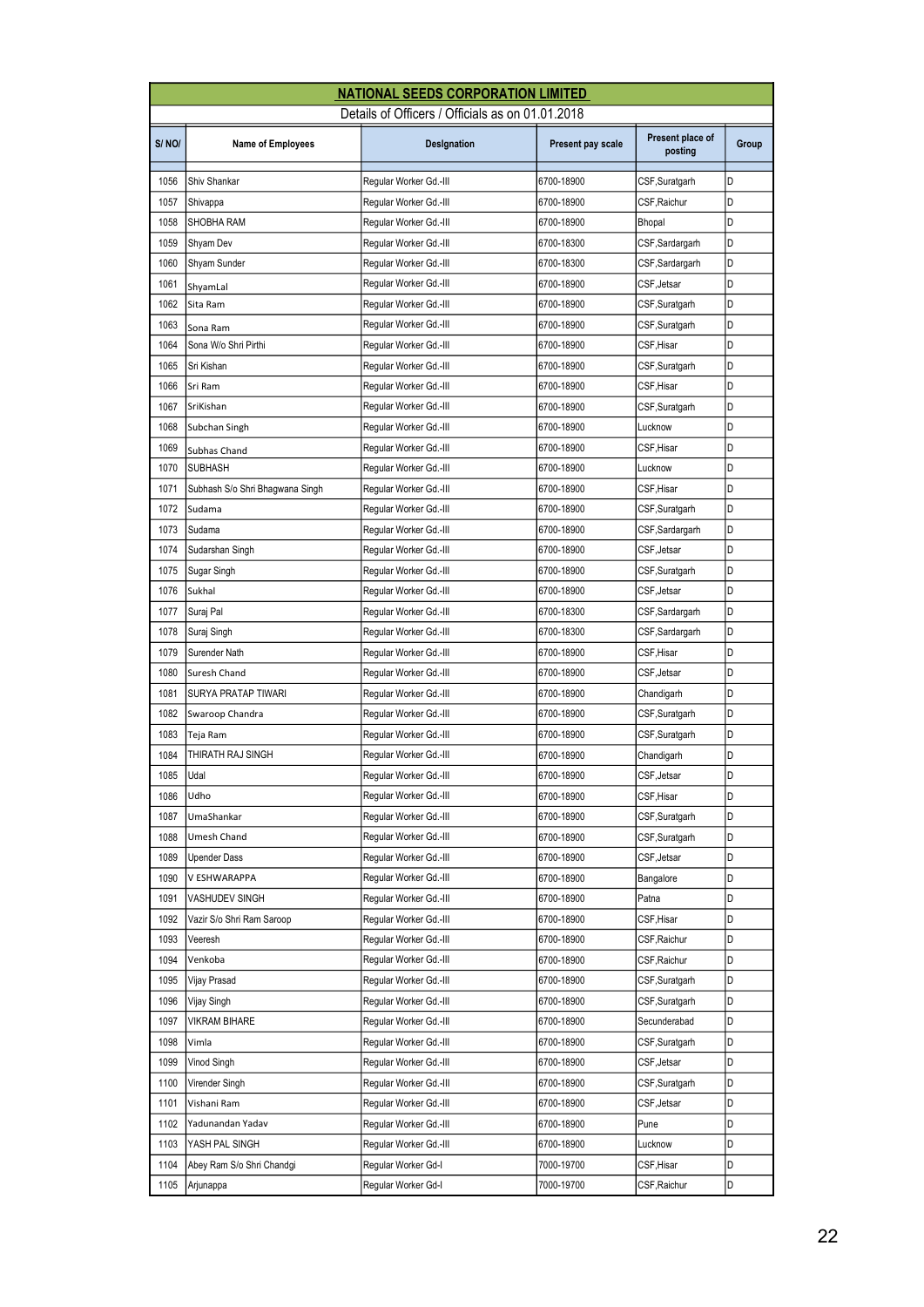| Details of Officers / Officials as on 01.01.2018<br>Present place of<br>S/NO/<br>Group<br><b>Name of Employees</b><br>Designation<br>Present pay scale<br>posting<br>D<br>CSF,Hisar<br>1106<br>Ashok Kumar S/o Shri Jhangi Ram<br>Regular Worker Gd-I<br>7000-19700<br>D<br>1107<br>Balbir S/o Shri Shish Ram<br>Regular Worker Gd-I<br>7000-19700<br>CSF,Hisar<br>D<br>1108<br>Regular Worker Gd-I<br>Balwan S/o Shri Diwan<br>7000-19700<br>CSF,Hisar<br>1109<br>D<br>Basu Deo S/o Shri Baij Nath<br>Regular Worker Gd-I<br>7000-19700<br>CSF,Hisar<br>1110<br>D<br>7000-19700<br>CSF,Suratgarh<br>Bechey Lal<br>Regular Worker Gd-I<br>D<br>1111<br>Bhagat Singh S/o Shri Nadar Singh<br>Regular Worker Gd-I<br>7000-19700<br>CSF,Hisar<br>D<br>1112<br>Regular Worker Gd-I<br>7000-19700<br>CSF,Hisar<br>Bhagwana S/o Shri Sant Lal<br>D<br>1113<br>Regular Worker Gd-I<br>7000-19700<br>CSF,Sardargarh<br>Bhupal Ram<br>1114<br>Bola S/o Shri Desua<br>D<br>Regular Worker Gd-I<br>7000-19700<br>CSF,Hisar<br>D<br>1115<br>Chhinder S/o Shri Bhakar Singh<br>7000-19700<br>CSF,Hisar<br>Regular Worker Gd-I<br>D<br>1116<br>Regular Worker Gd-I<br>7000-19700<br>CSF,Suratgarh<br>Daya Ram<br>D<br>1117<br>Regular Worker Gd-I<br>Devki Devi<br>7000-19700<br>CSF,Suratgarh<br>1118<br>Regular Worker Gd-I<br>D<br>Dhan Lal<br>7000-19700<br>CSF, Suratgarh<br>1119<br>D<br>Dharampal S/o Shri Jug Lal<br>Regular Worker Gd-I<br>7000-19700<br>CSF, Hisar<br>1120<br>CSF,Hisar<br>D<br>Dharamvir S/o Shri Chandgi<br>7000-19700<br>Regular Worker Gd-I<br>D<br>1121<br>Regular Worker Gd-I<br>7000-19700<br>CSF,Suratgarh<br>Dinesh<br>D<br>1122<br>Regular Worker Gd-I<br>Gama<br>7000-19700<br>CSF,Suratgarh<br>1123<br>D<br>Girdhari<br>Regular Worker Gd-I<br>7000-19700<br>CSF,Suratgarh<br>1124<br>D<br>Gulab S/o Shri Suraj Bhan<br>7000-19700<br>Regular Worker Gd-I<br>CSF,Suratgarh<br>1125<br>D<br>Hakim<br>7000-19700<br>CSF,Sardargarh<br>Regular Worker Gd-I<br>D<br>1126<br>Hanumappa.<br>Regular Worker Gd-I<br>7000-19700<br>CSF, Raichur<br>D<br>1127<br>Regular Worker Gd-I<br>Hari Shanker Singh<br>7000-19700<br>CSF,Sardargarh<br>1128<br>D<br>Inder S/o Shri Bhanwar Singh<br>Regular Worker Gd-I<br>7000-19700<br>CSF,Hisar<br>1129<br>D<br>Regular Worker Gd-I<br>7000-19700<br>CSF,Sardargarh<br>Jagat Singh S/O Bagrawat<br>1130<br>CSF,Hisar<br>D<br>Jagdish S/o shri Dharu<br>7000-19700<br>Regular Worker Gd-I<br>D<br>1131<br>Regular Worker Gd-I<br>CSF, Sardargarh<br>7000-19700<br>Jagey<br>D<br>1132<br>Regular Worker Gd-I<br>HO<br>Jagmohan Singh<br>7000-19700<br>1133<br>D<br>7000-19700<br>CSF,Hisar<br>Jai Singh S/o Shri Chander<br>Regular Worker Gd-I<br>1134<br>D<br>Jalu Ram<br>7000-19700<br>CSF, Jetsar<br>Regular Worker Gd-I<br>D<br>1135 Johari Singh<br>Regular Worker Gd-I<br>7000-19700<br>CSF, Sardargarh<br>Regular Worker Gd-I<br>D<br>1136<br>7000-19700<br>CSF, Raichur<br>K.Balaraju<br>D<br>1137<br>Kairi Devi<br>Regular Worker Gd-I<br>7000-19700<br>CSF, Sardargarh<br>1138<br>D<br>Kanshi S/o Shri Krishan<br>Regular Worker Gd-I<br>7000-19700<br>CSF,Hisar<br>1139<br>7000-19700<br>CSF,Hisar<br>D<br>Khiraj S/o Shri Mangla<br>Regular Worker Gd-I<br>1140<br>D<br>Kishore<br>Regular Worker Gd-I<br>7000-19700<br>CSF,Suratgarh<br>1141<br>Regular Worker Gd-I<br>7000-19700<br>D<br>Krishan S/o Shri Man Singh<br>CSF,Hisar<br>D<br>1142<br>CSF,Hisar<br>Lakhvinder S/o Shri Nadar Singh<br>Regular Worker Gd-I<br>7000-19700<br>1143<br>D<br>Regular Worker Gd-I<br>7000-19700<br>CSF,Jetsar<br>Lalu Ram<br>1144<br>D<br>Lazza Ram<br>Regular Worker Gd-I<br>7000-19700<br>CSF,Sardargarh<br>1145<br>Lilu S/o Shri Bhoju<br>Regular Worker Gd-I<br>7000-19700<br>CSF, Hisar<br>D<br>1146<br>Regular Worker Gd-I<br>CSF, Jetsar<br>D<br>Madan Lal<br>7000-19700<br>D<br>1147<br>Mahabir S/o Shri Nathu<br>Regular Worker Gd-I<br>7000-19700<br>CSF,Hisar<br>D<br>1148<br>7000-19700<br>CSF,Jetsar<br>Mahesh Paswan<br>Regular Worker Gd-I<br>1149<br>7000-19700<br>D<br>Malkha<br>Regular Worker Gd-I<br>CSF,Jetsar<br>1150<br>Regular Worker Gd-I<br>7000-19700<br>D<br>Mangal Rai<br>CSF, Suratgarh<br>1151<br>D<br>Mangla Ram<br>Regular Worker Gd-I<br>7000-19700<br>CSF, Jetsar<br>D<br>1152<br>CSF,Hisar<br>Manpal S/o Shri Tali<br>Regular Worker Gd-I<br>7000-19700<br>1153<br>Regular Worker Gd-I<br>7000-19700<br>CSF,Suratgarh<br>D<br>Mejpal Singh | <b>NATIONAL SEEDS CORPORATION LIMITED</b> |  |  |  |  |  |  |
|-------------------------------------------------------------------------------------------------------------------------------------------------------------------------------------------------------------------------------------------------------------------------------------------------------------------------------------------------------------------------------------------------------------------------------------------------------------------------------------------------------------------------------------------------------------------------------------------------------------------------------------------------------------------------------------------------------------------------------------------------------------------------------------------------------------------------------------------------------------------------------------------------------------------------------------------------------------------------------------------------------------------------------------------------------------------------------------------------------------------------------------------------------------------------------------------------------------------------------------------------------------------------------------------------------------------------------------------------------------------------------------------------------------------------------------------------------------------------------------------------------------------------------------------------------------------------------------------------------------------------------------------------------------------------------------------------------------------------------------------------------------------------------------------------------------------------------------------------------------------------------------------------------------------------------------------------------------------------------------------------------------------------------------------------------------------------------------------------------------------------------------------------------------------------------------------------------------------------------------------------------------------------------------------------------------------------------------------------------------------------------------------------------------------------------------------------------------------------------------------------------------------------------------------------------------------------------------------------------------------------------------------------------------------------------------------------------------------------------------------------------------------------------------------------------------------------------------------------------------------------------------------------------------------------------------------------------------------------------------------------------------------------------------------------------------------------------------------------------------------------------------------------------------------------------------------------------------------------------------------------------------------------------------------------------------------------------------------------------------------------------------------------------------------------------------------------------------------------------------------------------------------------------------------------------------------------------------------------------------------------------------------------------------------------------------------------------------------------------------------------------------------------------------------------------------------------------------------------------------------------------------------------------------------------------------------------------------------------------------------------------------------------------------------------------------------------------------------------------------------------------------------------------------------------------------------------------------------------------------------------------------------------------------------------------------------------------------------------------------------------------------------------------------------------------------------|-------------------------------------------|--|--|--|--|--|--|
|                                                                                                                                                                                                                                                                                                                                                                                                                                                                                                                                                                                                                                                                                                                                                                                                                                                                                                                                                                                                                                                                                                                                                                                                                                                                                                                                                                                                                                                                                                                                                                                                                                                                                                                                                                                                                                                                                                                                                                                                                                                                                                                                                                                                                                                                                                                                                                                                                                                                                                                                                                                                                                                                                                                                                                                                                                                                                                                                                                                                                                                                                                                                                                                                                                                                                                                                                                                                                                                                                                                                                                                                                                                                                                                                                                                                                                                                                                                                                                                                                                                                                                                                                                                                                                                                                                                                                                                                                                           |                                           |  |  |  |  |  |  |
|                                                                                                                                                                                                                                                                                                                                                                                                                                                                                                                                                                                                                                                                                                                                                                                                                                                                                                                                                                                                                                                                                                                                                                                                                                                                                                                                                                                                                                                                                                                                                                                                                                                                                                                                                                                                                                                                                                                                                                                                                                                                                                                                                                                                                                                                                                                                                                                                                                                                                                                                                                                                                                                                                                                                                                                                                                                                                                                                                                                                                                                                                                                                                                                                                                                                                                                                                                                                                                                                                                                                                                                                                                                                                                                                                                                                                                                                                                                                                                                                                                                                                                                                                                                                                                                                                                                                                                                                                                           |                                           |  |  |  |  |  |  |
|                                                                                                                                                                                                                                                                                                                                                                                                                                                                                                                                                                                                                                                                                                                                                                                                                                                                                                                                                                                                                                                                                                                                                                                                                                                                                                                                                                                                                                                                                                                                                                                                                                                                                                                                                                                                                                                                                                                                                                                                                                                                                                                                                                                                                                                                                                                                                                                                                                                                                                                                                                                                                                                                                                                                                                                                                                                                                                                                                                                                                                                                                                                                                                                                                                                                                                                                                                                                                                                                                                                                                                                                                                                                                                                                                                                                                                                                                                                                                                                                                                                                                                                                                                                                                                                                                                                                                                                                                                           |                                           |  |  |  |  |  |  |
|                                                                                                                                                                                                                                                                                                                                                                                                                                                                                                                                                                                                                                                                                                                                                                                                                                                                                                                                                                                                                                                                                                                                                                                                                                                                                                                                                                                                                                                                                                                                                                                                                                                                                                                                                                                                                                                                                                                                                                                                                                                                                                                                                                                                                                                                                                                                                                                                                                                                                                                                                                                                                                                                                                                                                                                                                                                                                                                                                                                                                                                                                                                                                                                                                                                                                                                                                                                                                                                                                                                                                                                                                                                                                                                                                                                                                                                                                                                                                                                                                                                                                                                                                                                                                                                                                                                                                                                                                                           |                                           |  |  |  |  |  |  |
|                                                                                                                                                                                                                                                                                                                                                                                                                                                                                                                                                                                                                                                                                                                                                                                                                                                                                                                                                                                                                                                                                                                                                                                                                                                                                                                                                                                                                                                                                                                                                                                                                                                                                                                                                                                                                                                                                                                                                                                                                                                                                                                                                                                                                                                                                                                                                                                                                                                                                                                                                                                                                                                                                                                                                                                                                                                                                                                                                                                                                                                                                                                                                                                                                                                                                                                                                                                                                                                                                                                                                                                                                                                                                                                                                                                                                                                                                                                                                                                                                                                                                                                                                                                                                                                                                                                                                                                                                                           |                                           |  |  |  |  |  |  |
|                                                                                                                                                                                                                                                                                                                                                                                                                                                                                                                                                                                                                                                                                                                                                                                                                                                                                                                                                                                                                                                                                                                                                                                                                                                                                                                                                                                                                                                                                                                                                                                                                                                                                                                                                                                                                                                                                                                                                                                                                                                                                                                                                                                                                                                                                                                                                                                                                                                                                                                                                                                                                                                                                                                                                                                                                                                                                                                                                                                                                                                                                                                                                                                                                                                                                                                                                                                                                                                                                                                                                                                                                                                                                                                                                                                                                                                                                                                                                                                                                                                                                                                                                                                                                                                                                                                                                                                                                                           |                                           |  |  |  |  |  |  |
|                                                                                                                                                                                                                                                                                                                                                                                                                                                                                                                                                                                                                                                                                                                                                                                                                                                                                                                                                                                                                                                                                                                                                                                                                                                                                                                                                                                                                                                                                                                                                                                                                                                                                                                                                                                                                                                                                                                                                                                                                                                                                                                                                                                                                                                                                                                                                                                                                                                                                                                                                                                                                                                                                                                                                                                                                                                                                                                                                                                                                                                                                                                                                                                                                                                                                                                                                                                                                                                                                                                                                                                                                                                                                                                                                                                                                                                                                                                                                                                                                                                                                                                                                                                                                                                                                                                                                                                                                                           |                                           |  |  |  |  |  |  |
|                                                                                                                                                                                                                                                                                                                                                                                                                                                                                                                                                                                                                                                                                                                                                                                                                                                                                                                                                                                                                                                                                                                                                                                                                                                                                                                                                                                                                                                                                                                                                                                                                                                                                                                                                                                                                                                                                                                                                                                                                                                                                                                                                                                                                                                                                                                                                                                                                                                                                                                                                                                                                                                                                                                                                                                                                                                                                                                                                                                                                                                                                                                                                                                                                                                                                                                                                                                                                                                                                                                                                                                                                                                                                                                                                                                                                                                                                                                                                                                                                                                                                                                                                                                                                                                                                                                                                                                                                                           |                                           |  |  |  |  |  |  |
|                                                                                                                                                                                                                                                                                                                                                                                                                                                                                                                                                                                                                                                                                                                                                                                                                                                                                                                                                                                                                                                                                                                                                                                                                                                                                                                                                                                                                                                                                                                                                                                                                                                                                                                                                                                                                                                                                                                                                                                                                                                                                                                                                                                                                                                                                                                                                                                                                                                                                                                                                                                                                                                                                                                                                                                                                                                                                                                                                                                                                                                                                                                                                                                                                                                                                                                                                                                                                                                                                                                                                                                                                                                                                                                                                                                                                                                                                                                                                                                                                                                                                                                                                                                                                                                                                                                                                                                                                                           |                                           |  |  |  |  |  |  |
|                                                                                                                                                                                                                                                                                                                                                                                                                                                                                                                                                                                                                                                                                                                                                                                                                                                                                                                                                                                                                                                                                                                                                                                                                                                                                                                                                                                                                                                                                                                                                                                                                                                                                                                                                                                                                                                                                                                                                                                                                                                                                                                                                                                                                                                                                                                                                                                                                                                                                                                                                                                                                                                                                                                                                                                                                                                                                                                                                                                                                                                                                                                                                                                                                                                                                                                                                                                                                                                                                                                                                                                                                                                                                                                                                                                                                                                                                                                                                                                                                                                                                                                                                                                                                                                                                                                                                                                                                                           |                                           |  |  |  |  |  |  |
|                                                                                                                                                                                                                                                                                                                                                                                                                                                                                                                                                                                                                                                                                                                                                                                                                                                                                                                                                                                                                                                                                                                                                                                                                                                                                                                                                                                                                                                                                                                                                                                                                                                                                                                                                                                                                                                                                                                                                                                                                                                                                                                                                                                                                                                                                                                                                                                                                                                                                                                                                                                                                                                                                                                                                                                                                                                                                                                                                                                                                                                                                                                                                                                                                                                                                                                                                                                                                                                                                                                                                                                                                                                                                                                                                                                                                                                                                                                                                                                                                                                                                                                                                                                                                                                                                                                                                                                                                                           |                                           |  |  |  |  |  |  |
|                                                                                                                                                                                                                                                                                                                                                                                                                                                                                                                                                                                                                                                                                                                                                                                                                                                                                                                                                                                                                                                                                                                                                                                                                                                                                                                                                                                                                                                                                                                                                                                                                                                                                                                                                                                                                                                                                                                                                                                                                                                                                                                                                                                                                                                                                                                                                                                                                                                                                                                                                                                                                                                                                                                                                                                                                                                                                                                                                                                                                                                                                                                                                                                                                                                                                                                                                                                                                                                                                                                                                                                                                                                                                                                                                                                                                                                                                                                                                                                                                                                                                                                                                                                                                                                                                                                                                                                                                                           |                                           |  |  |  |  |  |  |
|                                                                                                                                                                                                                                                                                                                                                                                                                                                                                                                                                                                                                                                                                                                                                                                                                                                                                                                                                                                                                                                                                                                                                                                                                                                                                                                                                                                                                                                                                                                                                                                                                                                                                                                                                                                                                                                                                                                                                                                                                                                                                                                                                                                                                                                                                                                                                                                                                                                                                                                                                                                                                                                                                                                                                                                                                                                                                                                                                                                                                                                                                                                                                                                                                                                                                                                                                                                                                                                                                                                                                                                                                                                                                                                                                                                                                                                                                                                                                                                                                                                                                                                                                                                                                                                                                                                                                                                                                                           |                                           |  |  |  |  |  |  |
|                                                                                                                                                                                                                                                                                                                                                                                                                                                                                                                                                                                                                                                                                                                                                                                                                                                                                                                                                                                                                                                                                                                                                                                                                                                                                                                                                                                                                                                                                                                                                                                                                                                                                                                                                                                                                                                                                                                                                                                                                                                                                                                                                                                                                                                                                                                                                                                                                                                                                                                                                                                                                                                                                                                                                                                                                                                                                                                                                                                                                                                                                                                                                                                                                                                                                                                                                                                                                                                                                                                                                                                                                                                                                                                                                                                                                                                                                                                                                                                                                                                                                                                                                                                                                                                                                                                                                                                                                                           |                                           |  |  |  |  |  |  |
|                                                                                                                                                                                                                                                                                                                                                                                                                                                                                                                                                                                                                                                                                                                                                                                                                                                                                                                                                                                                                                                                                                                                                                                                                                                                                                                                                                                                                                                                                                                                                                                                                                                                                                                                                                                                                                                                                                                                                                                                                                                                                                                                                                                                                                                                                                                                                                                                                                                                                                                                                                                                                                                                                                                                                                                                                                                                                                                                                                                                                                                                                                                                                                                                                                                                                                                                                                                                                                                                                                                                                                                                                                                                                                                                                                                                                                                                                                                                                                                                                                                                                                                                                                                                                                                                                                                                                                                                                                           |                                           |  |  |  |  |  |  |
|                                                                                                                                                                                                                                                                                                                                                                                                                                                                                                                                                                                                                                                                                                                                                                                                                                                                                                                                                                                                                                                                                                                                                                                                                                                                                                                                                                                                                                                                                                                                                                                                                                                                                                                                                                                                                                                                                                                                                                                                                                                                                                                                                                                                                                                                                                                                                                                                                                                                                                                                                                                                                                                                                                                                                                                                                                                                                                                                                                                                                                                                                                                                                                                                                                                                                                                                                                                                                                                                                                                                                                                                                                                                                                                                                                                                                                                                                                                                                                                                                                                                                                                                                                                                                                                                                                                                                                                                                                           |                                           |  |  |  |  |  |  |
|                                                                                                                                                                                                                                                                                                                                                                                                                                                                                                                                                                                                                                                                                                                                                                                                                                                                                                                                                                                                                                                                                                                                                                                                                                                                                                                                                                                                                                                                                                                                                                                                                                                                                                                                                                                                                                                                                                                                                                                                                                                                                                                                                                                                                                                                                                                                                                                                                                                                                                                                                                                                                                                                                                                                                                                                                                                                                                                                                                                                                                                                                                                                                                                                                                                                                                                                                                                                                                                                                                                                                                                                                                                                                                                                                                                                                                                                                                                                                                                                                                                                                                                                                                                                                                                                                                                                                                                                                                           |                                           |  |  |  |  |  |  |
|                                                                                                                                                                                                                                                                                                                                                                                                                                                                                                                                                                                                                                                                                                                                                                                                                                                                                                                                                                                                                                                                                                                                                                                                                                                                                                                                                                                                                                                                                                                                                                                                                                                                                                                                                                                                                                                                                                                                                                                                                                                                                                                                                                                                                                                                                                                                                                                                                                                                                                                                                                                                                                                                                                                                                                                                                                                                                                                                                                                                                                                                                                                                                                                                                                                                                                                                                                                                                                                                                                                                                                                                                                                                                                                                                                                                                                                                                                                                                                                                                                                                                                                                                                                                                                                                                                                                                                                                                                           |                                           |  |  |  |  |  |  |
|                                                                                                                                                                                                                                                                                                                                                                                                                                                                                                                                                                                                                                                                                                                                                                                                                                                                                                                                                                                                                                                                                                                                                                                                                                                                                                                                                                                                                                                                                                                                                                                                                                                                                                                                                                                                                                                                                                                                                                                                                                                                                                                                                                                                                                                                                                                                                                                                                                                                                                                                                                                                                                                                                                                                                                                                                                                                                                                                                                                                                                                                                                                                                                                                                                                                                                                                                                                                                                                                                                                                                                                                                                                                                                                                                                                                                                                                                                                                                                                                                                                                                                                                                                                                                                                                                                                                                                                                                                           |                                           |  |  |  |  |  |  |
|                                                                                                                                                                                                                                                                                                                                                                                                                                                                                                                                                                                                                                                                                                                                                                                                                                                                                                                                                                                                                                                                                                                                                                                                                                                                                                                                                                                                                                                                                                                                                                                                                                                                                                                                                                                                                                                                                                                                                                                                                                                                                                                                                                                                                                                                                                                                                                                                                                                                                                                                                                                                                                                                                                                                                                                                                                                                                                                                                                                                                                                                                                                                                                                                                                                                                                                                                                                                                                                                                                                                                                                                                                                                                                                                                                                                                                                                                                                                                                                                                                                                                                                                                                                                                                                                                                                                                                                                                                           |                                           |  |  |  |  |  |  |
|                                                                                                                                                                                                                                                                                                                                                                                                                                                                                                                                                                                                                                                                                                                                                                                                                                                                                                                                                                                                                                                                                                                                                                                                                                                                                                                                                                                                                                                                                                                                                                                                                                                                                                                                                                                                                                                                                                                                                                                                                                                                                                                                                                                                                                                                                                                                                                                                                                                                                                                                                                                                                                                                                                                                                                                                                                                                                                                                                                                                                                                                                                                                                                                                                                                                                                                                                                                                                                                                                                                                                                                                                                                                                                                                                                                                                                                                                                                                                                                                                                                                                                                                                                                                                                                                                                                                                                                                                                           |                                           |  |  |  |  |  |  |
|                                                                                                                                                                                                                                                                                                                                                                                                                                                                                                                                                                                                                                                                                                                                                                                                                                                                                                                                                                                                                                                                                                                                                                                                                                                                                                                                                                                                                                                                                                                                                                                                                                                                                                                                                                                                                                                                                                                                                                                                                                                                                                                                                                                                                                                                                                                                                                                                                                                                                                                                                                                                                                                                                                                                                                                                                                                                                                                                                                                                                                                                                                                                                                                                                                                                                                                                                                                                                                                                                                                                                                                                                                                                                                                                                                                                                                                                                                                                                                                                                                                                                                                                                                                                                                                                                                                                                                                                                                           |                                           |  |  |  |  |  |  |
|                                                                                                                                                                                                                                                                                                                                                                                                                                                                                                                                                                                                                                                                                                                                                                                                                                                                                                                                                                                                                                                                                                                                                                                                                                                                                                                                                                                                                                                                                                                                                                                                                                                                                                                                                                                                                                                                                                                                                                                                                                                                                                                                                                                                                                                                                                                                                                                                                                                                                                                                                                                                                                                                                                                                                                                                                                                                                                                                                                                                                                                                                                                                                                                                                                                                                                                                                                                                                                                                                                                                                                                                                                                                                                                                                                                                                                                                                                                                                                                                                                                                                                                                                                                                                                                                                                                                                                                                                                           |                                           |  |  |  |  |  |  |
|                                                                                                                                                                                                                                                                                                                                                                                                                                                                                                                                                                                                                                                                                                                                                                                                                                                                                                                                                                                                                                                                                                                                                                                                                                                                                                                                                                                                                                                                                                                                                                                                                                                                                                                                                                                                                                                                                                                                                                                                                                                                                                                                                                                                                                                                                                                                                                                                                                                                                                                                                                                                                                                                                                                                                                                                                                                                                                                                                                                                                                                                                                                                                                                                                                                                                                                                                                                                                                                                                                                                                                                                                                                                                                                                                                                                                                                                                                                                                                                                                                                                                                                                                                                                                                                                                                                                                                                                                                           |                                           |  |  |  |  |  |  |
|                                                                                                                                                                                                                                                                                                                                                                                                                                                                                                                                                                                                                                                                                                                                                                                                                                                                                                                                                                                                                                                                                                                                                                                                                                                                                                                                                                                                                                                                                                                                                                                                                                                                                                                                                                                                                                                                                                                                                                                                                                                                                                                                                                                                                                                                                                                                                                                                                                                                                                                                                                                                                                                                                                                                                                                                                                                                                                                                                                                                                                                                                                                                                                                                                                                                                                                                                                                                                                                                                                                                                                                                                                                                                                                                                                                                                                                                                                                                                                                                                                                                                                                                                                                                                                                                                                                                                                                                                                           |                                           |  |  |  |  |  |  |
|                                                                                                                                                                                                                                                                                                                                                                                                                                                                                                                                                                                                                                                                                                                                                                                                                                                                                                                                                                                                                                                                                                                                                                                                                                                                                                                                                                                                                                                                                                                                                                                                                                                                                                                                                                                                                                                                                                                                                                                                                                                                                                                                                                                                                                                                                                                                                                                                                                                                                                                                                                                                                                                                                                                                                                                                                                                                                                                                                                                                                                                                                                                                                                                                                                                                                                                                                                                                                                                                                                                                                                                                                                                                                                                                                                                                                                                                                                                                                                                                                                                                                                                                                                                                                                                                                                                                                                                                                                           |                                           |  |  |  |  |  |  |
|                                                                                                                                                                                                                                                                                                                                                                                                                                                                                                                                                                                                                                                                                                                                                                                                                                                                                                                                                                                                                                                                                                                                                                                                                                                                                                                                                                                                                                                                                                                                                                                                                                                                                                                                                                                                                                                                                                                                                                                                                                                                                                                                                                                                                                                                                                                                                                                                                                                                                                                                                                                                                                                                                                                                                                                                                                                                                                                                                                                                                                                                                                                                                                                                                                                                                                                                                                                                                                                                                                                                                                                                                                                                                                                                                                                                                                                                                                                                                                                                                                                                                                                                                                                                                                                                                                                                                                                                                                           |                                           |  |  |  |  |  |  |
|                                                                                                                                                                                                                                                                                                                                                                                                                                                                                                                                                                                                                                                                                                                                                                                                                                                                                                                                                                                                                                                                                                                                                                                                                                                                                                                                                                                                                                                                                                                                                                                                                                                                                                                                                                                                                                                                                                                                                                                                                                                                                                                                                                                                                                                                                                                                                                                                                                                                                                                                                                                                                                                                                                                                                                                                                                                                                                                                                                                                                                                                                                                                                                                                                                                                                                                                                                                                                                                                                                                                                                                                                                                                                                                                                                                                                                                                                                                                                                                                                                                                                                                                                                                                                                                                                                                                                                                                                                           |                                           |  |  |  |  |  |  |
|                                                                                                                                                                                                                                                                                                                                                                                                                                                                                                                                                                                                                                                                                                                                                                                                                                                                                                                                                                                                                                                                                                                                                                                                                                                                                                                                                                                                                                                                                                                                                                                                                                                                                                                                                                                                                                                                                                                                                                                                                                                                                                                                                                                                                                                                                                                                                                                                                                                                                                                                                                                                                                                                                                                                                                                                                                                                                                                                                                                                                                                                                                                                                                                                                                                                                                                                                                                                                                                                                                                                                                                                                                                                                                                                                                                                                                                                                                                                                                                                                                                                                                                                                                                                                                                                                                                                                                                                                                           |                                           |  |  |  |  |  |  |
|                                                                                                                                                                                                                                                                                                                                                                                                                                                                                                                                                                                                                                                                                                                                                                                                                                                                                                                                                                                                                                                                                                                                                                                                                                                                                                                                                                                                                                                                                                                                                                                                                                                                                                                                                                                                                                                                                                                                                                                                                                                                                                                                                                                                                                                                                                                                                                                                                                                                                                                                                                                                                                                                                                                                                                                                                                                                                                                                                                                                                                                                                                                                                                                                                                                                                                                                                                                                                                                                                                                                                                                                                                                                                                                                                                                                                                                                                                                                                                                                                                                                                                                                                                                                                                                                                                                                                                                                                                           |                                           |  |  |  |  |  |  |
|                                                                                                                                                                                                                                                                                                                                                                                                                                                                                                                                                                                                                                                                                                                                                                                                                                                                                                                                                                                                                                                                                                                                                                                                                                                                                                                                                                                                                                                                                                                                                                                                                                                                                                                                                                                                                                                                                                                                                                                                                                                                                                                                                                                                                                                                                                                                                                                                                                                                                                                                                                                                                                                                                                                                                                                                                                                                                                                                                                                                                                                                                                                                                                                                                                                                                                                                                                                                                                                                                                                                                                                                                                                                                                                                                                                                                                                                                                                                                                                                                                                                                                                                                                                                                                                                                                                                                                                                                                           |                                           |  |  |  |  |  |  |
|                                                                                                                                                                                                                                                                                                                                                                                                                                                                                                                                                                                                                                                                                                                                                                                                                                                                                                                                                                                                                                                                                                                                                                                                                                                                                                                                                                                                                                                                                                                                                                                                                                                                                                                                                                                                                                                                                                                                                                                                                                                                                                                                                                                                                                                                                                                                                                                                                                                                                                                                                                                                                                                                                                                                                                                                                                                                                                                                                                                                                                                                                                                                                                                                                                                                                                                                                                                                                                                                                                                                                                                                                                                                                                                                                                                                                                                                                                                                                                                                                                                                                                                                                                                                                                                                                                                                                                                                                                           |                                           |  |  |  |  |  |  |
|                                                                                                                                                                                                                                                                                                                                                                                                                                                                                                                                                                                                                                                                                                                                                                                                                                                                                                                                                                                                                                                                                                                                                                                                                                                                                                                                                                                                                                                                                                                                                                                                                                                                                                                                                                                                                                                                                                                                                                                                                                                                                                                                                                                                                                                                                                                                                                                                                                                                                                                                                                                                                                                                                                                                                                                                                                                                                                                                                                                                                                                                                                                                                                                                                                                                                                                                                                                                                                                                                                                                                                                                                                                                                                                                                                                                                                                                                                                                                                                                                                                                                                                                                                                                                                                                                                                                                                                                                                           |                                           |  |  |  |  |  |  |
|                                                                                                                                                                                                                                                                                                                                                                                                                                                                                                                                                                                                                                                                                                                                                                                                                                                                                                                                                                                                                                                                                                                                                                                                                                                                                                                                                                                                                                                                                                                                                                                                                                                                                                                                                                                                                                                                                                                                                                                                                                                                                                                                                                                                                                                                                                                                                                                                                                                                                                                                                                                                                                                                                                                                                                                                                                                                                                                                                                                                                                                                                                                                                                                                                                                                                                                                                                                                                                                                                                                                                                                                                                                                                                                                                                                                                                                                                                                                                                                                                                                                                                                                                                                                                                                                                                                                                                                                                                           |                                           |  |  |  |  |  |  |
|                                                                                                                                                                                                                                                                                                                                                                                                                                                                                                                                                                                                                                                                                                                                                                                                                                                                                                                                                                                                                                                                                                                                                                                                                                                                                                                                                                                                                                                                                                                                                                                                                                                                                                                                                                                                                                                                                                                                                                                                                                                                                                                                                                                                                                                                                                                                                                                                                                                                                                                                                                                                                                                                                                                                                                                                                                                                                                                                                                                                                                                                                                                                                                                                                                                                                                                                                                                                                                                                                                                                                                                                                                                                                                                                                                                                                                                                                                                                                                                                                                                                                                                                                                                                                                                                                                                                                                                                                                           |                                           |  |  |  |  |  |  |
|                                                                                                                                                                                                                                                                                                                                                                                                                                                                                                                                                                                                                                                                                                                                                                                                                                                                                                                                                                                                                                                                                                                                                                                                                                                                                                                                                                                                                                                                                                                                                                                                                                                                                                                                                                                                                                                                                                                                                                                                                                                                                                                                                                                                                                                                                                                                                                                                                                                                                                                                                                                                                                                                                                                                                                                                                                                                                                                                                                                                                                                                                                                                                                                                                                                                                                                                                                                                                                                                                                                                                                                                                                                                                                                                                                                                                                                                                                                                                                                                                                                                                                                                                                                                                                                                                                                                                                                                                                           |                                           |  |  |  |  |  |  |
|                                                                                                                                                                                                                                                                                                                                                                                                                                                                                                                                                                                                                                                                                                                                                                                                                                                                                                                                                                                                                                                                                                                                                                                                                                                                                                                                                                                                                                                                                                                                                                                                                                                                                                                                                                                                                                                                                                                                                                                                                                                                                                                                                                                                                                                                                                                                                                                                                                                                                                                                                                                                                                                                                                                                                                                                                                                                                                                                                                                                                                                                                                                                                                                                                                                                                                                                                                                                                                                                                                                                                                                                                                                                                                                                                                                                                                                                                                                                                                                                                                                                                                                                                                                                                                                                                                                                                                                                                                           |                                           |  |  |  |  |  |  |
|                                                                                                                                                                                                                                                                                                                                                                                                                                                                                                                                                                                                                                                                                                                                                                                                                                                                                                                                                                                                                                                                                                                                                                                                                                                                                                                                                                                                                                                                                                                                                                                                                                                                                                                                                                                                                                                                                                                                                                                                                                                                                                                                                                                                                                                                                                                                                                                                                                                                                                                                                                                                                                                                                                                                                                                                                                                                                                                                                                                                                                                                                                                                                                                                                                                                                                                                                                                                                                                                                                                                                                                                                                                                                                                                                                                                                                                                                                                                                                                                                                                                                                                                                                                                                                                                                                                                                                                                                                           |                                           |  |  |  |  |  |  |
|                                                                                                                                                                                                                                                                                                                                                                                                                                                                                                                                                                                                                                                                                                                                                                                                                                                                                                                                                                                                                                                                                                                                                                                                                                                                                                                                                                                                                                                                                                                                                                                                                                                                                                                                                                                                                                                                                                                                                                                                                                                                                                                                                                                                                                                                                                                                                                                                                                                                                                                                                                                                                                                                                                                                                                                                                                                                                                                                                                                                                                                                                                                                                                                                                                                                                                                                                                                                                                                                                                                                                                                                                                                                                                                                                                                                                                                                                                                                                                                                                                                                                                                                                                                                                                                                                                                                                                                                                                           |                                           |  |  |  |  |  |  |
|                                                                                                                                                                                                                                                                                                                                                                                                                                                                                                                                                                                                                                                                                                                                                                                                                                                                                                                                                                                                                                                                                                                                                                                                                                                                                                                                                                                                                                                                                                                                                                                                                                                                                                                                                                                                                                                                                                                                                                                                                                                                                                                                                                                                                                                                                                                                                                                                                                                                                                                                                                                                                                                                                                                                                                                                                                                                                                                                                                                                                                                                                                                                                                                                                                                                                                                                                                                                                                                                                                                                                                                                                                                                                                                                                                                                                                                                                                                                                                                                                                                                                                                                                                                                                                                                                                                                                                                                                                           |                                           |  |  |  |  |  |  |
|                                                                                                                                                                                                                                                                                                                                                                                                                                                                                                                                                                                                                                                                                                                                                                                                                                                                                                                                                                                                                                                                                                                                                                                                                                                                                                                                                                                                                                                                                                                                                                                                                                                                                                                                                                                                                                                                                                                                                                                                                                                                                                                                                                                                                                                                                                                                                                                                                                                                                                                                                                                                                                                                                                                                                                                                                                                                                                                                                                                                                                                                                                                                                                                                                                                                                                                                                                                                                                                                                                                                                                                                                                                                                                                                                                                                                                                                                                                                                                                                                                                                                                                                                                                                                                                                                                                                                                                                                                           |                                           |  |  |  |  |  |  |
|                                                                                                                                                                                                                                                                                                                                                                                                                                                                                                                                                                                                                                                                                                                                                                                                                                                                                                                                                                                                                                                                                                                                                                                                                                                                                                                                                                                                                                                                                                                                                                                                                                                                                                                                                                                                                                                                                                                                                                                                                                                                                                                                                                                                                                                                                                                                                                                                                                                                                                                                                                                                                                                                                                                                                                                                                                                                                                                                                                                                                                                                                                                                                                                                                                                                                                                                                                                                                                                                                                                                                                                                                                                                                                                                                                                                                                                                                                                                                                                                                                                                                                                                                                                                                                                                                                                                                                                                                                           |                                           |  |  |  |  |  |  |
|                                                                                                                                                                                                                                                                                                                                                                                                                                                                                                                                                                                                                                                                                                                                                                                                                                                                                                                                                                                                                                                                                                                                                                                                                                                                                                                                                                                                                                                                                                                                                                                                                                                                                                                                                                                                                                                                                                                                                                                                                                                                                                                                                                                                                                                                                                                                                                                                                                                                                                                                                                                                                                                                                                                                                                                                                                                                                                                                                                                                                                                                                                                                                                                                                                                                                                                                                                                                                                                                                                                                                                                                                                                                                                                                                                                                                                                                                                                                                                                                                                                                                                                                                                                                                                                                                                                                                                                                                                           |                                           |  |  |  |  |  |  |
|                                                                                                                                                                                                                                                                                                                                                                                                                                                                                                                                                                                                                                                                                                                                                                                                                                                                                                                                                                                                                                                                                                                                                                                                                                                                                                                                                                                                                                                                                                                                                                                                                                                                                                                                                                                                                                                                                                                                                                                                                                                                                                                                                                                                                                                                                                                                                                                                                                                                                                                                                                                                                                                                                                                                                                                                                                                                                                                                                                                                                                                                                                                                                                                                                                                                                                                                                                                                                                                                                                                                                                                                                                                                                                                                                                                                                                                                                                                                                                                                                                                                                                                                                                                                                                                                                                                                                                                                                                           |                                           |  |  |  |  |  |  |
|                                                                                                                                                                                                                                                                                                                                                                                                                                                                                                                                                                                                                                                                                                                                                                                                                                                                                                                                                                                                                                                                                                                                                                                                                                                                                                                                                                                                                                                                                                                                                                                                                                                                                                                                                                                                                                                                                                                                                                                                                                                                                                                                                                                                                                                                                                                                                                                                                                                                                                                                                                                                                                                                                                                                                                                                                                                                                                                                                                                                                                                                                                                                                                                                                                                                                                                                                                                                                                                                                                                                                                                                                                                                                                                                                                                                                                                                                                                                                                                                                                                                                                                                                                                                                                                                                                                                                                                                                                           |                                           |  |  |  |  |  |  |
|                                                                                                                                                                                                                                                                                                                                                                                                                                                                                                                                                                                                                                                                                                                                                                                                                                                                                                                                                                                                                                                                                                                                                                                                                                                                                                                                                                                                                                                                                                                                                                                                                                                                                                                                                                                                                                                                                                                                                                                                                                                                                                                                                                                                                                                                                                                                                                                                                                                                                                                                                                                                                                                                                                                                                                                                                                                                                                                                                                                                                                                                                                                                                                                                                                                                                                                                                                                                                                                                                                                                                                                                                                                                                                                                                                                                                                                                                                                                                                                                                                                                                                                                                                                                                                                                                                                                                                                                                                           |                                           |  |  |  |  |  |  |
|                                                                                                                                                                                                                                                                                                                                                                                                                                                                                                                                                                                                                                                                                                                                                                                                                                                                                                                                                                                                                                                                                                                                                                                                                                                                                                                                                                                                                                                                                                                                                                                                                                                                                                                                                                                                                                                                                                                                                                                                                                                                                                                                                                                                                                                                                                                                                                                                                                                                                                                                                                                                                                                                                                                                                                                                                                                                                                                                                                                                                                                                                                                                                                                                                                                                                                                                                                                                                                                                                                                                                                                                                                                                                                                                                                                                                                                                                                                                                                                                                                                                                                                                                                                                                                                                                                                                                                                                                                           |                                           |  |  |  |  |  |  |
|                                                                                                                                                                                                                                                                                                                                                                                                                                                                                                                                                                                                                                                                                                                                                                                                                                                                                                                                                                                                                                                                                                                                                                                                                                                                                                                                                                                                                                                                                                                                                                                                                                                                                                                                                                                                                                                                                                                                                                                                                                                                                                                                                                                                                                                                                                                                                                                                                                                                                                                                                                                                                                                                                                                                                                                                                                                                                                                                                                                                                                                                                                                                                                                                                                                                                                                                                                                                                                                                                                                                                                                                                                                                                                                                                                                                                                                                                                                                                                                                                                                                                                                                                                                                                                                                                                                                                                                                                                           |                                           |  |  |  |  |  |  |
|                                                                                                                                                                                                                                                                                                                                                                                                                                                                                                                                                                                                                                                                                                                                                                                                                                                                                                                                                                                                                                                                                                                                                                                                                                                                                                                                                                                                                                                                                                                                                                                                                                                                                                                                                                                                                                                                                                                                                                                                                                                                                                                                                                                                                                                                                                                                                                                                                                                                                                                                                                                                                                                                                                                                                                                                                                                                                                                                                                                                                                                                                                                                                                                                                                                                                                                                                                                                                                                                                                                                                                                                                                                                                                                                                                                                                                                                                                                                                                                                                                                                                                                                                                                                                                                                                                                                                                                                                                           |                                           |  |  |  |  |  |  |
|                                                                                                                                                                                                                                                                                                                                                                                                                                                                                                                                                                                                                                                                                                                                                                                                                                                                                                                                                                                                                                                                                                                                                                                                                                                                                                                                                                                                                                                                                                                                                                                                                                                                                                                                                                                                                                                                                                                                                                                                                                                                                                                                                                                                                                                                                                                                                                                                                                                                                                                                                                                                                                                                                                                                                                                                                                                                                                                                                                                                                                                                                                                                                                                                                                                                                                                                                                                                                                                                                                                                                                                                                                                                                                                                                                                                                                                                                                                                                                                                                                                                                                                                                                                                                                                                                                                                                                                                                                           |                                           |  |  |  |  |  |  |
| 1154<br>D<br>Mohinder S/o Shri Piru Ram<br>Regular Worker Gd-I<br>7000-19700<br>CSF,Hisar                                                                                                                                                                                                                                                                                                                                                                                                                                                                                                                                                                                                                                                                                                                                                                                                                                                                                                                                                                                                                                                                                                                                                                                                                                                                                                                                                                                                                                                                                                                                                                                                                                                                                                                                                                                                                                                                                                                                                                                                                                                                                                                                                                                                                                                                                                                                                                                                                                                                                                                                                                                                                                                                                                                                                                                                                                                                                                                                                                                                                                                                                                                                                                                                                                                                                                                                                                                                                                                                                                                                                                                                                                                                                                                                                                                                                                                                                                                                                                                                                                                                                                                                                                                                                                                                                                                                                 |                                           |  |  |  |  |  |  |
| 1155<br>Regular Worker Gd-I<br>7000-19700<br>CSF, Raichur<br>D<br>Mohinuddin                                                                                                                                                                                                                                                                                                                                                                                                                                                                                                                                                                                                                                                                                                                                                                                                                                                                                                                                                                                                                                                                                                                                                                                                                                                                                                                                                                                                                                                                                                                                                                                                                                                                                                                                                                                                                                                                                                                                                                                                                                                                                                                                                                                                                                                                                                                                                                                                                                                                                                                                                                                                                                                                                                                                                                                                                                                                                                                                                                                                                                                                                                                                                                                                                                                                                                                                                                                                                                                                                                                                                                                                                                                                                                                                                                                                                                                                                                                                                                                                                                                                                                                                                                                                                                                                                                                                                              |                                           |  |  |  |  |  |  |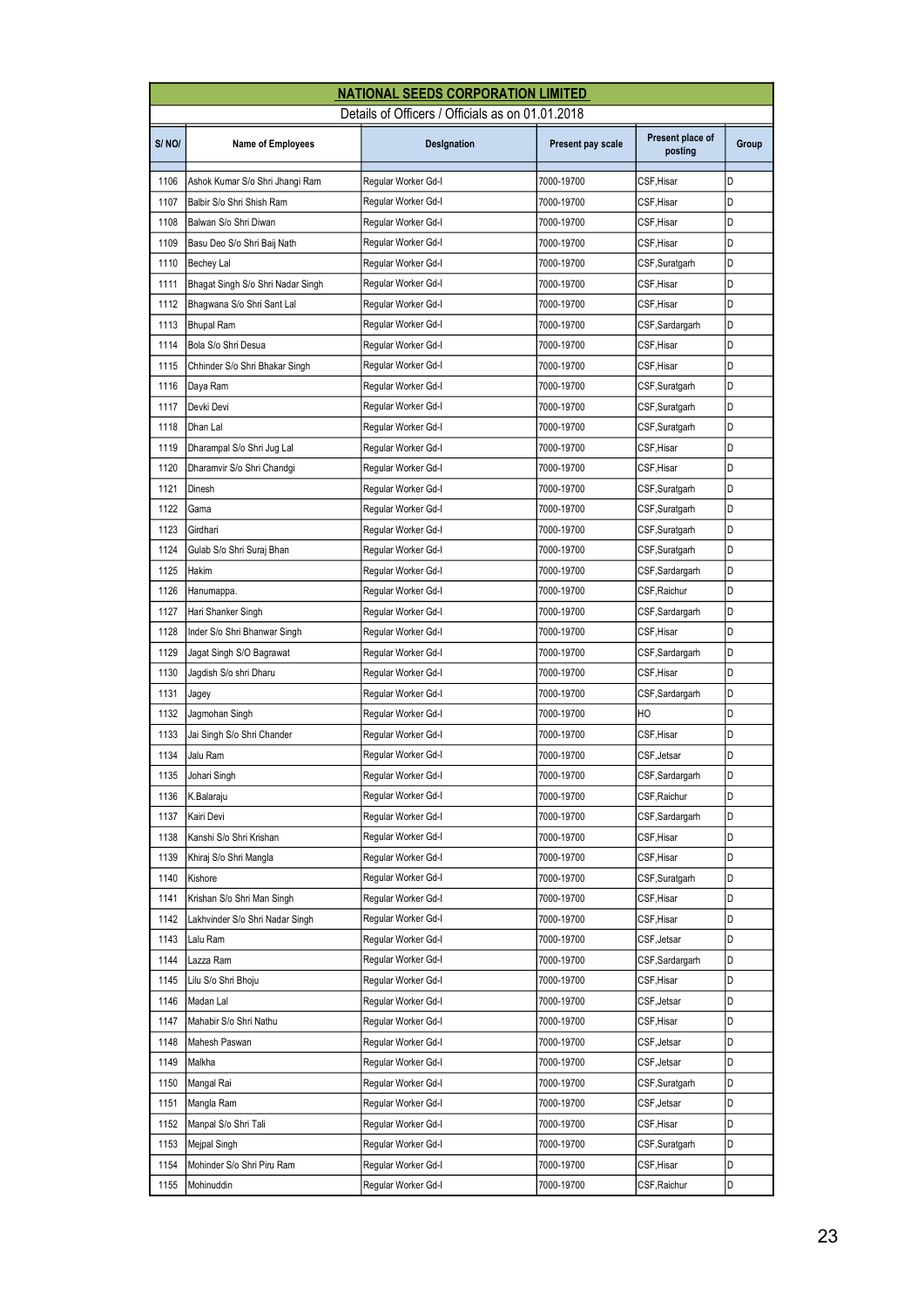| Details of Officers / Officials as on 01.01.2018<br>Present place of<br>S/NO/<br>Present pay scale<br><b>Name of Employees</b><br>Designation<br>posting<br>D<br>CSF, Hisar<br>1156<br>Mukti Ram S/o Shri Bhuva Nand<br>Regular Worker Gd-I<br>7000-19700<br>D<br>1157<br>Muktiyar<br>Regular Worker Gd-I<br>7000-19700<br>CSF, Sardargarh<br>Munna Lal S/o Shri Kallu<br>Regular Worker Gd-I<br>D<br>1158<br>7000-19700<br>CSF, Jetsar<br>D<br>1159<br>Nand Ram S/o Shri Sultan<br>7000-19700<br>CSF, Hisar<br>Regular Worker Gd-I<br>D<br>1160<br>CSF, Jetsar<br>Nathuni Ram<br>Regular Worker Gd-I<br>7000-19700<br>D<br>CSF, Hisar<br>1161<br>Nihal S/o Shri Mange Ram<br>Regular Worker Gd-I<br>7000-19700<br>D<br>1162<br>Om Parkash S/o Shri Mangla<br>Regular Worker Gd-I<br>7000-19700<br>CSF, Sardargarh<br>D<br>1163<br>Parichan<br>Regular Worker Gd-I<br>7000-19700<br>CSF,Jetsar<br>D<br>1164<br>Raj Kumar<br>Regular Worker Gd-I<br>7000-19700<br>CSF, Suratgarh<br>1165<br>Regular Worker Gd-I<br>D<br>Raj Kumar S/o Shri Devi Lal<br>7000-19700<br>CSF,Hisar<br>D<br>1166<br>Rajender Kumar<br>Regular Worker Gd-I<br>7000-19700<br>Jaipur<br>D<br>1167<br>Regular Worker Gd-I<br>CSF, Hisar<br>Rajinder S/o Shri Ram Bhrose<br>7000-19700<br>D<br>1168<br>Ram Bilash<br>Regular Worker Gd-I<br>7000-19700<br>CSF,Suratgarh<br>D<br>1169<br>Ram Kishan<br>Regular Worker Gd-I<br>7000-19700<br>CSF, Sardargarh<br>D<br>1170<br>Ram kishan S/O Chotu<br>Regular Worker Gd-I<br>7000-19700<br>CSF, Sardargarh<br>D<br>1171<br>Ram Naresh<br>Regular Worker Gd-I<br>7000-19700<br>CSF,Suratgarh<br>D<br>1172<br>Regular Worker Gd-I<br>CSF, Sardargarh<br>Ram Sakel<br>7000-19700 | <b>NATIONAL SEEDS CORPORATION LIMITED</b> |               |                     |            |                 |       |  |
|-------------------------------------------------------------------------------------------------------------------------------------------------------------------------------------------------------------------------------------------------------------------------------------------------------------------------------------------------------------------------------------------------------------------------------------------------------------------------------------------------------------------------------------------------------------------------------------------------------------------------------------------------------------------------------------------------------------------------------------------------------------------------------------------------------------------------------------------------------------------------------------------------------------------------------------------------------------------------------------------------------------------------------------------------------------------------------------------------------------------------------------------------------------------------------------------------------------------------------------------------------------------------------------------------------------------------------------------------------------------------------------------------------------------------------------------------------------------------------------------------------------------------------------------------------------------------------------------------------------------------------------------------------------------------------------------------|-------------------------------------------|---------------|---------------------|------------|-----------------|-------|--|
|                                                                                                                                                                                                                                                                                                                                                                                                                                                                                                                                                                                                                                                                                                                                                                                                                                                                                                                                                                                                                                                                                                                                                                                                                                                                                                                                                                                                                                                                                                                                                                                                                                                                                                 |                                           |               |                     |            |                 |       |  |
|                                                                                                                                                                                                                                                                                                                                                                                                                                                                                                                                                                                                                                                                                                                                                                                                                                                                                                                                                                                                                                                                                                                                                                                                                                                                                                                                                                                                                                                                                                                                                                                                                                                                                                 |                                           |               |                     |            |                 | Group |  |
|                                                                                                                                                                                                                                                                                                                                                                                                                                                                                                                                                                                                                                                                                                                                                                                                                                                                                                                                                                                                                                                                                                                                                                                                                                                                                                                                                                                                                                                                                                                                                                                                                                                                                                 |                                           |               |                     |            |                 |       |  |
|                                                                                                                                                                                                                                                                                                                                                                                                                                                                                                                                                                                                                                                                                                                                                                                                                                                                                                                                                                                                                                                                                                                                                                                                                                                                                                                                                                                                                                                                                                                                                                                                                                                                                                 |                                           |               |                     |            |                 |       |  |
|                                                                                                                                                                                                                                                                                                                                                                                                                                                                                                                                                                                                                                                                                                                                                                                                                                                                                                                                                                                                                                                                                                                                                                                                                                                                                                                                                                                                                                                                                                                                                                                                                                                                                                 |                                           |               |                     |            |                 |       |  |
|                                                                                                                                                                                                                                                                                                                                                                                                                                                                                                                                                                                                                                                                                                                                                                                                                                                                                                                                                                                                                                                                                                                                                                                                                                                                                                                                                                                                                                                                                                                                                                                                                                                                                                 |                                           |               |                     |            |                 |       |  |
|                                                                                                                                                                                                                                                                                                                                                                                                                                                                                                                                                                                                                                                                                                                                                                                                                                                                                                                                                                                                                                                                                                                                                                                                                                                                                                                                                                                                                                                                                                                                                                                                                                                                                                 |                                           |               |                     |            |                 |       |  |
|                                                                                                                                                                                                                                                                                                                                                                                                                                                                                                                                                                                                                                                                                                                                                                                                                                                                                                                                                                                                                                                                                                                                                                                                                                                                                                                                                                                                                                                                                                                                                                                                                                                                                                 |                                           |               |                     |            |                 |       |  |
|                                                                                                                                                                                                                                                                                                                                                                                                                                                                                                                                                                                                                                                                                                                                                                                                                                                                                                                                                                                                                                                                                                                                                                                                                                                                                                                                                                                                                                                                                                                                                                                                                                                                                                 |                                           |               |                     |            |                 |       |  |
|                                                                                                                                                                                                                                                                                                                                                                                                                                                                                                                                                                                                                                                                                                                                                                                                                                                                                                                                                                                                                                                                                                                                                                                                                                                                                                                                                                                                                                                                                                                                                                                                                                                                                                 |                                           |               |                     |            |                 |       |  |
|                                                                                                                                                                                                                                                                                                                                                                                                                                                                                                                                                                                                                                                                                                                                                                                                                                                                                                                                                                                                                                                                                                                                                                                                                                                                                                                                                                                                                                                                                                                                                                                                                                                                                                 |                                           |               |                     |            |                 |       |  |
|                                                                                                                                                                                                                                                                                                                                                                                                                                                                                                                                                                                                                                                                                                                                                                                                                                                                                                                                                                                                                                                                                                                                                                                                                                                                                                                                                                                                                                                                                                                                                                                                                                                                                                 |                                           |               |                     |            |                 |       |  |
|                                                                                                                                                                                                                                                                                                                                                                                                                                                                                                                                                                                                                                                                                                                                                                                                                                                                                                                                                                                                                                                                                                                                                                                                                                                                                                                                                                                                                                                                                                                                                                                                                                                                                                 |                                           |               |                     |            |                 |       |  |
|                                                                                                                                                                                                                                                                                                                                                                                                                                                                                                                                                                                                                                                                                                                                                                                                                                                                                                                                                                                                                                                                                                                                                                                                                                                                                                                                                                                                                                                                                                                                                                                                                                                                                                 |                                           |               |                     |            |                 |       |  |
|                                                                                                                                                                                                                                                                                                                                                                                                                                                                                                                                                                                                                                                                                                                                                                                                                                                                                                                                                                                                                                                                                                                                                                                                                                                                                                                                                                                                                                                                                                                                                                                                                                                                                                 |                                           |               |                     |            |                 |       |  |
|                                                                                                                                                                                                                                                                                                                                                                                                                                                                                                                                                                                                                                                                                                                                                                                                                                                                                                                                                                                                                                                                                                                                                                                                                                                                                                                                                                                                                                                                                                                                                                                                                                                                                                 |                                           |               |                     |            |                 |       |  |
|                                                                                                                                                                                                                                                                                                                                                                                                                                                                                                                                                                                                                                                                                                                                                                                                                                                                                                                                                                                                                                                                                                                                                                                                                                                                                                                                                                                                                                                                                                                                                                                                                                                                                                 |                                           |               |                     |            |                 |       |  |
|                                                                                                                                                                                                                                                                                                                                                                                                                                                                                                                                                                                                                                                                                                                                                                                                                                                                                                                                                                                                                                                                                                                                                                                                                                                                                                                                                                                                                                                                                                                                                                                                                                                                                                 |                                           |               |                     |            |                 |       |  |
|                                                                                                                                                                                                                                                                                                                                                                                                                                                                                                                                                                                                                                                                                                                                                                                                                                                                                                                                                                                                                                                                                                                                                                                                                                                                                                                                                                                                                                                                                                                                                                                                                                                                                                 |                                           |               |                     |            |                 |       |  |
|                                                                                                                                                                                                                                                                                                                                                                                                                                                                                                                                                                                                                                                                                                                                                                                                                                                                                                                                                                                                                                                                                                                                                                                                                                                                                                                                                                                                                                                                                                                                                                                                                                                                                                 | 1173                                      | Ram Sewak Rai | Regular Worker Gd-I | 7000-19700 | CSF, Sardargarh | D     |  |
| D<br>1174<br>CSF, Hisar<br>Ram Singh S/o Shri Gopal<br>Regular Worker Gd-I<br>7000-19700                                                                                                                                                                                                                                                                                                                                                                                                                                                                                                                                                                                                                                                                                                                                                                                                                                                                                                                                                                                                                                                                                                                                                                                                                                                                                                                                                                                                                                                                                                                                                                                                        |                                           |               |                     |            |                 |       |  |
| D<br>1175<br>CSF, Jetsar<br>Rama Kant Tripathi<br>Regular Worker Gd-I<br>7000-19700                                                                                                                                                                                                                                                                                                                                                                                                                                                                                                                                                                                                                                                                                                                                                                                                                                                                                                                                                                                                                                                                                                                                                                                                                                                                                                                                                                                                                                                                                                                                                                                                             |                                           |               |                     |            |                 |       |  |
| D<br>1176<br>Regular Worker Gd-I<br>7000-19700<br>Ramesh Chandra<br>CSF, Suratgarh                                                                                                                                                                                                                                                                                                                                                                                                                                                                                                                                                                                                                                                                                                                                                                                                                                                                                                                                                                                                                                                                                                                                                                                                                                                                                                                                                                                                                                                                                                                                                                                                              |                                           |               |                     |            |                 |       |  |
| D<br>1177<br>Regular Worker Gd-I<br>CSF, Raichur<br>Ravinder Sethi<br>7000-19700                                                                                                                                                                                                                                                                                                                                                                                                                                                                                                                                                                                                                                                                                                                                                                                                                                                                                                                                                                                                                                                                                                                                                                                                                                                                                                                                                                                                                                                                                                                                                                                                                |                                           |               |                     |            |                 |       |  |
| D<br>1178<br>Roshan S/o Shri Sabrati<br>Regular Worker Gd-I<br>7000-19700<br>CSF,Hisar                                                                                                                                                                                                                                                                                                                                                                                                                                                                                                                                                                                                                                                                                                                                                                                                                                                                                                                                                                                                                                                                                                                                                                                                                                                                                                                                                                                                                                                                                                                                                                                                          |                                           |               |                     |            |                 |       |  |
| 1179<br>D<br>7000-19700<br>Rudal<br>Regular Worker Gd-I<br>CSF,Suratgarh                                                                                                                                                                                                                                                                                                                                                                                                                                                                                                                                                                                                                                                                                                                                                                                                                                                                                                                                                                                                                                                                                                                                                                                                                                                                                                                                                                                                                                                                                                                                                                                                                        |                                           |               |                     |            |                 |       |  |
| 1180<br>D<br>Sampati Kumar Yadav<br>Regular Worker Gd-I<br>7000-19700<br>CSF,Suratgarh                                                                                                                                                                                                                                                                                                                                                                                                                                                                                                                                                                                                                                                                                                                                                                                                                                                                                                                                                                                                                                                                                                                                                                                                                                                                                                                                                                                                                                                                                                                                                                                                          |                                           |               |                     |            |                 |       |  |
| D<br>1181<br>Regular Worker Gd-I<br>CSF, Sardargarh<br>Samsudeen<br>7000-19700                                                                                                                                                                                                                                                                                                                                                                                                                                                                                                                                                                                                                                                                                                                                                                                                                                                                                                                                                                                                                                                                                                                                                                                                                                                                                                                                                                                                                                                                                                                                                                                                                  |                                           |               |                     |            |                 |       |  |
| Regular Worker Gd-I<br>CSF, Hisar<br>D<br>1182<br>Satbir S/oShri Puran<br>7000-19700                                                                                                                                                                                                                                                                                                                                                                                                                                                                                                                                                                                                                                                                                                                                                                                                                                                                                                                                                                                                                                                                                                                                                                                                                                                                                                                                                                                                                                                                                                                                                                                                            |                                           |               |                     |            |                 |       |  |
| 1183<br>7000-19700<br>CSF, Jetsar<br>D<br>Satish Kumar<br>Regular Worker Gd-I                                                                                                                                                                                                                                                                                                                                                                                                                                                                                                                                                                                                                                                                                                                                                                                                                                                                                                                                                                                                                                                                                                                                                                                                                                                                                                                                                                                                                                                                                                                                                                                                                   |                                           |               |                     |            |                 |       |  |
| 1184<br>7000-19700<br>CSF, Sardargarh<br>D<br>Satya Narayan Singh<br>Regular Worker Gd-I                                                                                                                                                                                                                                                                                                                                                                                                                                                                                                                                                                                                                                                                                                                                                                                                                                                                                                                                                                                                                                                                                                                                                                                                                                                                                                                                                                                                                                                                                                                                                                                                        |                                           |               |                     |            |                 |       |  |
| 1185<br>CSF, Hisar<br>D<br>Satyawan S/o Shri Bhaga<br>Regular Worker Gd-I<br>7000-19700                                                                                                                                                                                                                                                                                                                                                                                                                                                                                                                                                                                                                                                                                                                                                                                                                                                                                                                                                                                                                                                                                                                                                                                                                                                                                                                                                                                                                                                                                                                                                                                                         |                                           |               |                     |            |                 |       |  |
| D<br>1186<br>Regular Worker Gd-I<br>7000-19700<br>CSF, Jetsar<br>Shera Ram                                                                                                                                                                                                                                                                                                                                                                                                                                                                                                                                                                                                                                                                                                                                                                                                                                                                                                                                                                                                                                                                                                                                                                                                                                                                                                                                                                                                                                                                                                                                                                                                                      |                                           |               |                     |            |                 |       |  |
| D<br>1187<br>Shiboo<br>Regular Worker Gd-I<br>7000-19700<br>CSF,Sardargarh                                                                                                                                                                                                                                                                                                                                                                                                                                                                                                                                                                                                                                                                                                                                                                                                                                                                                                                                                                                                                                                                                                                                                                                                                                                                                                                                                                                                                                                                                                                                                                                                                      |                                           |               |                     |            |                 |       |  |
| 1188<br>Shiv Karan Ram<br>Regular Worker Gd-I<br>7000-19700<br>CSF, Suratgarh<br>D<br>D                                                                                                                                                                                                                                                                                                                                                                                                                                                                                                                                                                                                                                                                                                                                                                                                                                                                                                                                                                                                                                                                                                                                                                                                                                                                                                                                                                                                                                                                                                                                                                                                         |                                           |               |                     |            |                 |       |  |
| 1189<br>Shyam Sunder<br>Regular Worker Gd-I<br>7000-19700<br>CSF, Jetsar<br>Regular Worker Gd-I<br>D                                                                                                                                                                                                                                                                                                                                                                                                                                                                                                                                                                                                                                                                                                                                                                                                                                                                                                                                                                                                                                                                                                                                                                                                                                                                                                                                                                                                                                                                                                                                                                                            |                                           |               |                     |            |                 |       |  |
| 1190<br>7000-19700<br>CSF, Jetsar<br>Silochan<br>1191<br>Regular Worker Gd-I<br>7000-19700<br>CSF, Hisar<br>D                                                                                                                                                                                                                                                                                                                                                                                                                                                                                                                                                                                                                                                                                                                                                                                                                                                                                                                                                                                                                                                                                                                                                                                                                                                                                                                                                                                                                                                                                                                                                                                   |                                           |               |                     |            |                 |       |  |
| Subey S/o Shri Ramji Lal<br>D<br>1192<br>CSF, Jetsar<br>Sultan Ram<br>Regular Worker Gd-I<br>7000-19700                                                                                                                                                                                                                                                                                                                                                                                                                                                                                                                                                                                                                                                                                                                                                                                                                                                                                                                                                                                                                                                                                                                                                                                                                                                                                                                                                                                                                                                                                                                                                                                         |                                           |               |                     |            |                 |       |  |
| 1193<br>D<br>Surender Kumar Joshi<br>Regular Worker Gd-I<br>7000-19700<br>CSF, Jetsar                                                                                                                                                                                                                                                                                                                                                                                                                                                                                                                                                                                                                                                                                                                                                                                                                                                                                                                                                                                                                                                                                                                                                                                                                                                                                                                                                                                                                                                                                                                                                                                                           |                                           |               |                     |            |                 |       |  |
| 1194<br>D<br>Surjit Singh<br>Regular Worker Gd-I<br>7000-19700<br>CSF,Suratgarh                                                                                                                                                                                                                                                                                                                                                                                                                                                                                                                                                                                                                                                                                                                                                                                                                                                                                                                                                                                                                                                                                                                                                                                                                                                                                                                                                                                                                                                                                                                                                                                                                 |                                           |               |                     |            |                 |       |  |
| 1195<br>Regular Worker Gd-I<br>7000-19700<br>D<br>CSF, Sardargarh<br>Tayab                                                                                                                                                                                                                                                                                                                                                                                                                                                                                                                                                                                                                                                                                                                                                                                                                                                                                                                                                                                                                                                                                                                                                                                                                                                                                                                                                                                                                                                                                                                                                                                                                      |                                           |               |                     |            |                 |       |  |
| 1196<br>Regular Worker Gd-I<br>D<br>Thakar S/o Shri Har Chand<br>7000-19700<br>CSF, Hisar                                                                                                                                                                                                                                                                                                                                                                                                                                                                                                                                                                                                                                                                                                                                                                                                                                                                                                                                                                                                                                                                                                                                                                                                                                                                                                                                                                                                                                                                                                                                                                                                       |                                           |               |                     |            |                 |       |  |
| D<br>1197<br>CSF, Jetsar<br>Tirath Raj<br>Regular Worker Gd-I<br>7000-19700                                                                                                                                                                                                                                                                                                                                                                                                                                                                                                                                                                                                                                                                                                                                                                                                                                                                                                                                                                                                                                                                                                                                                                                                                                                                                                                                                                                                                                                                                                                                                                                                                     |                                           |               |                     |            |                 |       |  |
| 1198<br>D<br>Regular Worker Gd-I<br>7000-19700<br>CSF, Jetsar<br>Tulsi                                                                                                                                                                                                                                                                                                                                                                                                                                                                                                                                                                                                                                                                                                                                                                                                                                                                                                                                                                                                                                                                                                                                                                                                                                                                                                                                                                                                                                                                                                                                                                                                                          |                                           |               |                     |            |                 |       |  |
| 1199<br>D<br>Urmila Sagar W/o Shri Mangal Nidhi<br>Regular Worker Gd-I<br>7000-19700<br>CSF, Jetsar                                                                                                                                                                                                                                                                                                                                                                                                                                                                                                                                                                                                                                                                                                                                                                                                                                                                                                                                                                                                                                                                                                                                                                                                                                                                                                                                                                                                                                                                                                                                                                                             |                                           |               |                     |            |                 |       |  |
| 1200<br>Regular Worker Gd-I<br>7000-19700<br>CSF, Hisar<br>D<br>V.K. Pandey S/o Shri Murli Dhar                                                                                                                                                                                                                                                                                                                                                                                                                                                                                                                                                                                                                                                                                                                                                                                                                                                                                                                                                                                                                                                                                                                                                                                                                                                                                                                                                                                                                                                                                                                                                                                                 |                                           |               |                     |            |                 |       |  |
| 1201<br>6800-19100<br>D<br>Agya Ram<br>Regular Worker Gd-II<br>CSF, Suratgarh                                                                                                                                                                                                                                                                                                                                                                                                                                                                                                                                                                                                                                                                                                                                                                                                                                                                                                                                                                                                                                                                                                                                                                                                                                                                                                                                                                                                                                                                                                                                                                                                                   |                                           |               |                     |            |                 |       |  |
| D<br>1202<br>Ajay Pal Singh<br>Regular Worker Gd-II<br>6800-19100<br>CSF,Sardargarh                                                                                                                                                                                                                                                                                                                                                                                                                                                                                                                                                                                                                                                                                                                                                                                                                                                                                                                                                                                                                                                                                                                                                                                                                                                                                                                                                                                                                                                                                                                                                                                                             |                                           |               |                     |            |                 |       |  |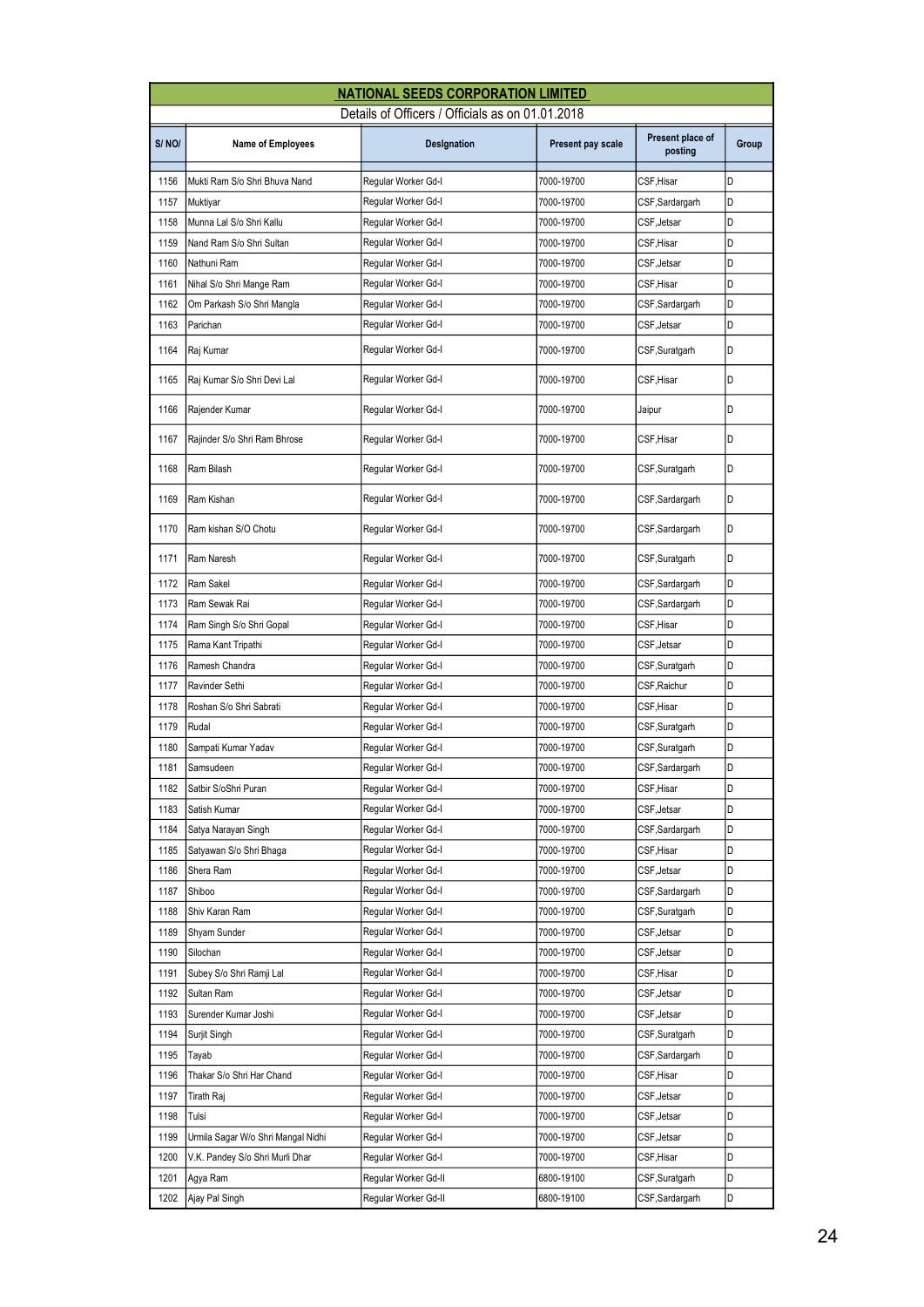| <b>NATIONAL SEEDS CORPORATION LIMITED</b>        |                                   |                      |                   |                             |       |  |  |
|--------------------------------------------------|-----------------------------------|----------------------|-------------------|-----------------------------|-------|--|--|
| Details of Officers / Officials as on 01.01.2018 |                                   |                      |                   |                             |       |  |  |
| S/NO/                                            | <b>Name of Employees</b>          | Designation          | Present pay scale | Present place of<br>posting | Group |  |  |
| 1203                                             | Ali Haq Ansari                    | Regular Worker Gd-II | 6800-19100        | CSF, Sardargarh             | D     |  |  |
| 1204                                             | Ali Ram S/o Shri Bhoju Ram        | Regular Worker Gd-II | 6800-19100        | CSF, Hisar                  | D     |  |  |
| 1205                                             | Amar Nath Mishra                  | Regular Worker Gd-II | 6800-19100        | CSF,Suratgarh               | D     |  |  |
| 1206                                             | Amarappa                          | Regular Worker Gd-II | 6800-19100        | CSF, Raichur                | D     |  |  |
| 1207                                             | Amin Khan                         | Regular Worker Gd-II | 6800-19100        | CSF,Sardargarh              | D     |  |  |
| 1208                                             | Anil Kumar Gupta                  | Regular Worker Gd-II | 6800-19100        | CSF,Suratgarh               | D     |  |  |
| 1209                                             | Anita                             | Regular Worker Gd-II | 6800-19100        | CSF, Suratgarh              | D     |  |  |
| 1210                                             | Arjun                             | Regular Worker Gd-II | 6800-19100        | CSF, Sardargarh             | D     |  |  |
| 1211                                             | Asarfi Das                        | Regular Worker Gd-II | 6800-19100        | CSF, Jetsar                 | D     |  |  |
| 1212                                             | Awadh Kishore Tiwari              | Regular Worker Gd-II | 6800-19100        | CSF, Jetsar                 | D     |  |  |
| 1213                                             | Babban                            | Regular Worker Gd-II | 6800-19100        | CSF, Jetsar                 | D     |  |  |
| 1214                                             | Babu Singh                        | Regular Worker Gd-II | 6800-19100        | CSF, Jetsar                 | D     |  |  |
| 1215                                             | Balbir S/o Shri Ramji Lal         | Regular Worker Gd-II | 6800-19100        | CSF,Hisar                   | D     |  |  |
| 1216                                             | Balwant S/o Shri Banwari          | Regular Worker Gd-II | 6800-19100        | CSF,Hisar                   | D     |  |  |
| 1217                                             | Bans Narain S/o Srhi Ram Krishan  | Regular Worker Gd-II | 6800-19100        | CSF, Hisar                  | D     |  |  |
| 1218                                             | Banwari                           | Regular Worker Gd-II | 6800-19100        | CSF, Sardargarh             | D     |  |  |
| 1219                                             | Bhajan Lal S/o Shri Khayali Ram   | Regular Worker Gd-II | 6800-19100        | CSF,Hisar                   | D     |  |  |
| 1220                                             | Bhim Bahadur S/o Shri Tej Bahadur | Regular Worker Gd-II | 6800-19100        | CSF,Hisar                   | D     |  |  |
| 1221                                             | Chandeshwar                       | Regular Worker Gd-II | 6800-19100        | CSF,Suratgarh               | D     |  |  |
| 1222                                             | Chhedi Prasad                     | Regular Worker Gd-II | 6800-19100        | CSF,Suratgarh               | D     |  |  |
| 1223                                             | Dana Ram                          | Regular Worker Gd-II | 6800-19100        | CSF, Jetsar                 | D     |  |  |
| 1224                                             | Daya Ram                          | Regular Worker Gd-II | 6800-19100        | CSF, Jetsar                 | D     |  |  |
| 1225                                             | Desh Raj                          | Regular Worker Gd-II | 6800-19100        | CSF, Jetsar                 | D     |  |  |
| 1226                                             | Dharampal S/o Shri chandgi Ram    | Regular Worker Gd-II | 6800-19100        | CSF,Hisar                   | D     |  |  |
| 1227                                             | Dhorai Shah                       | Regular Worker Gd-II | 6800-19100        | CSF, Jetsar                 | D     |  |  |
| 1228                                             | Dwarika Singh                     | Regular Worker Gd-II | 6800-19100        | CSF, Jetsar                 | D     |  |  |
| 1229                                             | GAJAR                             | Regular Worker Gd-II | 6800-19100        | CSF, Sardargarh             | D     |  |  |
| 1230                                             | Gama                              | Reqular Worker Gd-II | 6800-19100        | CSF,Sardargarh              | D     |  |  |
| 1231                                             | Gauri                             | Regular Worker Gd-II | 6800-19100        | CSF,Sardargarh              | D     |  |  |
| 1232                                             | Ghanshyam                         | Regular Worker Gd-II | 6800-19100        | Bhopal                      | D     |  |  |
| 1233                                             | Ghanshyam                         | Regular Worker Gd-II | 6800-19100        | CSF, Sardargarh             | D     |  |  |
| 1234                                             | Ghewer Singh S/o Shri Sang Singh  | Regular Worker Gd-II | 6800-19100        | CSF, Sardargarh             | D     |  |  |
| 1235                                             | Gopi Ram                          | Regular Worker Gd-II | 6800-19100        | CSF, Jetsar                 | D     |  |  |
| 1236                                             | Gorakh Nath                       | Regular Worker Gd-II | 6800-19100        | CSF,Suratgarh               | D     |  |  |
| 1237                                             | Gulam Hussain                     | Regular Worker Gd-II | 6800-19100        | Bangalore                   | D     |  |  |
| 1238                                             | Hamid Ali                         | Regular Worker Gd-II | 6800-19100        | CSF, Sardargarh             | D     |  |  |
| 1239                                             | Hansraj                           | Regular Worker Gd-II | 6800-19100        | CSF, Jetsar                 | D     |  |  |
| 1240                                             | Hansraj                           | Regular Worker Gd-II | 6800-19100        | CSF, Jetsar                 | D     |  |  |
| 1241                                             | Hardeo Bind                       | Regular Worker Gd-II | 6800-19100        | CSF, Jetsar                 | D     |  |  |
| 1242                                             | Hari Ram                          | Regular Worker Gd-II | 6800-19100        | CSF,Suratgarh               | D     |  |  |
| 1243                                             | Hawaldar                          | Regular Worker Gd-II | 6800-19100        | CSF, Sardargarh             | D     |  |  |
| 1244                                             | Hussaini                          | Regular Worker Gd-II | 6800-19100        | CSF, Jetsar                 | D     |  |  |
| 1245                                             | Inderjeet Raman                   | Regular Worker Gd-II | 6800-19100        | CSF, Sardargarh             | D     |  |  |
| 1246                                             | Indraj S/o Shri Kundan            | Regular Worker Gd-II | 6800-19100        | CSF,Hisar                   | D     |  |  |
| 1247                                             | Indresh Kumar                     | Regular Worker Gd-II | 6800-19100        | Lucknow                     | D     |  |  |
| 1248                                             | Ishwar Prasad                     | Regular Worker Gd-II | 6800-19100        | CSF,Suratgarh               | D     |  |  |
| 1249                                             | Ishwar Singh                      | Regular Worker Gd-II | 6800-19100        | CSF, Sardargarh             | D     |  |  |
| 1250                                             | Jabar Singh                       | Regular Worker Gd-II | 6800-19100        | Bhopal                      | D     |  |  |
| 1251                                             | Jag Pal Singh                     | Regular Worker Gd-II | 6800-19100        | CSF, Jetsar                 | D     |  |  |
| 1252                                             | Jagat Singh                       | Regular Worker Gd-II | 6800-19100        | CSF,Sardargarh              | D     |  |  |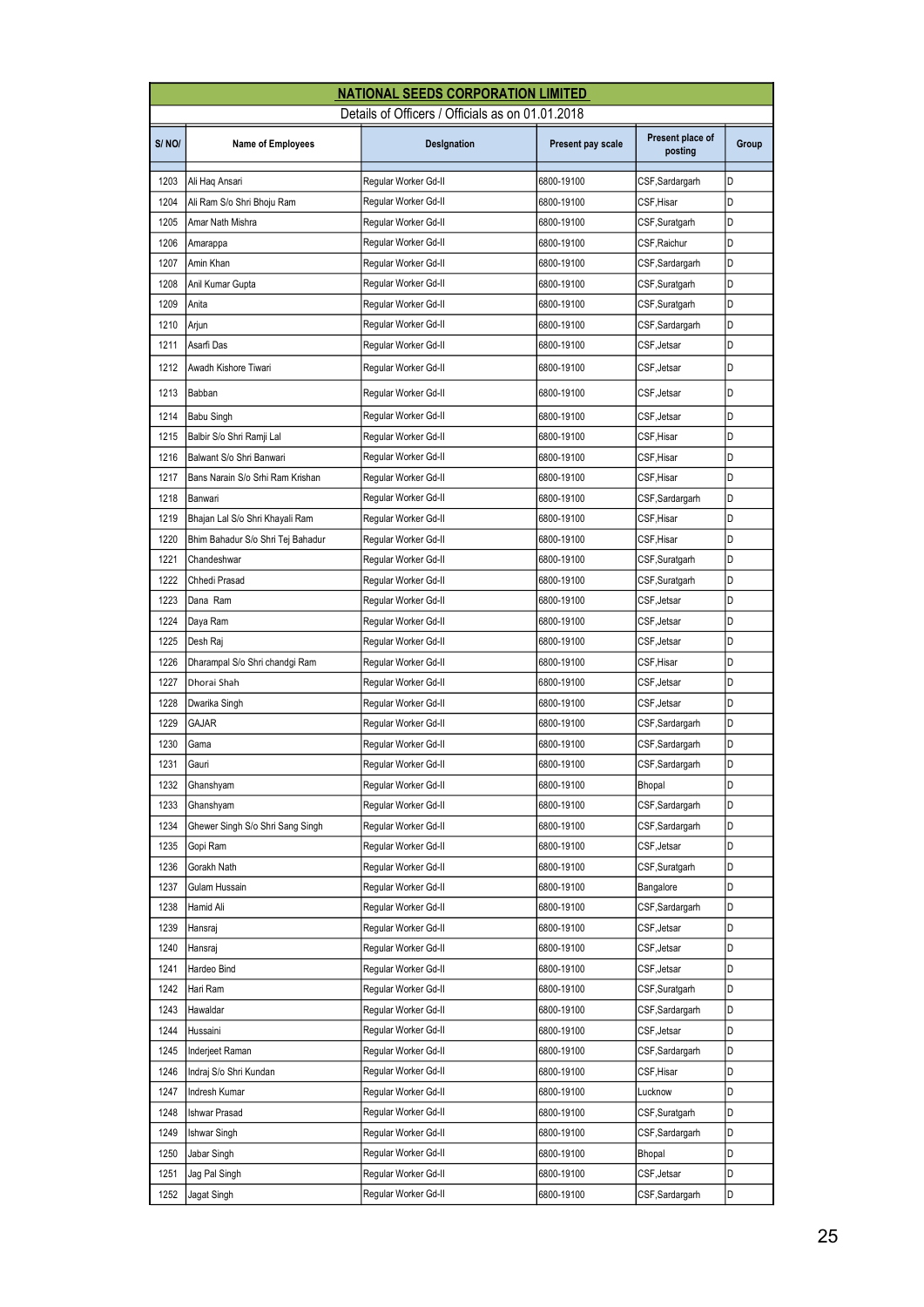| <b>NATIONAL SEEDS CORPORATION LIMITED</b>        |                                       |                      |                   |                             |       |  |
|--------------------------------------------------|---------------------------------------|----------------------|-------------------|-----------------------------|-------|--|
| Details of Officers / Officials as on 01.01.2018 |                                       |                      |                   |                             |       |  |
| S/NO/                                            | <b>Name of Employees</b>              | Designation          | Present pay scale | Present place of<br>posting | Group |  |
| 1253                                             | Jagdish                               | Regular Worker Gd-II | 6800-19100        | Kolkata                     | D     |  |
| 1254                                             | Jager Nath                            | Regular Worker Gd-II | 6800-19100        | CSF,Sardargarh              | D     |  |
| 1255                                             | Jagroopan                             | Regular Worker Gd-II | 6800-19100        | CSF,Sardargarh              | D     |  |
| 1256                                             | Jai Ram                               | Regular Worker Gd-II | 6800-19100        | CSF,Sardargarh              | D     |  |
| 1257                                             | Jai Singh                             | Regular Worker Gd-II | 6800-19100        | CSF, Jetsar                 | D     |  |
| 1258                                             | Jai Singh                             | Regular Worker Gd-II | 6800-19100        | CSF,Sardargarh              | D     |  |
| 1259                                             | Jaibir S/o Shri Ram Chander           | Reqular Worker Gd-II | 6800-19100        | CSF, Hisar                  | D     |  |
| 1260                                             | Jeet Singh                            | Regular Worker Gd-II | 6800-19100        | CSF,Jetsar                  | D     |  |
| 1261                                             | Jeetan                                | Regular Worker Gd-II | 6800-19100        | CSF,Suratgarh               | D     |  |
| 1262                                             | Kallector Singh                       | Regular Worker Gd-II | 6800-19100        | CSF,Jetsar                  | D     |  |
| 1263                                             | Kaushal Kishore                       | Reqular Worker Gd-II | 6800-19100        | CSF, Jetsar                 | D     |  |
| 1264                                             | Kedar                                 | Regular Worker Gd-II | 6800-19100        | CSF, Sardargarh             | D     |  |
| 1265                                             | Kesar Singh                           | Regular Worker Gd-II | 6800-19100        | CSF, Jetsar                 | D     |  |
| 1266                                             | Kewal S/o Shri Raj Dev                | Regular Worker Gd-II | 6800-19100        | CSF,Hisar                   | D     |  |
| 1267                                             | Krishan S/o Shri Moman                | Regular Worker Gd-II | 6800-19100        | CSF,Hisar                   | D     |  |
| 1268                                             | Krishan S/o Shri Richpal              | Regular Worker Gd-II | 6800-19100        | CSF, Hisar                  | D     |  |
| 1269                                             | Lahari                                | Regular Worker Gd-II | 6800-19100        | CSF,Sardargarh              | D     |  |
| 1270                                             | Lal BachanS/O Sh.Birbal               | Regular Worker Gd-II | 6800-19100        | CSF, Sardargarh             | D     |  |
| 1271                                             | Lal BachanS/O Sh.Ramji Yadvev         | Regular Worker Gd-II | 6800-19100        | CSF,Sardargarh              | D     |  |
| 1272                                             | Lal Ji                                | Regular Worker Gd-II | 6800-19100        | CSF,Sardargarh              | D     |  |
| 1273                                             | Liladhar                              | Regular Worker Gd-II | 6800-19100        | CSF, Raichur                | D     |  |
| 1274                                             | M.D. Shamim S/o Shri I.A. Shamim      | Regular Worker Gd-II | 6800-19100        | CSF,Hisar                   | D     |  |
| 1275                                             | Machle                                | Regular Worker Gd-II | 6800-19100        | Patna                       | D     |  |
| 1276                                             | Madeen                                | Regular Worker Gd-II | 6800-19100        | CSF, Suratgarh              | D     |  |
| 1277                                             | Mahatim Singh                         | Regular Worker Gd-II | 6800-19100        | Patna                       | D     |  |
| 1278                                             | Mahavir S/o Shri Sohan lal            | Regular Worker Gd-II | 6800-19100        | CSF, Hisar                  | D     |  |
| 1279                                             | Manohar                               | Regular Worker Gd-II | 6800-19100        | CSF, Suratgarh              | D     |  |
| 1280                                             | Mazeed                                | Regular Worker Gd-II | 6800-19100        | CSF,Sardargarh              | D     |  |
| 1281                                             | Md. Ziauddin Shams S/o Shri Majduddin | Regular Worker Gd-II | 6800-19100        | CSF, Hisar                  | D     |  |
| 1282                                             | Mohamdeen                             | Regular Worker Gd-II | 6800-19100        | CSF, Sardargarh             | D     |  |
| 1283                                             | Mohan                                 | Regular Worker Gd-II | 6800-19100        | CSF, Jetsar                 | D     |  |
| 1284                                             | Moharam                               | Regular Worker Gd-II | 6800-19100        | CSF, Suratgarh              | D     |  |
| 1285                                             | Munim Singh                           | Regular Worker Gd-II | 6800-19100        | Chandigarh                  | D     |  |
| 1286                                             | Musafir                               | Regular Worker Gd-II | 6800-19100        | CSF,Sardargarh              | D     |  |
| 1287                                             | Mustkeen                              | Regular Worker Gd-II | 6800-19100        | CSF,Sardargarh              | D     |  |
| 1288                                             | Nand Lal Yadav                        | Regular Worker Gd-II | 6800-19100        | Patna                       | D     |  |
| 1289                                             | Nanhe                                 | Regular Worker Gd-II | 6800-19100        | Lucknow                     | D     |  |
| 1290                                             | Narayan Bahadur                       | Regular Worker Gd-II | 6800-19100        | CSF,Jetsar                  | D     |  |
| 1291                                             | Nema Ram                              | Regular Worker Gd-II | 6800-19100        | CSF,Sardargarh              | D     |  |
| 1292                                             | Nirmal Singh                          | Regular Worker Gd-II | 6800-19100        | CSF,Jetsar                  | D     |  |
| 1293                                             | Pali S/o Shri Bhoju                   | Regular Worker Gd-II | 6800-19100        | CSF,Hisar                   | D     |  |
| 1294                                             | Parmanand                             | Regular Worker Gd-II | 6800-19100        | Patna                       | D     |  |
| 1295                                             | Phoolan Singh                         | Regular Worker Gd-II | 6800-19100        | CSF,Suratgarh               | D     |  |
| 1296                                             | Prem Pal Singh                        | Regular Worker Gd-II | 6800-19100        | CSF,Sardargarh              | D     |  |
| 1297                                             | Preman                                | Regular Worker Gd-II | 6800-19100        | CSF,Suratgarh               | D     |  |
| 1298                                             | Prithvi Singh                         | Regular Worker Gd-II | 6800-19100        | CSF,Jetsar                  | D     |  |
| 1299                                             | Purushottam Kumar Singh               | Regular Worker Gd-II | 6800-19100        | Bhopal                      | D     |  |
| 1300                                             | Raja Ram Nath                         | Regular Worker Gd-II | 6800-19100        | CSF,Jetsar                  | D     |  |
| 1301                                             | Rakesh                                | Regular Worker Gd-II | 6800-19100        | CSF, Jetsar                 | D     |  |
| 1302                                             | Ram Achal                             | Regular Worker Gd-II | 6800-19100        | CSF,Sardargarh              | D     |  |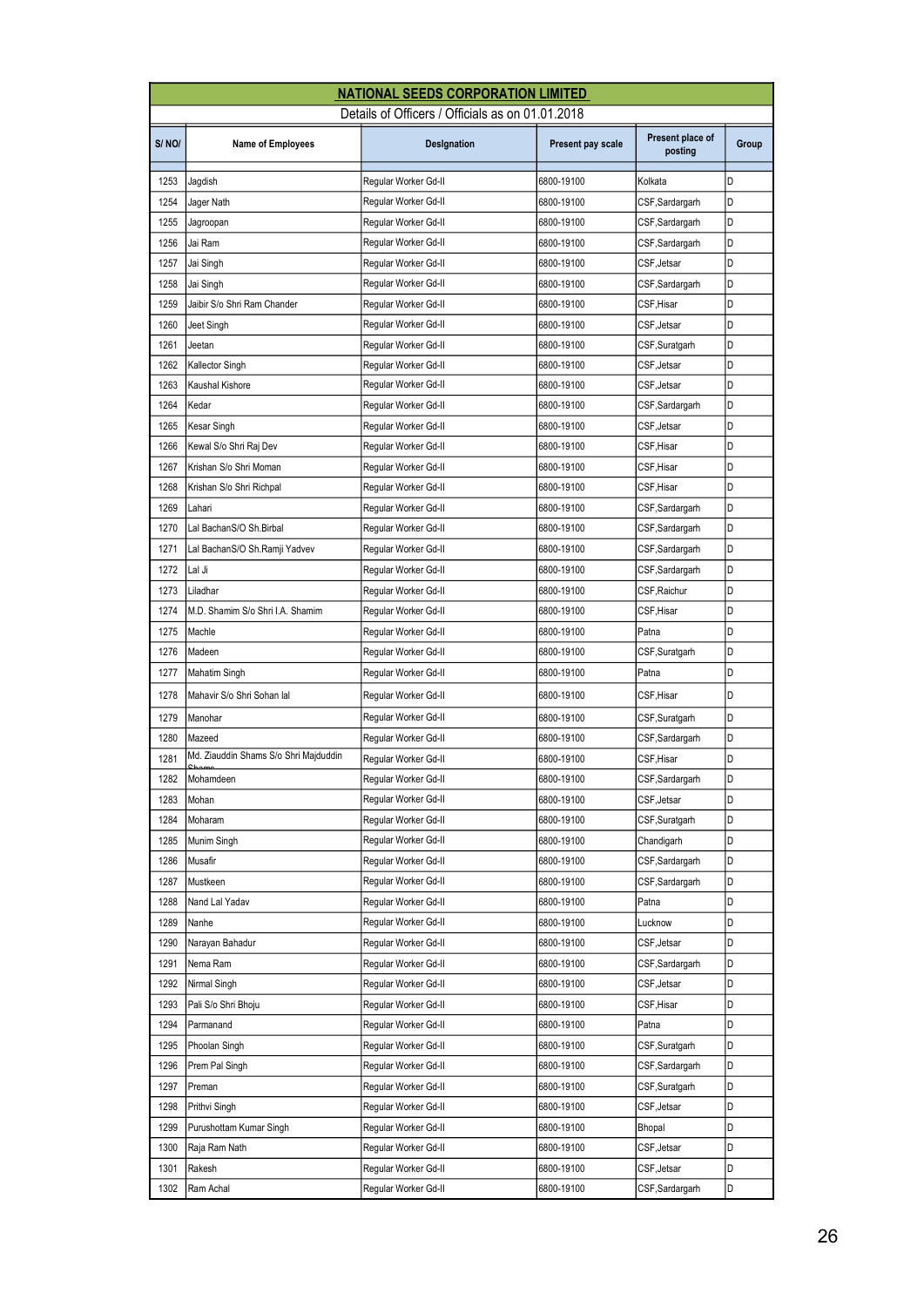|                                                  | <b>NATIONAL SEEDS CORPORATION LIMITED</b> |                      |                   |                             |       |  |
|--------------------------------------------------|-------------------------------------------|----------------------|-------------------|-----------------------------|-------|--|
| Details of Officers / Officials as on 01.01.2018 |                                           |                      |                   |                             |       |  |
| S/NO/                                            | <b>Name of Employees</b>                  | Designation          | Present pay scale | Present place of<br>posting | Group |  |
| 1303                                             | Ram Bahadur                               | Regular Worker Gd-II | 6800-19100        | CSF,Sardargarh              | D     |  |
| 1304                                             | Ram Bilash                                | Regular Worker Gd-II | 6800-19100        | CSF,Sardargarh              | D     |  |
| 1305                                             | Ram Chander S/O Sh.Ayopdhya               | Regular Worker Gd-II | 6800-19100        | CSF, Sardargarh             | D     |  |
| 1306                                             | Ram Chander S/O Sh.Ramswaroop             | Regular Worker Gd-II | 6800-19100        | CSF,Sardargarh              | D     |  |
| 1307                                             | Ram Ji Prasad                             | Regular Worker Gd-II | 6800-19100        | CSF,Sardargarh              | D     |  |
| 1308                                             | Ram Kewal                                 | Regular Worker Gd-II | 6800-19100        | CSF,Sardargarh              | D     |  |
| 1309                                             | Ram Kumar                                 | Regular Worker Gd-II | 6800-19100        | CSF, Suratgarh              | D     |  |
| 1310                                             | Ram Lal                                   | Regular Worker Gd-II | 6800-19100        | CSF, Jetsar                 | D     |  |
| 1311                                             | Ram Naresh                                | Regular Worker Gd-II | 6800-19100        | CSF,Suratgarh               | D     |  |
| 1312                                             | Ram Nath                                  | Regular Worker Gd-II | 6800-19100        | Jaipur                      | D     |  |
| 1313                                             | Ram Niwas                                 | Regular Worker Gd-II | 6800-19100        | CSF, Sardargarh             | D     |  |
| 1314                                             | Ram Pal Singh                             | Regular Worker Gd-II | 6800-19100        | CSF, Jetsar                 | D     |  |
| 1315                                             | Ram Pati                                  | Regular Worker Gd-II | 6800-19100        | CSF,Sardargarh              | D     |  |
| 1316                                             | Ram Payare                                | Regular Worker Gd-II | 6800-19100        | CSF, Sardargarh             | D     |  |
| 1317                                             | Ram Sakal                                 | Regular Worker Gd-II | 6800-19100        | CSF, Suratgarh              | D     |  |
| 1318                                             | Ram Sewak                                 | Regular Worker Gd-II | 6800-19100        | CSF,Jetsar                  | D     |  |
| 1319                                             | Ram Swroop S/o Shri Udmi                  | Regular Worker Gd-II | 6800-19100        | CSF,Hisar                   | D     |  |
| 1320                                             | Rama Kant                                 | Regular Worker Gd-II | 6800-19100        | CSF, Suratgarh              | D     |  |
| 1321                                             | Rama S/o Shri Purshotum                   | Regular Worker Gd-II | 6800-19100        | CSF,Hisar                   | D     |  |
| 1322                                             | Ramanand                                  | Regular Worker Gd-II | 6800-19100        | CSF,Sardargarh              | D     |  |
| 1323                                             | Ramayan                                   | Regular Worker Gd-II | 6800-19100        | CSF,Suratgarh               | D     |  |
| 1324                                             | Ramesh Kumar                              | Regular Worker Gd-II | 6800-19100        | CSF,Suratgarh               | D     |  |
| 1325                                             | Rameshwar S/o Shri Gori Shankar           | Regular Worker Gd-II | 6800-19100        | CSF,Hisar                   | D     |  |
| 1326                                             | Rattan Singh                              | Regular Worker Gd-II | 6800-19100        | CSF,Suratgarh               | D     |  |
| 1327                                             | Rewat Singh S/o Shri Khushal Singh        | Regular Worker Gd-II | 6800-19100        | CSF,Hisar                   | D     |  |
| 1328                                             | Ruli Ram S/o Udmi Ram                     | Regular Worker Gd-II | 6800-19100        | CSF, Hisar                  | D     |  |
| 1329                                             | Sakil Ahmed                               | Regular Worker Gd-II | 6800-19100        | CSF,Suratgarh               | D     |  |
| 1330                                             | Santoo Ram S/o Moamn                      | Regular Worker Gd-II | 6800-19100        | CSF,Sardargarh              | D     |  |
| 1331                                             | Satbir S/o Shri Jaskaran                  | Regular Worker Gd-II | 6800-19100        | CSF,Hisar                   | D     |  |
| 1332                                             | Satyadev Sha                              | Regular Worker Gd-II | 6800-19100        | CSF, Suratgarh              | D     |  |
| 1333                                             | Shant Devii W/o Shri Lal Pahari           | Regular Worker Gd-II | 6800-19100        | CSF,Jetsar                  | D     |  |
| 1334                                             | Sher Singh S/o Shri Sohan Lal             | Regular Worker Gd-II | 6800-19100        | CSF,Hisar                   | D     |  |
| 1335                                             | Shiv Kumar S/o Shri Ami Lal               | Regular Worker Gd-II | 6800-19100        | CSF,Hisar                   | D     |  |
| 1336                                             | Sita Ram                                  | Regular Worker Gd-II | 6800-19100        | Lucknow                     | D     |  |
| 1337                                             | sone Lal                                  | Regular Worker Gd-II | 6800-19100        | CSF,Suratgarh               | D     |  |
| 1338                                             | Sri Kishan                                | Regular Worker Gd-II | 6800-19100        | CSF,Sardargarh              | D     |  |
| 1339                                             | Sri Ram                                   | Regular Worker Gd-II | 6800-19100        | CSF,Sardargarh              | D     |  |
| 1340                                             | Subash                                    | Regular Worker Gd-II | 6800-19100        | CSF,Sardargarh              | D     |  |
| 1341                                             | Subhansh                                  | Regular Worker Gd-II | 6800-19100        | CSF,Sardargarh              | D     |  |
| 1342                                             | Subhash                                   | Regular Worker Gd-II | 6800-19100        | CSF,Jetsar                  | D     |  |
| 1343                                             | Surender                                  | Regular Worker Gd-II | 6800-19100        | Lucknow                     | D     |  |
| 1344                                             | Swami Nath                                | Regular Worker Gd-II | 6800-19100        | CSF,Sardargarh              | D     |  |
| 1345                                             | Swayamber Singh                           | Regular Worker Gd-II | 6800-19100        | CSF,Jetsar                  | D     |  |
| 1346                                             | Tara Singh                                | Regular Worker Gd-II | 6800-19100        | CSF,Sardargarh              | D     |  |
| 1347                                             | Tulsi                                     | Regular Worker Gd-II | 6800-19100        | CSF,Sardargarh              | D     |  |
| 1348                                             | Udai Pal singh                            | Regular Worker Gd-II | 6800-19100        | CSF,Suratgarh               | D     |  |
| 1349                                             | Udaibir Singh                             | Regular Worker Gd-II | 6800-19100        | CSF,Suratgarh               | D     |  |
| 1350                                             | Uma Nath                                  | Regular Worker Gd-II | 6800-19100        | Lucknow                     | D     |  |
| 1351                                             | Urmila Singh                              | Regular Worker Gd-II | 6800-19100        | Lucknow                     | D     |  |
| 1352                                             | Veer Bhan                                 | Regular Worker Gd-II | 6800-19100        | CSF,Sardargarh              | D     |  |